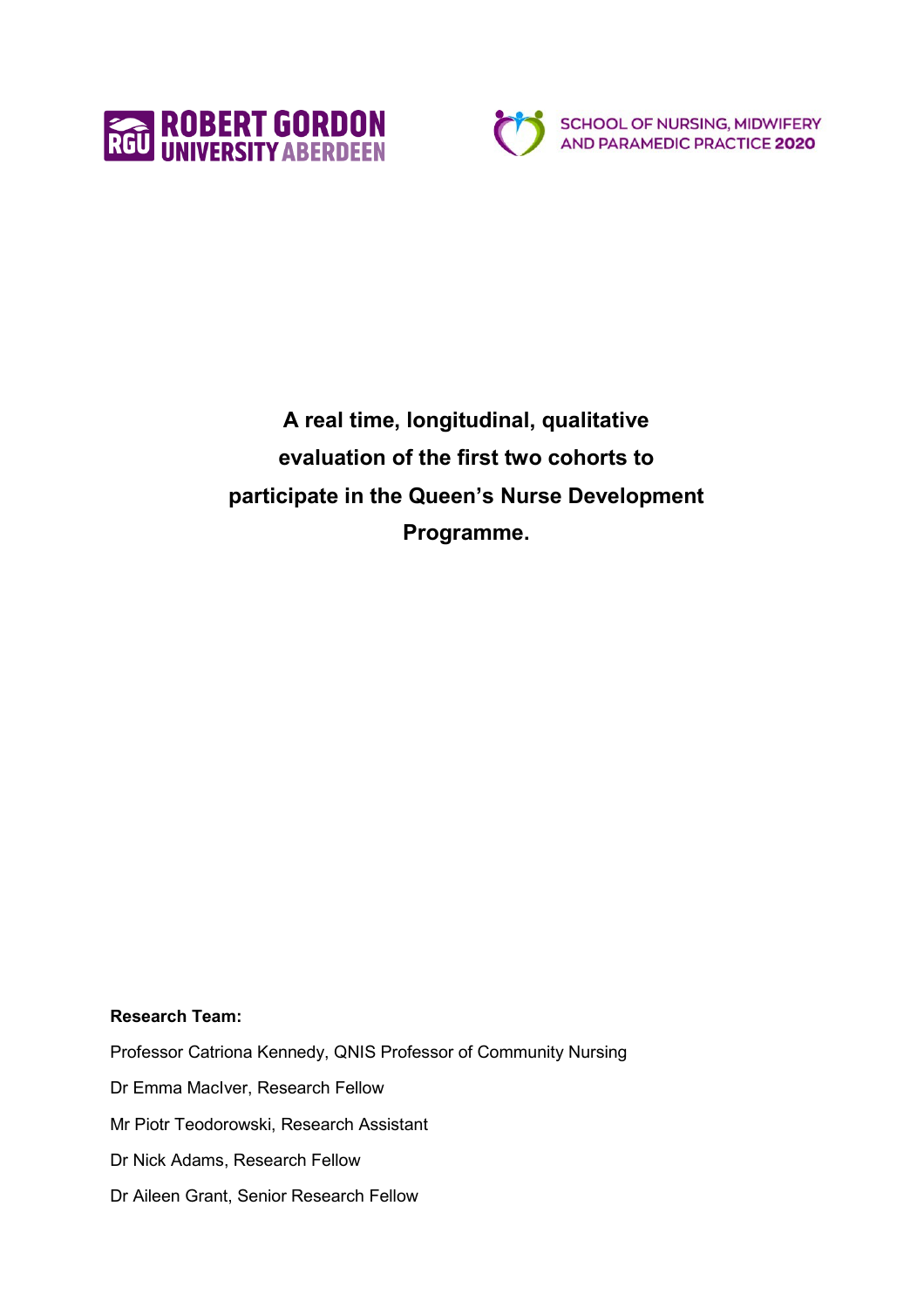# <span id="page-1-0"></span>**Foreword**

Six years on from our initial consideration of a Queen's Nurse programme for Scotland, we now have a growing community of 110 Queen's Nurses in Scotland making ripples across the country, acting as role models and passionate catalysts for change. Writing this foreword in the summer of 2021 I am deeply grateful to those who have enabled and shaped the programme. First and foremost, to my two co-facilitators Prof. Brendan McCormack and Jane Cantrell who have brought their expertise, wisdom and kindness to co-producing a programme that makes an extraordinary difference. We work in collaboration with a team of coaches, an expert advisory group, chaired by Prof. Fiona Coutts, and charismatic external speakers, ably supported by the wider QNIS team providing coordination, administration and communications expertise. All this underpinned by the excellent governance of the QNIS Trustees.

Collaboration is the hallmark of the Queen's Nurse Programme. There is an alchemy in the melding of faculty, speakers and participants. Each year of the programme has brought participants with varied gifts, personalities and immense professional knowledge, creating an experience that although familiar is utterly unique. We have created brave spaces in which each participant can find their voice and begin to understand what they need to flourish as a motivational clinical leader.

All of us who have experienced the Queen's Nurse Programme have found something very special and that applies to everyone involved, facilitators, coaches, speakers, and participants alike. By sharing this unique experience, we risk creating a bubble of mutual appreciation, so from the planning stages we were committed to being robust and objective in our evaluation. This independent evaluation was planned from the outset and the first interviews happened as soon as the pioneer 2017 candidates were selected. The quantity and richness of the data have demanded considerable analysis and we are grateful to the team at RGU, led by QNIS Professor of Community Nursing, Catriona Kennedy, for their commitment to this work.

For many this programme has been life changing and as a result, Queen's Nurses have stepped into roles within Scottish Government, education and leadership. Those who participated in the programme in 2017, 2018 who are the subject of this evaluation continue to stay engaged with one another and QNIS. Some have taken their development issues from the programme and nurtured initiatives which have grown and spread with national impact. Their support of each other through the COVID-19 global pandemic was extraordinary to witness and speaks of the deep bonds established through the programme.

The programme itself has evolved and developed over the last five years. Though the foundations remain the same, we have enhanced the synergy between each of the elements. In 2020/21 we learned how to create brave spaces online to support transformational development in a digital world.

As a charity we are committed to the sustainability of the programme. We have proof of concept, and we are working hard to ensure we have ongoing funding that will allow the programme to continue and thrive. We could not have come this far without our funders over the last five years: The Burdett Trust for Nursing, The Dunhill Medical Trust, The Charles Gordon Foundation, The Edinburgh and Lothians Foundation, The RCN Foundation, NHS Education for Scotland, Scotland's Gardens Scheme.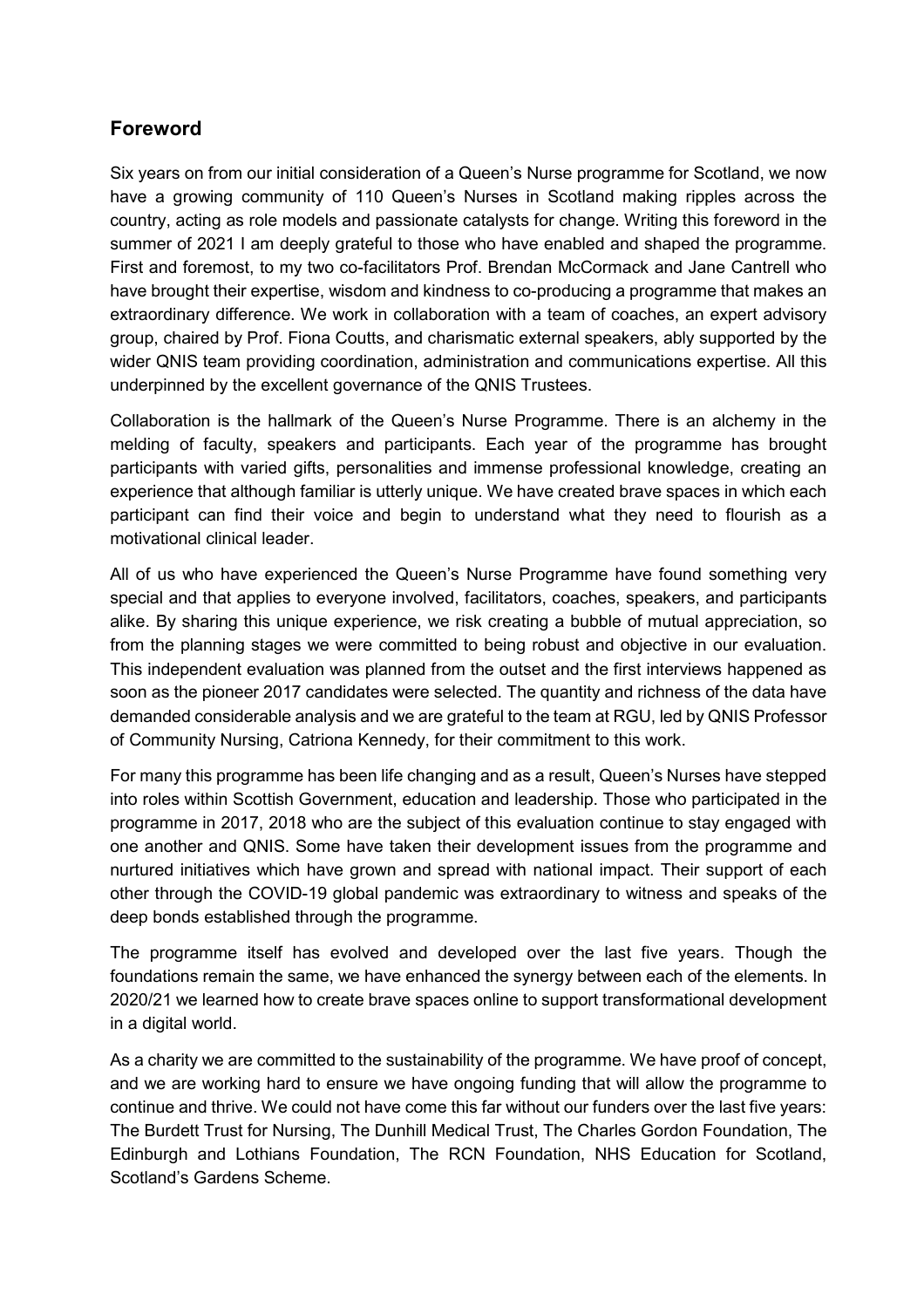Our vision is to grow a social movement of changemakers. Equipping nurses and midwives across Scotland's communities to advance health equity, partnering those that have lived experience, with colleagues from across professions and sectors, to co-produce a healthier, fairer, greener Scotland.

Clare Cable, Chief Executive and Nurse Director QNIS, July 2021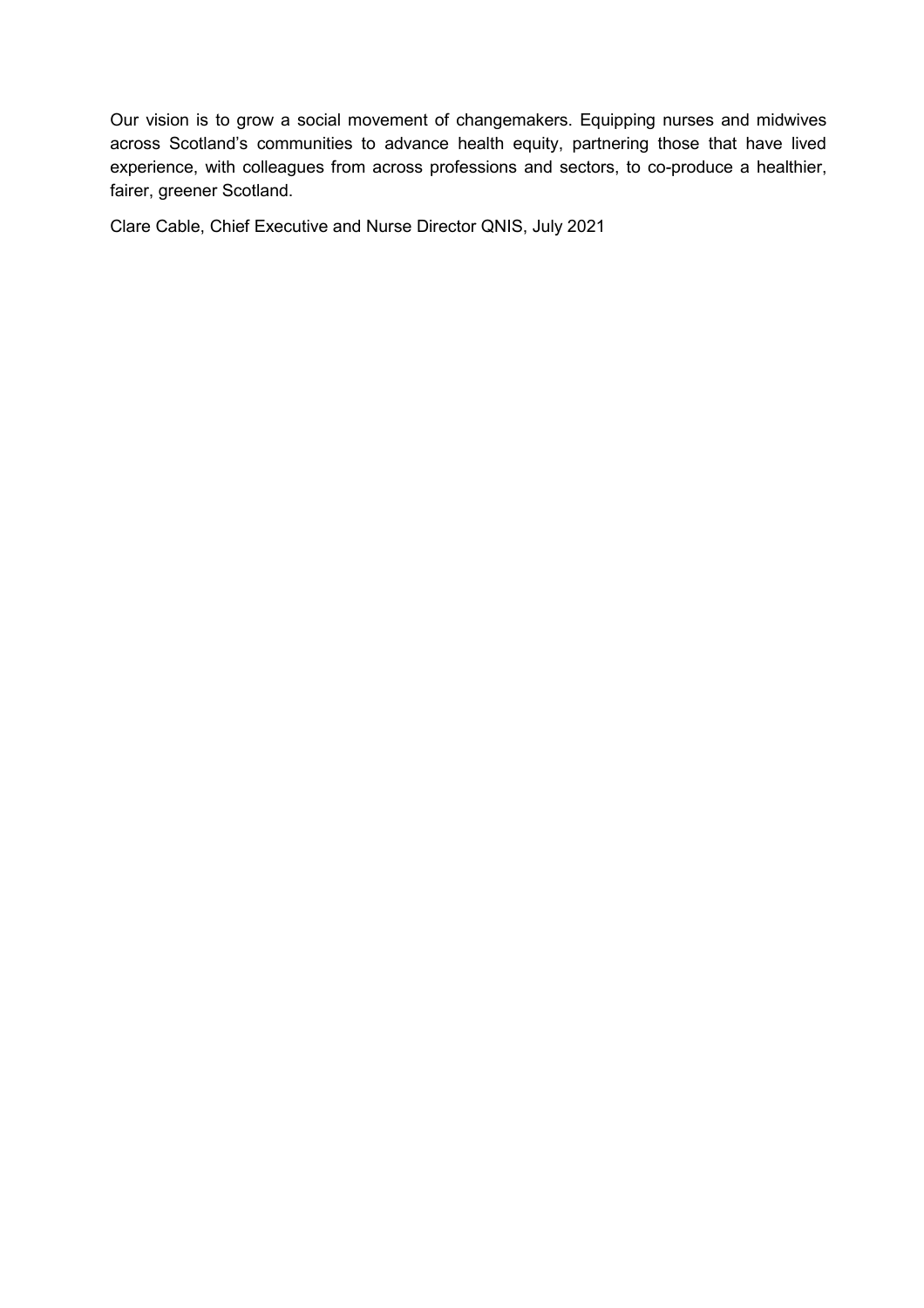# <span id="page-3-0"></span>**Executive Summary**

## <span id="page-3-1"></span>**Background**

The Queens Nurse Development Programme (QNDP) has been delivered to community nurses in Scotland since 2017, born out of a commitment to reintroduce the Queen's Nurse title in Scotland after 50 years.

The aim of the QNDP was to connect individuals with a shared passion for delivering high- quality nursing throughout Scotland's communities, to create a safe space where participants could develop and grow on a personal level to become change makers, to inspire others, help those most in need and champion community nursing. As such, the participants selected were employed in a wide-range of diverse roles, from throughout Scotland. The programme takes place over a nine-months, during which participants engaged with a varied programme involving residential workshops, where they experienced a range of creative and contemplative awareness based change practices, the development of a practice issue, and individual coaching.

This report presents an independent evaluation of the QNDP based on the first two cohorts of participants to engage with the programme (2017 & 2018). Evaluating the QNDP is important to optimise the programme for subsequent cohorts of Queen's nurses and to inform the transferability of the programme to other professions and contexts.

### <span id="page-3-2"></span>**Methods**

A comprehensive, longitudinal, qualitative evaluation, where data was collected at various time points, using interviews, focus groups and a 'member-checking' event with all 41 QNDP participants (20 from cohort 1 and 21 from cohort 2), as well as 12 community nursing managers and the 3 QNDP facilitators. The purpose was to uncover and explore perceptions and experiences of the QNDP: what was learned; how this was implemented into everyday practice; as well as the impacts and sustainability of changes. The data was analysed using Braun and Clarke's six-point framework of analysis; familiarisation, coding, generating themes, reviewing themes, defining and naming themes and writing up (Clarke et al., 2015). Double coding and independent analysis ensured trustworthy, rigorous and valid findings.

### <span id="page-3-3"></span>**Findings**

The findings highlighted participants experienced a 'journey of self-discovery and transformation', as both people and professionals, spanning the period prior to starting the QNDP through to post-completion. The findings are structured by the three main themes as follows: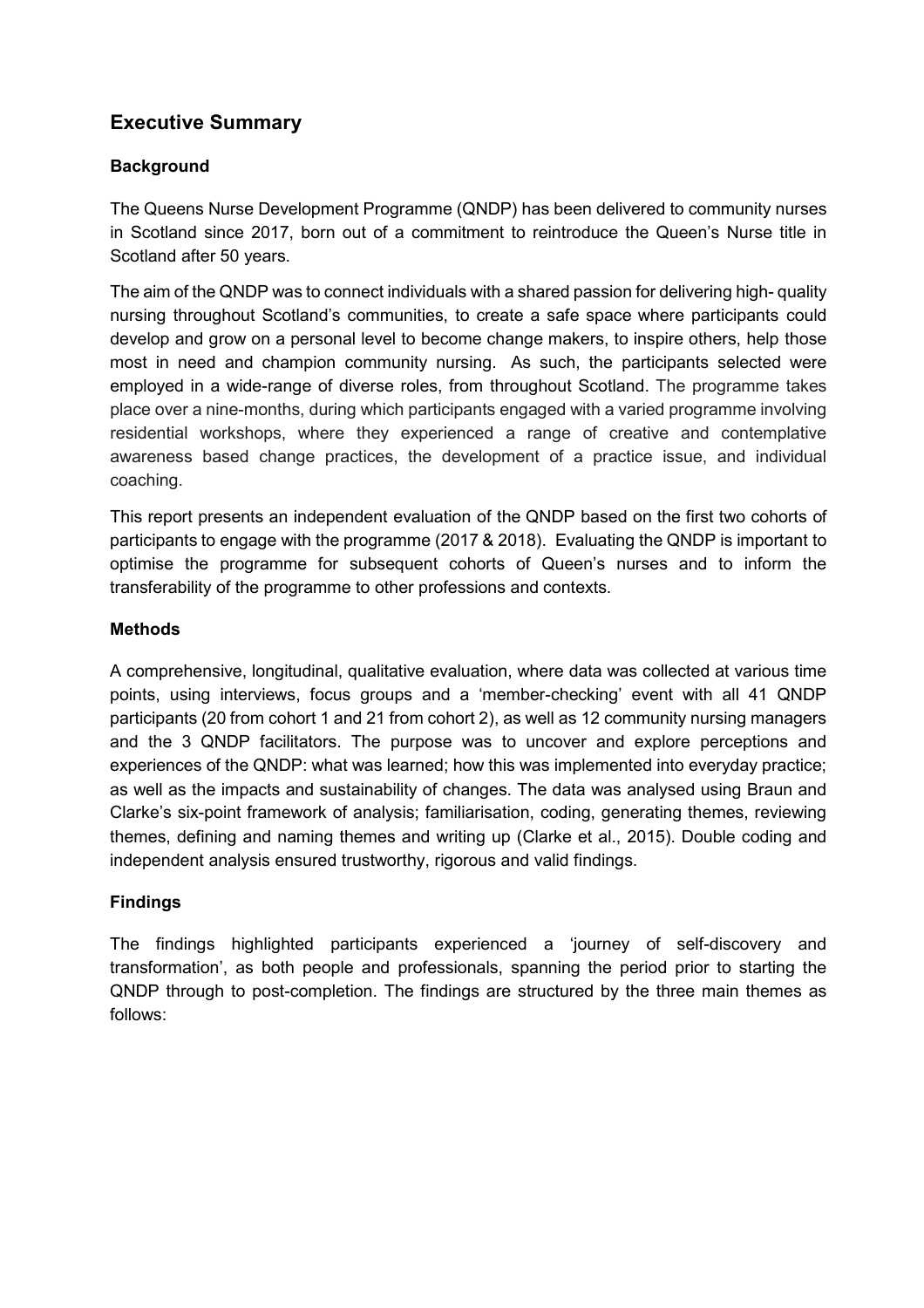## **1. Pre-QNDP - professional and personal challenges and early expectations of the programme**

Individual, interpersonal and practical challenges were experienced by participants prior to the programme, particularly in feeling 'stuck' or stagnated at work with stress, fatigue and frustrations commonplace, leading some to consider early retirement. Also, initial reflections on the purpose and delivery of the QNDP revealed vague or unfounded beliefs and expectations, specifically that this wasn't the 'taught' leadership or clinical skills-based programme that they had expected or had previously experienced. Instead, most were pleasantly surprised that the key focus was on them and their personal development.

## **2. During and Post-QNDP – personal and professional growth, flourishing and transformation**

Self-development and transformation were evident at three inter-related levels: as an individual; as a professional; and as initiating positive change in others. These changes were appraised positively, perceived as life-changing and life-long.

The process of transformation involved deep self-exploration and self-reflection, as well as revisiting and re-focusing on person-centredness. Various elements of the programme facilitated this, in particular in-built residential stays and a smorgasbord of creative approaches and tools. The residential stays offered the blend of *'safe space'*, environment, ambience, facilitation, support and connections with peers instrumental to self-development and growth, often referred to as *'Queenie Magic'*. Practical tools and approaches introduced and developed during the QNDP were also key, and included one-to-one coaching, mindfulness, action learning, storyboarding, evoke cards, art, as well as exercise, relaxation and general self-care. These served to develop skills in reflection, critical thinking, problem-solving and resilience. These were generally very well-received, though a small minority had some reservations about particular tools. All, however, had continued to use at least some of these in their professional and personal lives beyond the QNDP.

The QNDP had a very positive impact on personal and professional relationships with family, friends, colleagues, service users and inter-disciplinary and inter-agency peers. The new relationships developed amongst peers in each cohort were very positively appraised, as supportive, with close bonds expected to endure.

## **3. Beyond the QNDP: The continuation of the journey of development and transformation - impacts and positive changes**

Post-QNDP, these new-found tools and qualities, like self-belief, confidence, courage and drive, were expressed through a widespread rejuvenation and reinvigoration at work, evident in terms of self-fulfilment, promotions, new roles, a desire to continue work despite previous consideration of retirement, and embedding new, creative and improved ways of working. Changes and new ways of being and working had positive implications in terms of both service-delivery and team functioning, as well as personal relationships.

A further area of impact related to the pride, prestige and widespread recognition attached to the QNIS and QNDP, was the development of a community of practice within cohorts and across the two cohorts. The QNIS aspires to creating a social movement of Queen's Nurses to positively promote and undertake community nursing in a new and creative way with maximum benefit for communities.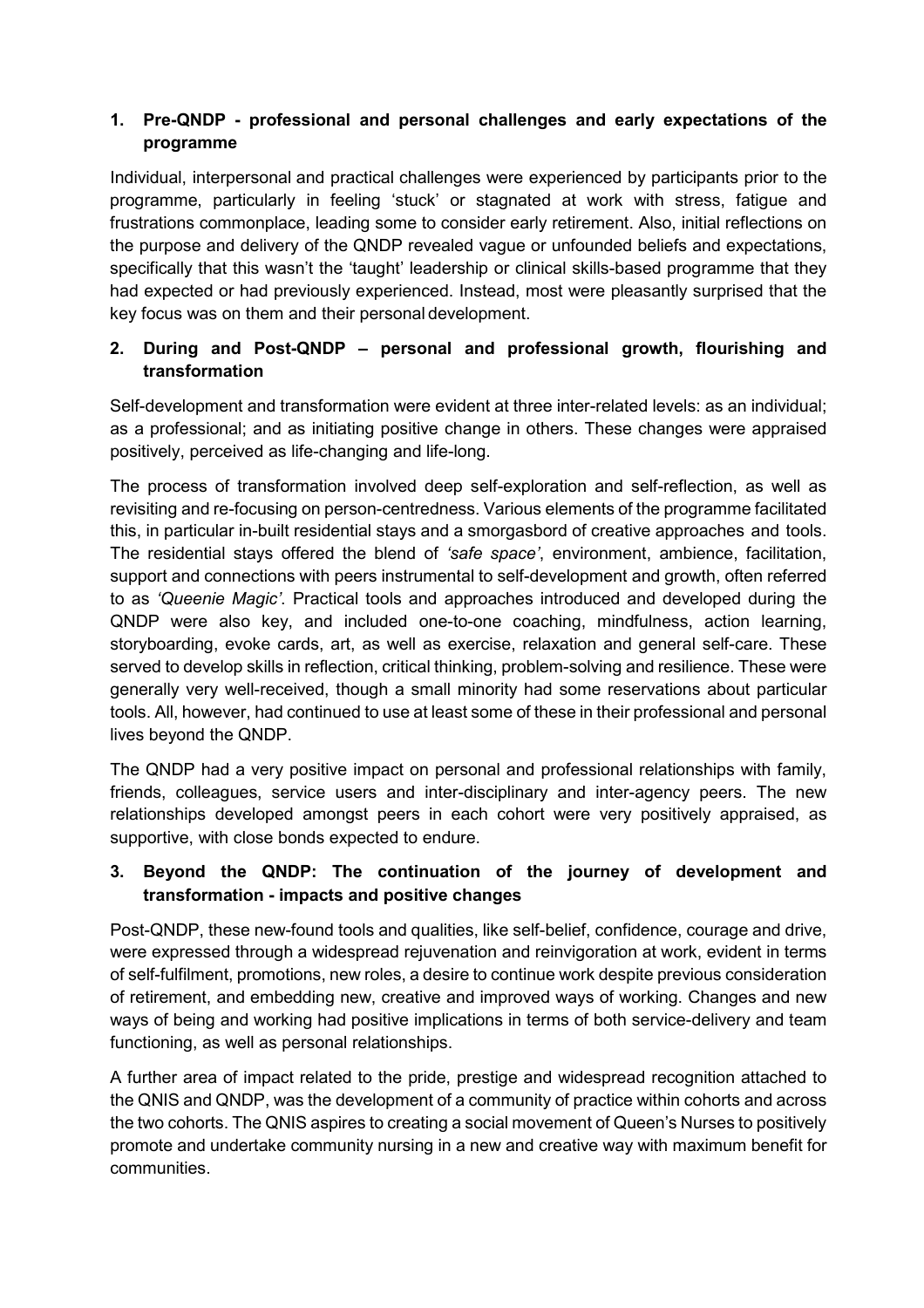#### <span id="page-5-0"></span>**Summary and Conclusions**

.

Participants were overwhelmingly positive about the programme, and appreciated its design, facilitation, approach and methods utilised, as well as the resulting impacts and outcomes.

Engaging with the QNDP led to an unexpected 'journey of self-discovery and transformation', with notable self-development, growth and positive change. Essentially, the programme enabled participants to see through a new lens, re-position themselves and embody new (personcentred) ways of being and doing, which transcended both their personal and professional lives as community nurses, colleagues, 'leaders', service providers, networkers, family members and friends.

The participants perceptions of this work and learning was that as it was personal, changing their thinking and identity and therefore, the impact of the programme and the personal and professional transformation and changes introduced were perceived to be sustainable for the rest of their professional life and beyond.

The programme facilitated the building of close bonds with their peers which enabled them to confidently share problems and challenges, reinforce their learnings and new thinking, and engage them in a journey of transformation. As such, a community of practice has been created within and across the cohorts which has the potential to become a social movement as intended by QNIS. The programme also equipped them with novel, creative approaches, skills and tools that they were able to share with colleagues, friends and family. Thus, the programme achieved a key aim of connecting individuals and equipping QNDP participants with a range of new skills.

The findings of this evaluation and the QNDP are likely to be transferable to other health and social care professionals and beyond the Scottish context.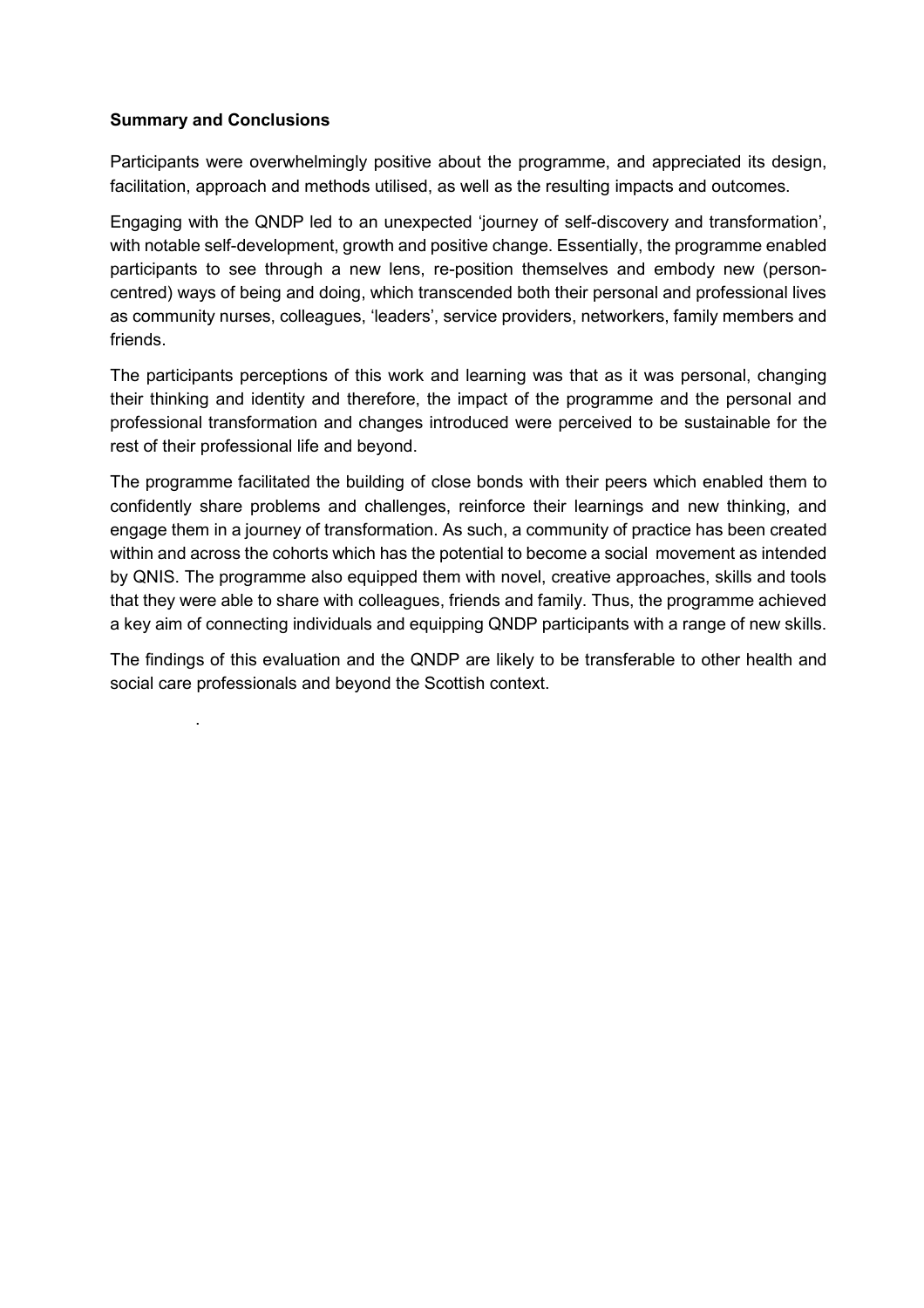#### **Table of Contents**

|                | Foreword |                          |                                                                                                                                                       |  |  |  |  |
|----------------|----------|--------------------------|-------------------------------------------------------------------------------------------------------------------------------------------------------|--|--|--|--|
|                |          | <b>Executive Summary</b> |                                                                                                                                                       |  |  |  |  |
|                |          | Background               |                                                                                                                                                       |  |  |  |  |
|                |          | <b>Methods</b>           |                                                                                                                                                       |  |  |  |  |
|                | Findings |                          |                                                                                                                                                       |  |  |  |  |
|                |          |                          | <b>Summary and Conclusions</b>                                                                                                                        |  |  |  |  |
| 1              |          |                          |                                                                                                                                                       |  |  |  |  |
|                |          |                          |                                                                                                                                                       |  |  |  |  |
|                |          |                          |                                                                                                                                                       |  |  |  |  |
|                |          |                          |                                                                                                                                                       |  |  |  |  |
|                |          |                          | 1.4 Aims, goals and brief description of the Queen's Nurse Development Programme 3                                                                    |  |  |  |  |
| $\overline{2}$ |          |                          |                                                                                                                                                       |  |  |  |  |
|                |          |                          |                                                                                                                                                       |  |  |  |  |
|                |          |                          |                                                                                                                                                       |  |  |  |  |
|                |          |                          |                                                                                                                                                       |  |  |  |  |
| 3              |          |                          |                                                                                                                                                       |  |  |  |  |
|                |          |                          | 3.1 Pre-QNDP: The identification of various conflicts, dilemmas and challenges and                                                                    |  |  |  |  |
|                |          |                          |                                                                                                                                                       |  |  |  |  |
|                |          |                          |                                                                                                                                                       |  |  |  |  |
|                |          |                          | 3.2 During and Post-programme - Self-development and Transformation 10                                                                                |  |  |  |  |
|                |          |                          | 3.2.1 The Nature of Change – Self-development and Transformation 11                                                                                   |  |  |  |  |
|                |          |                          | 3.2.2 Critical self-reflection and exploration: growing as a person and a                                                                             |  |  |  |  |
|                |          |                          |                                                                                                                                                       |  |  |  |  |
|                |          |                          | 3.2.4 Facilitating positive change in others and in relationships with colleagues,                                                                    |  |  |  |  |
|                |          |                          | 3.3 The continuation of the journey of self-development - evidencing the impacts  16                                                                  |  |  |  |  |
|                |          |                          |                                                                                                                                                       |  |  |  |  |
|                |          |                          |                                                                                                                                                       |  |  |  |  |
|                |          |                          | 3.3.3 Implementing New Ways of Working – extension of 'project' work  18                                                                              |  |  |  |  |
|                |          |                          | 3.3.4 Other Positive Impacts of the QNDP – reflections on team functioning and                                                                        |  |  |  |  |
|                |          |                          | 3.3.5 Pride, Prestige and the Influence of the QNIS $-$ a community of practice<br>with the potential to move towards developing a social movement 21 |  |  |  |  |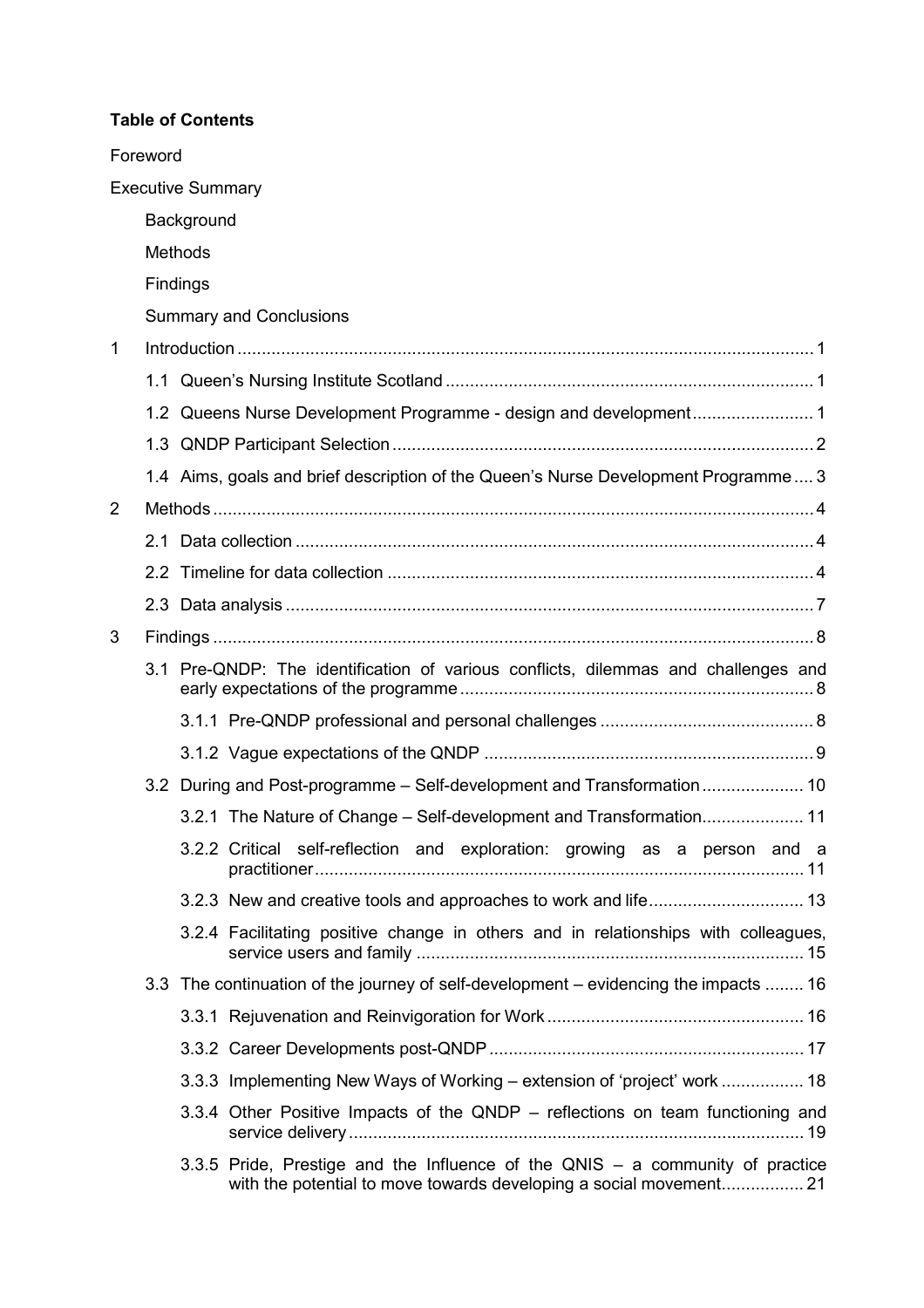|  | 4.1 Trustworthiness, strengths and limitations of this evaluation  25 |  |  |  |  |
|--|-----------------------------------------------------------------------|--|--|--|--|
|  |                                                                       |  |  |  |  |
|  |                                                                       |  |  |  |  |
|  |                                                                       |  |  |  |  |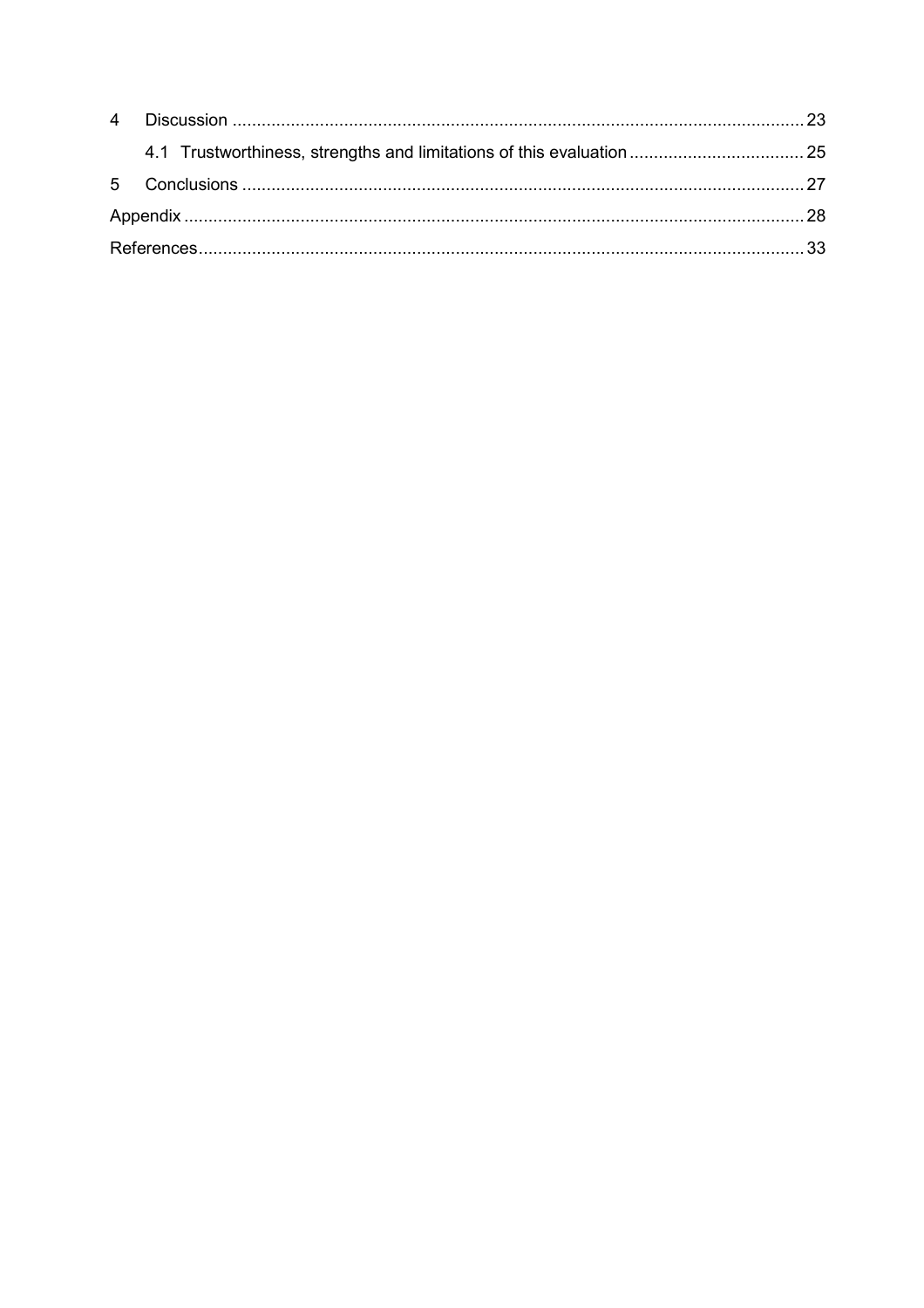# <span id="page-8-0"></span>**1 Introduction**

The Queens Nurse Development Programme (QNDP) has been delivered to community nurses in Scotland since 2017. Here we report an independent evaluation of the QNDP, for cohorts one and two of QNDP participants (2017 & 2018). We first describe the Queen's Nursing Institute Scotland (QNIS) and the Queen's Nurse Development Programme. Then follows the methods used to evaluate the QNDP. The findings are presented under the key themes which emerged from the analysis. In the discussion we use Normalisation Process Theory (NPT) - a sociological theory for the evaluation of implementation - to provide greater conceptual understanding of the programme and its implementation, to improve transferability and discussion of the implications of the findings, before presenting our conclusions.

# <span id="page-8-1"></span>**1.1 Queen's Nursing Institute Scotland**

In 2015 the QNIS developed a new forward plan which included a commitment to reintroduce the Queen's Nurse title to Scotland after 50 years, since the original title disappeared when district nurse training changed in 1969. In England, Wales and Northern Ireland the Queen's Nurse title was reintroduced in 2007 by the Queen's Nursing Institute (a separate charity with common heritage) and there was an opportunity for QNIS to learn from this work and yet create something which was right for Scotland. Since 2017, the Queen's Nurse status is awarded following successful completion of the Queen's Nurse Development Programme.

# <span id="page-8-2"></span>**1.2 Queens Nurse Development Programme - design and development**

The QNIS planned the QNDP by convening a group of expert nurses to provide oversight, and by holding a summit of public sector leadership experts in order to share innovation and lessons learned from the other institutes. As a result of the learning from this summit, an excellence profile was developed (Table 1) which sets out the role of a Queen's Nurse to inspire others. Three nursing leaders in Scotland worked together, supported by the task and finish group of expert nurses and other clinical and academic leaders, to design a programme which would enable nurses' development towards the qualities identified in the excellence profile. In 2016 QNIS launched the QNDP and applications were invited for the first time. The new programme aimed to develop twenty community expert nursing practitioners each year as role models for the profession.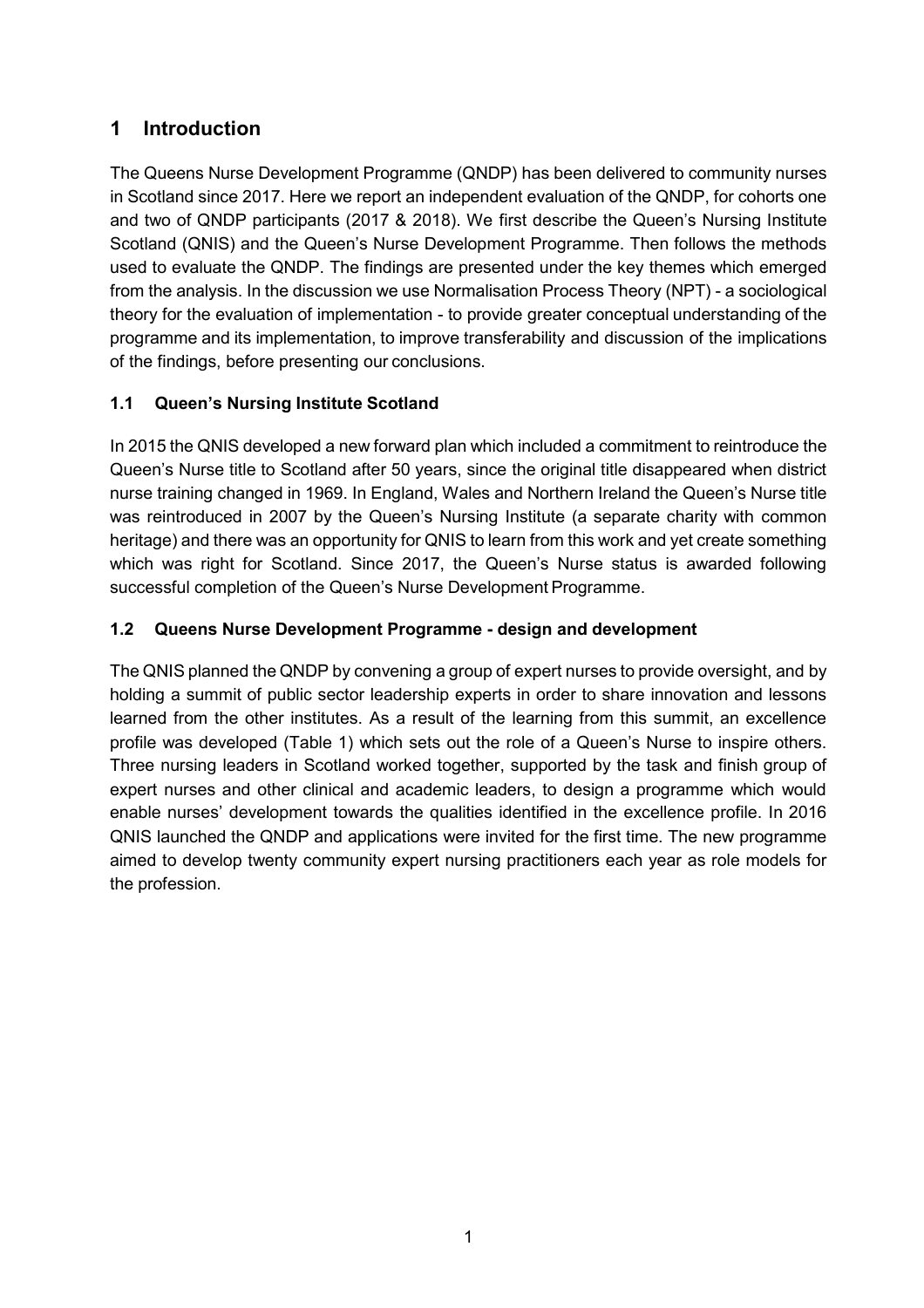### Table 1: *Excellence Profile*

## **Queen's Nurses… inspiring others by making a difference**

They find opportunities (or circumstances find them) for changing how things are currently done, recognising how things should and could be, making things better for individuals, families and communities, and/or helping others to make a significant impact.

### **Queen's Nurses… inspiring others with tenacity and resilience**

They find their way across boundaries, around obstacles, through bureaucracy and

successfully challenge 'but we don't have control over that' or 'that will never work here' attitudes. They just keep bouncing back, finding new doors to open each time one closes.

## **Queen's Nurses… inspiring others by bringing people with them**

Through 'coming from the heart', their enthusiasm and persuasive nature, they create a groundswell of support and recognition that 'carries the day', getting others to commit and get things done.

## **Queen's Nurses… inspiring others with humility and reflection**

They listen deeply, seeking to understand what really matters. They approach life reflectively, always learning, and are kind to themselves. They will sometimes be surprised by personal recognition for their achievements, and are quick to attribute success to the contributions of others.

## <span id="page-9-0"></span>**1.3 QNDP Participant Selection**

The selection process aimed to capture the diversity of nursing and midwifery roles and by geographical spread (selecting participants from each of the fourteen Scottish Health Boards). Employers were encouraged to nominate candidates with diverse roles, in terms of supporting people across the age span (midwifery to care of older people) or the continuum of physical and mental health, as well as those with highly specialised roles. In addition, places were set aside for those from the independent and third sector to illustrate the range of employment settings of contemporary community practitioners. Given the strong roots of QNIS in social justice, the charity was keen to ensure that the programme was capable of highlighting the roles of nurses who support some of Scotland's most marginalised communities.

Having been nominated by their employers, candidates were invited to complete a written application which asked them to describe their journey to date under the headings of the excellence profile. Shortlisted applicants were invited to attend one of three regional selection events which included small group discussions and multiple mini-interviews.

A panel of community nursing leaders made the final selection based on performance at the regional events, considering the need for geographical spread and diversity of roles. Figure 1 and 2 below, highlights the demographics of QNDP participants.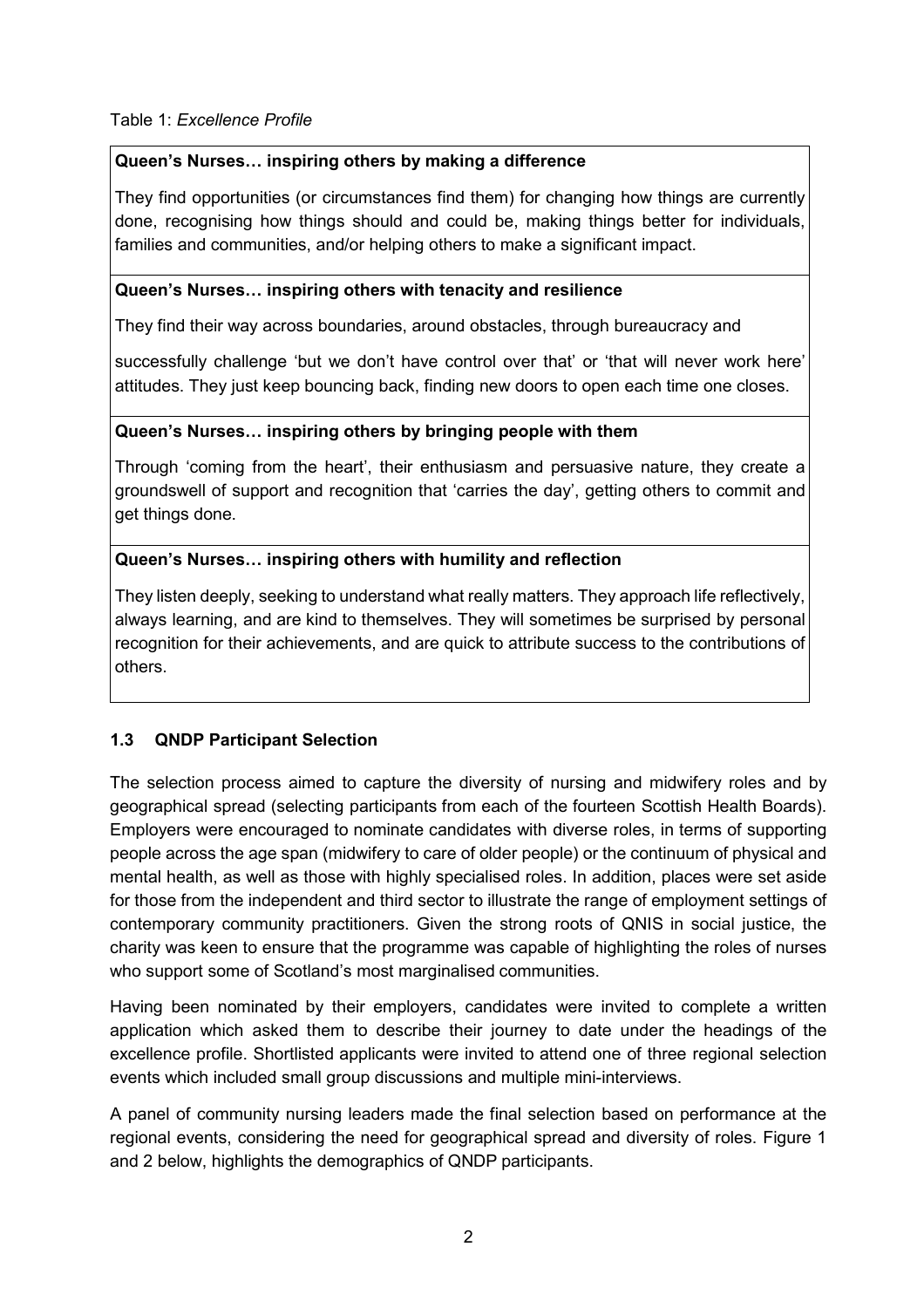#### *Figure 1:* Demographics of participants in QNDP by nursing role

| Type of community nursing role                                                                                                                |                |  |  |  |
|-----------------------------------------------------------------------------------------------------------------------------------------------|----------------|--|--|--|
| Expert generalist roles (District Nursing,<br><b>General Practice Nurse, Advanced Nurse</b><br>Practitioner, Parish Nurse).                   | 15             |  |  |  |
| Public health roles (Health Visitor, School<br>Nurse, Occupational Health, Family<br>Nurse Practitioner).                                     | 9              |  |  |  |
| Mental health roles including specialists<br>(Community Mental Health<br>Nurse,<br>Dementia Care, Substance Misuse)                           | 6              |  |  |  |
| Specialist roles with children and families<br>(Diana Children's Nurse, Child protection,<br><b>Attention Deficit Hyperactivity Disorder)</b> | 4              |  |  |  |
| Specialist roles with adults (Cardiac Care,<br>Dermatology, Multiple Sclerosis)                                                               | 4              |  |  |  |
| Care home nurses                                                                                                                              | $\overline{2}$ |  |  |  |
| Midwifery                                                                                                                                     | 1              |  |  |  |

Figure 2: Demographics of participants in QNDP: employer

| Employer                          |    |  |  |  |
|-----------------------------------|----|--|--|--|
| <b>NHS</b>                        | 37 |  |  |  |
| Independent and the third sectors | 4  |  |  |  |

#### <span id="page-10-0"></span>**1.4 Aims, goals and brief description of the Queen's Nurse Development Programme**

A full description of the QNDP can be found in Appendix 1. In brief, the primary aim of the QNDP was to connect individuals who share a passion for delivering high-quality nursing throughout Scotland's communities, with an emphasis on social justice. The QNDP aims to equip nurses with confidence, understanding, empathy, and to foster the skills and support nurses require to be the best they can be; and to inspire and help those most in need, be that individuals, families, or communities. Queen's Nurses should champion community nursing, and actively enhance and promote contributions to quality improvement.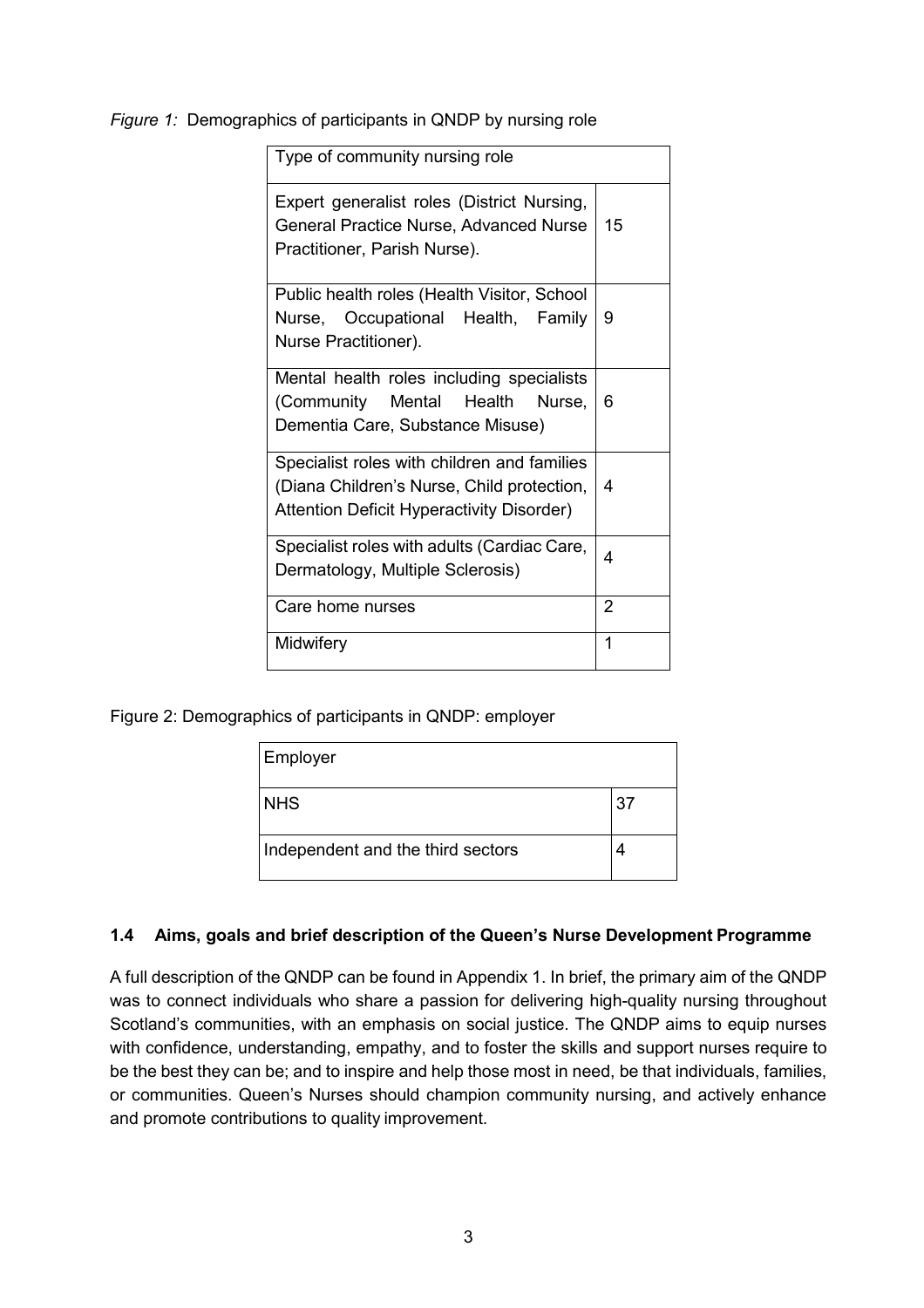# <span id="page-11-0"></span>**2 Methods**

A comprehensive, longitudinal qualitative evaluation of the first two cohorts to participate in the QNDP, exploring the experiences and perceptions of all participants from cohorts one and two, and a purposive sample of the managers and the facilitators delivering the programme and their experiences. Ethical approval for this research was sought and secured from Robert Gordon University's School of Nursing, Midwifery and Paramedic Practice (SNMP) School Ethical Review Panel (SERP) on the 14<sup>th</sup> of February 2017. We used a mix of telephone interviews and face to face focus groups to explore perceptions and experiences of QNDP; what was learned, how participants were able to implement this into their everyday work and how sustainable participants perceived these changes to be. In the focus groups with facilitators, we asked these individuals to discuss the impacts of the programme and how they felt participants reacted to the programme. In the interviews with managers, we sought to understand how the QNDP matchedup to their prior expectations of the programme, and to understand any impacts and changes in the participants, and how these were represented.

## <span id="page-11-1"></span>**2.1 Data collection**

Forty-one participants, which represented all of the QNDP participants from cohorts one and two participated in at least two interviews over six time points. Twenty participants came from cohort one and twenty-one came from cohort two. Additionally, twelve managers were interviewed by telephone in quarter one of 2018 and quarter two of 2019 based on a convenience sample. Managers responded to an invitation to be interviewed sent by theQNIS in 2018. One focus group with three programme facilitators was conducted face-to-face in quarter three 2018. Two additional focus groups were conducted with participants face-to-face at the QNIS conference which took place in Edinburgh in Spring 20[1](#page-11-4)9 with a member-checking<sup>1</sup> session held with a group of participants from cohorts one and two in Autumn 2019.

In total, ninety-three interviews, two focus groups and a member checking event were conducted exploring the experiences of the first (2017) and second (2018) cohorts over time, and the experiences of managers and QNDP facilitators. Interviews were conducted via telephone and focus groups were conducted in person; discussions were recorded and later transcribed verbatim by a professional typist. The following section elaborates on the process of data collection.

## <span id="page-11-2"></span>**2.2 Timeline for data collection**

-

<span id="page-11-3"></span>For participants in the QNDP, longitudinal data collection took place over a total period of two years and eight months to capture change over time. These data collection were at the following points: (a) the first telephone interview was before QNDP participants received the

<span id="page-11-4"></span><sup>1</sup> Member-checking refers to the process of summarising key findings currently emerging from analysis during discussions with participants. The process allows the researcher to validate and cross-check with participants that findings are accurate and adds an additional layer of accuracy to the study.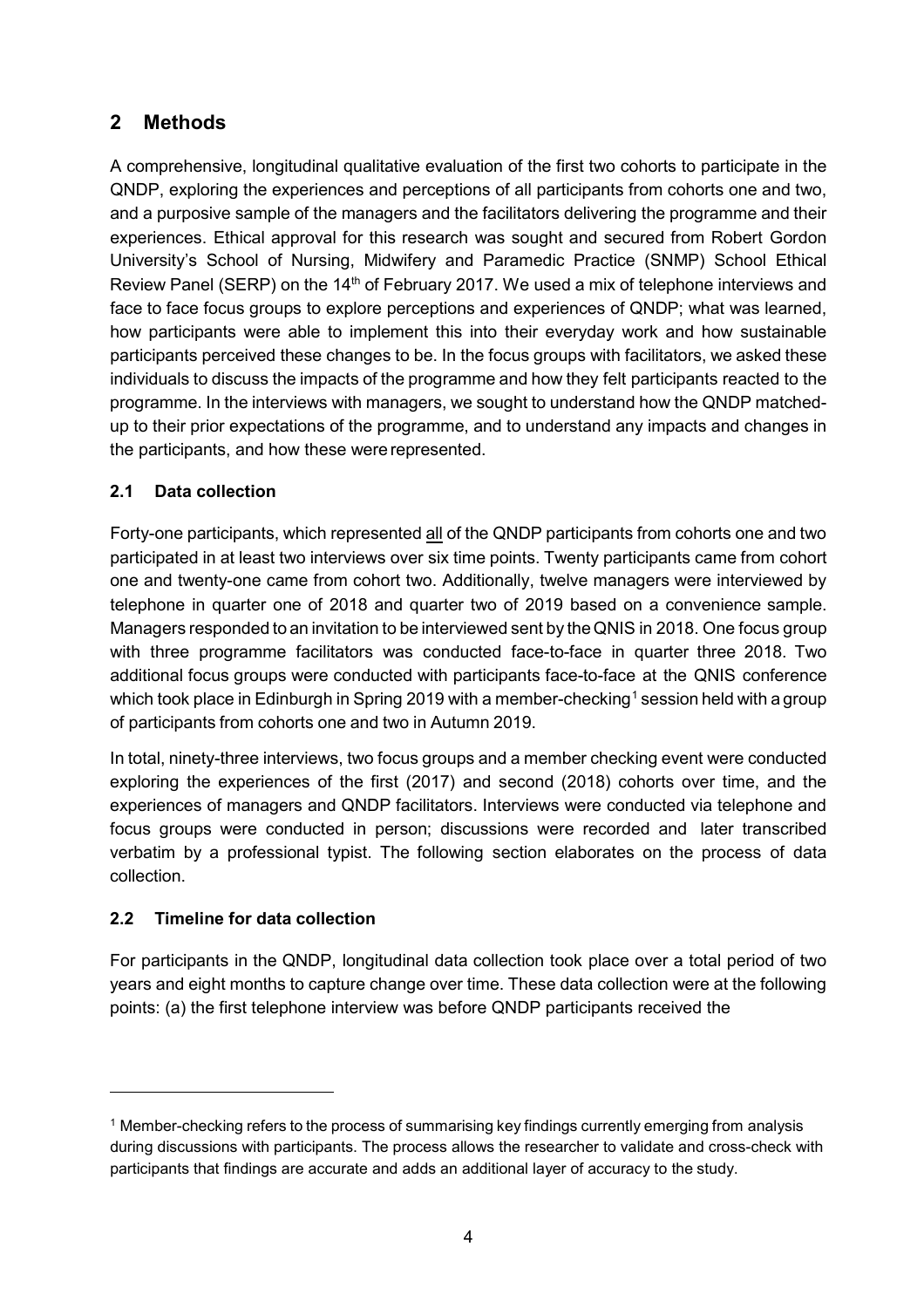programme but after selection to explore their experiences of the recruitment and selection process and their perceptions and expectations of the programme; (b) post-programme interviews were conducted after the residential workshops and coaching were complete to explore experiences; (c) managers and facilitators were interviewed to provide insights into how the QNDP compared to their prior expectations of the programme, and to understand any impacts and changes in the participants, and how these were represented; and (d) focus groups and telephone interviews to explore sustainability of any changes as a result of the programme were conducted as a final step of data collection at just over the two-year point from first attendance at the QNDP.

Figure 2 below, shows a breakdown of when this data was collected.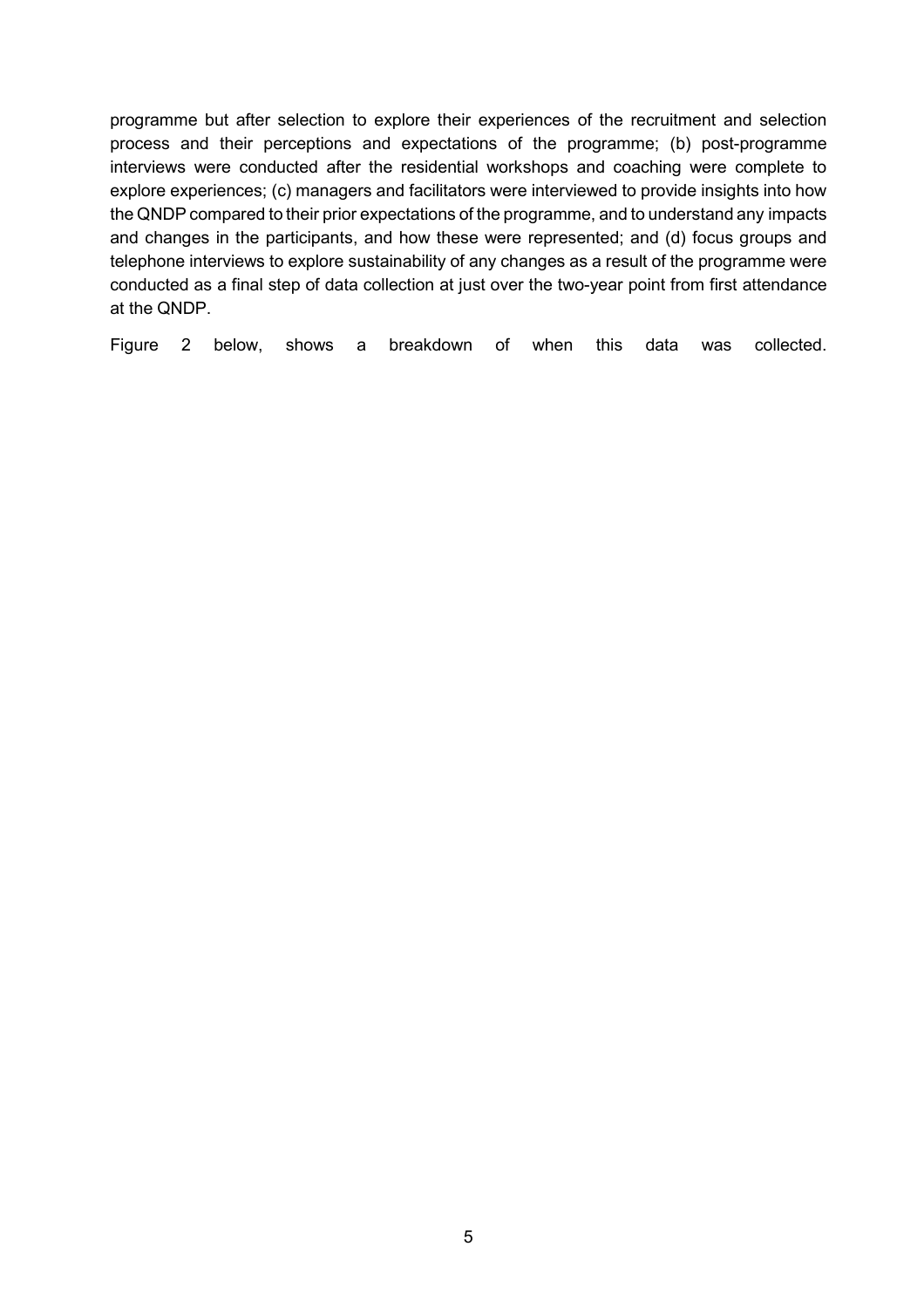Figure 2: *Timeline for data collection*

<span id="page-13-0"></span>

| <b>Data collected</b>                                                                                                     | <b>Number of</b><br>participants                            | <b>Time data collected</b>                |
|---------------------------------------------------------------------------------------------------------------------------|-------------------------------------------------------------|-------------------------------------------|
| Pre-programme telephone Interviews<br>with cohort one                                                                     | $n = 19$                                                    | Quarter One 2017                          |
| Post-programme telephone Interviews<br>with cohort one                                                                    | $n = 20$                                                    | Quarter Four 2017                         |
| Pre-programme telephone interviews<br>with cohort two                                                                     | $n = 21$                                                    | Quarter One 2018                          |
| Post-programme telephone interviews<br>with cohort two                                                                    | n=18                                                        | Quarter Four 2018                         |
| Individual telephone interviews with<br>managers                                                                          | $n = 12$                                                    | Quarter Four 2018 and<br>Quarter One 2019 |
| Focus group (face to face) with course<br>facilitators                                                                    | $n = 3$                                                     | Quarter Three<br>2018                     |
| Follow up focus group (face to face) and<br>individual telephone interviews with<br>cohort one<br>As above                | Focus group<br>$n=2$<br>Individual<br>interviews<br>$n = 3$ | Quarter Two 2019<br>As Above              |
| Member-checking session (face to face)<br>with cohorts one and two                                                        | $n = 16$                                                    | Quarter Four 2019                         |
| <b>Total Number of Interviews</b><br><b>Total Number of Focus Groups</b><br><b>Total Number Member-checking</b><br>events | n=93<br>n=2<br>n=1                                          |                                           |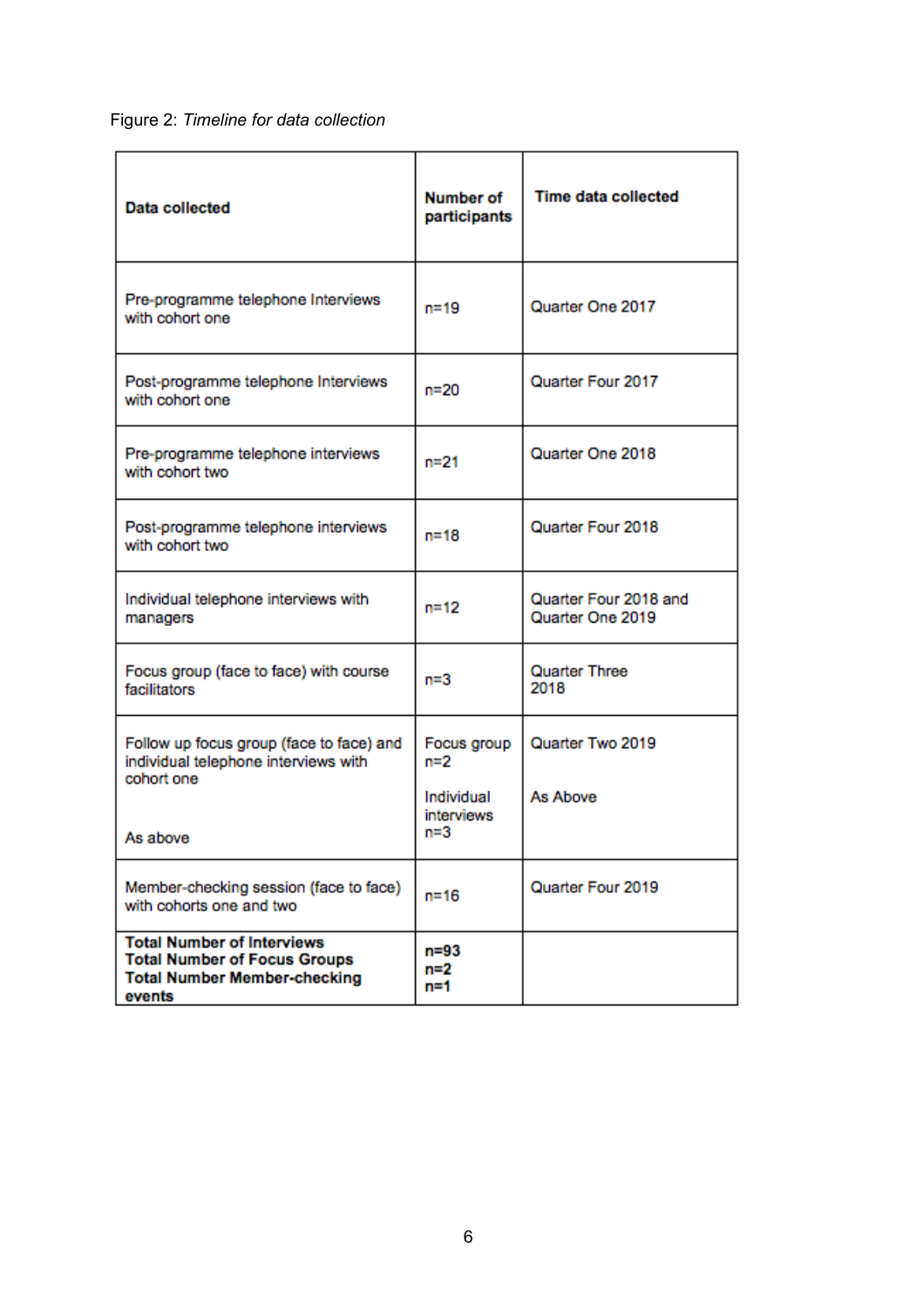#### **2.3 Data analysis**

-

Analysis was iterative, with data gathered to allow emerging issues and themes to inform subsequent data gathering and facilitate deeper exploration. A coding frame was developed from initial interviews and a topic guide created, and was revised through analysis based on the constant comparison method. Member-checking of emergent issues and themes was carried out during the member-checking session with cohorts one and two during quarter four 2019). Audio recordings of interviews and focus groups were transcribed verbatim by a professional typist. Data were imported into NVivo 1[2](#page-14-0)<sup>2</sup>, and analysed iteratively. Two phases of qualitative data coding took place. Firstly, data were coded using Braun and Clarke's six- point framework of analysis; familiarisation, coding, generating themes, reviewing themes, defining and naming themes and writing up (Clarke et al., 2015). Double coding and independent analysis ensured trustworthy, rigorous and valid findings. Throughout all coding and familiarisation, data were routinely explored for negative cases. This detailed analysis was conducted by Piotr Teodorowski, Dr Emma MacIver, Dr Nick Adams, with Professor Catriona Kennedy and Dr Aileen Grant contributing through regular discussion. Theresearch team have backgrounds in Nursing, Sociology, Psychology and past experience in evaluation; representing a complementary blend of skills from which to collectively process and draw conclusions from collected data.

<span id="page-14-0"></span><sup>&</sup>lt;sup>2</sup> NVivo is a software programme for aiding in the analysis of qualitative data. It allows themes to be selected and marked, and compared with other transcribed written data to help draw conclusions regarding findings.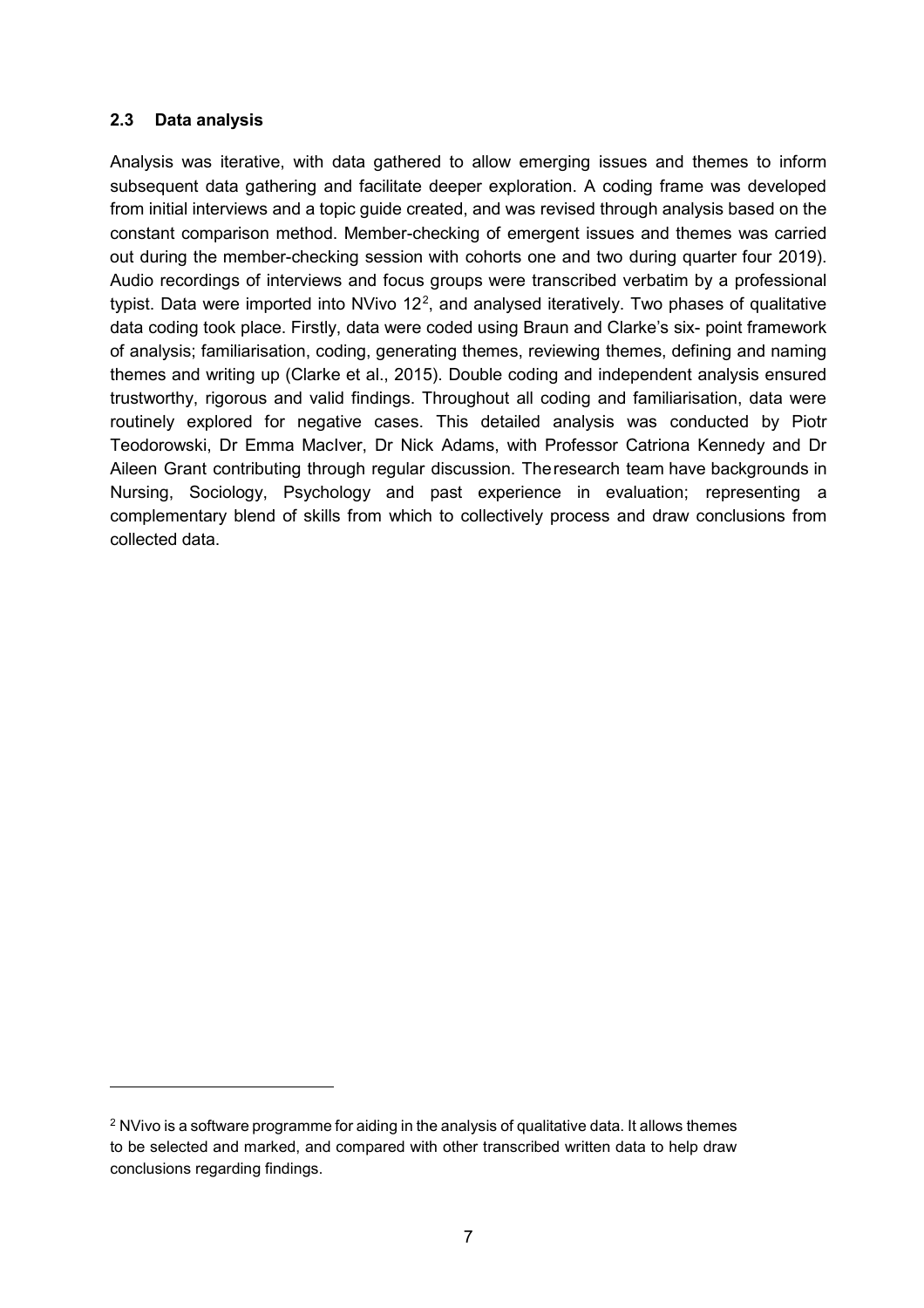# <span id="page-15-0"></span>**3 Findings**

The findings presented in this section are interpretations and verbatim quotes (assigned a pseudonym to maintain anonymity) drawn from the accounts and perceptions of the individuals that participated in cohorts one and two of the QNDP, as well as the key stakeholders (managers) and the QNDP course facilitators. These were captured at various timepoints which allowed us to uncover the unfolding of individual journeys over time. At the core of these findings is the notion of a 'journey of self-discovery and transformation', relating to participants as both people and professionals and spanning the period prior to starting the QNDP, through to postcompletion.

To explore this journey as experienced by participants, the findings will be presented under three themes: **1. pre-QNDP descriptions of professional and personal challenges, aswell as early expectations of the programme.** This will include the individual, interpersonal and practical challenges recounted by participants prior to the programme, as well as initial reflections on the purpose and delivery of the QNDP; **2. emerging and post-QNDP personal and professional growth, flourishing and transformation**. This theme will examine the characteristics and prerequisites of and practical tools facilitating positive change and transformation; and **3. The continuation of the journey of development and transformation, with reference to a range of impacts and positive changes.** This will include evidence of rejuvenation in the workplace and career, new ways of working with improvements to service-delivery and the growth of Queen's Nurses as a community of practice. The concept map included as **Appendix 3**, captures the connections across this journey. Participants were overwhelmingly positive about (and to some extent, *'astounded'* by) the programme, and appreciated its design, facilitation, approach and methods utilised, as well as the resulting impacts and outcomes. The presentation of these findings encapsulates this positive appraisal, however, gives a voice to all participants and all elements of the programme which includes critical opinion and feedback.

## <span id="page-15-1"></span>**3.1 Pre-QNDP: The identificationof various conflicts, dilemmas andchallenges and early expectations of the programme**

In theme one, various individual, interpersonal and practical conflicts, dilemmas and challenges as identified by participants across both cohorts will be outlined, before moving on to describe participants early (yet largely unfounded) expectations and understanding of the programme.

## <span id="page-15-2"></span>*3.1.1 Pre-QNDP professional and personal challenges*

Prior to undertaking the QNDP, many participants described feeling 'stuck' or stagnated at work (and in some cases, their personal lives). In terms of this, various conflicts, dilemmas and challenges were discussed including: low morale; professional fatigue and stress; feeling undervalued; as well as organisational constraints (including a lack of pressures of time or lack of resources) or a lack of managerial support.

Professional fatigue and stress pre-QNDP were commonly described by participants, often articulated as feeling *'burnt out'* and thus, *'less engaged with their role and function'* and was also recognised as a concern by some managers.

Further, a number of participants expressed frustration that their professional role and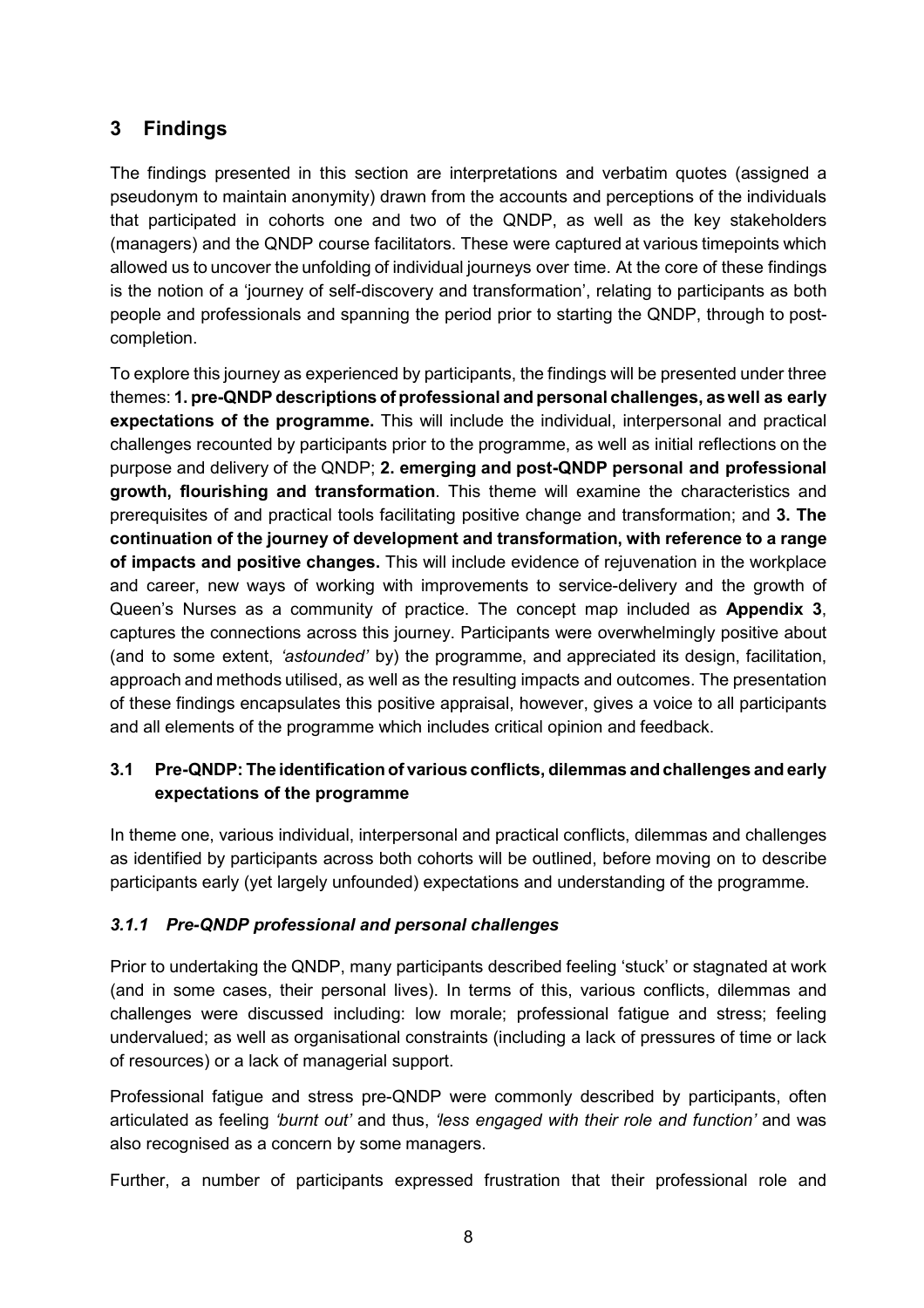contribution was undervalued or misunderstood by senior management within their organisation. One participant articulated their struggle with this:

*"I didn't feel I was having the impact that I wanted…the team managers immediately above me have no community background, have struggled to see the value of district nursing…I tried to be very eloquent and vocal with them about what district nursing is…I just felt that I was really struggling".* (Charlotte, Cohort 1, post-QNDP)

For several participants, the accumulation of this stress, fatigue and frustrations, resulted in consideration of resigning or taking early retirement. The QNDP was viewed as a potential means of addressing some of these challenges which thus, fuelled their interest in undertaking the programme. For others, recognition by their line manager (as part of the nomination process) of their *'potential'*, or position as an *'achiever'* in their organisation was viewed by some as humbling and for others, it bolstered their esteem, drove their interest in pursuing the QNDP and their career development and/ or the promotion of community nursing. As illustration, one individual described feeling *'honoured'* to be nominated and promoting the QNIS and community nursing, yet had reservations about sharing this news with others:

*" …I've been quite embarrassed about it, I've not told anybody that I'm doing it because it's…as if you're blowing your own trumpet but, I would like to think that, you know, undertaking the course…that I'll have that kind of confidence at the end of it to say, no, this is about promoting the good nurses that out there and the Queen's Nursing Institute and what it stands for…and why we have a community nursing services".* (Jenny, Cohort 2, pre-QNDP).

As well as considering various challenges experienced prior to undertaking the QNDP, (including burnout, stress and fatigue), participants early expectations of the QNDP were explored. As explored in the following subtheme, this revealed vague or (what later transpired to be) unfounded beliefs and expectations. Specifically, this wasn't the 'taught' leadership or clinical skills-based programme that they had expected or had previously experienced during more traditional training courses.

## <span id="page-16-0"></span>*3.1.2 Vague expectations of the QNDP*

Participants across both cohorts discussed either not knowing what to expect of the programme (in terms of its focus, impact and delivery methods) or had expected an emphasis on leadership or clinical development. On reflection, the overwhelming majority were surprised, yet delighted that the key focus of the programme was on them and their personal development, as illustrated in the statement below:

*"…I thought we were going to get workshops and presentations on leadership and management skills and these things…but it was…mindfulness, creativity, openness, a willingness just to go, go with it, to trust the process. it seemed odd and indulgent and…a bit bonkers, but the impact of it was much greater than had we…been told do A, B and C".* (Penny, Cohort 2, post-QNDP)

Some others, however, were clear about what they strived to achieve through their participation in the programme, including promoting community nursing, their service and the needs of service users, as illustrated in the following:

"…even quite high up managers in the NHS still don't want to admit that we have a drug problem here and, by doing that they're not getting the services in place that we need so, by getting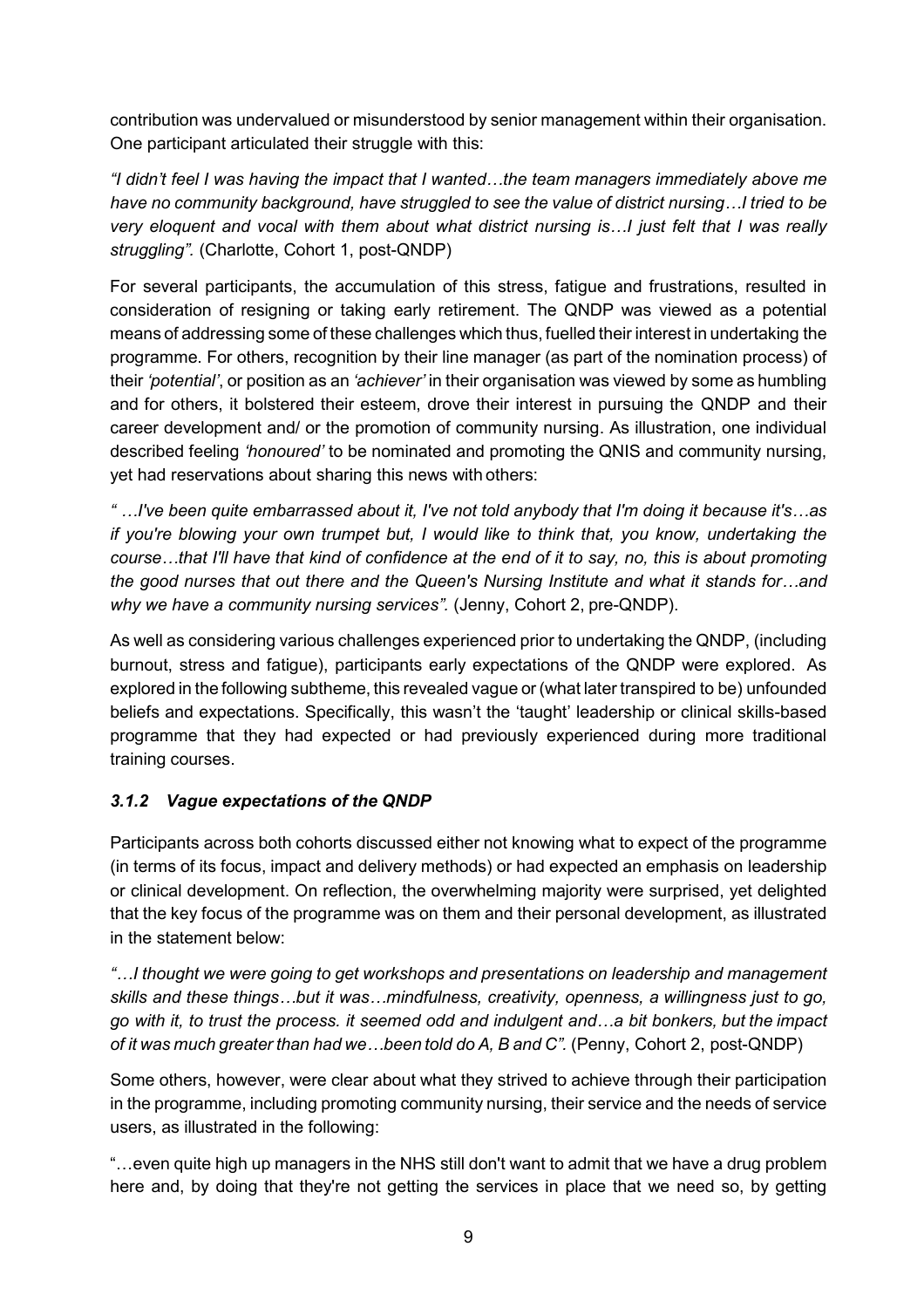through this programme I'm hoping that it will give me more of a voice to let people know what's going on, erm, and look at how we're addressing it as well and getting community on board with supporting individuals". (Trudy, Cohort 2, pre-QNDP)

In terms of accessing information about the QNDP at an early stage, some participants had utilised sources such as the QNIS website and written materials, as well as discussions with their line manager. Additionally, a few participants from cohort two had spoken to their peers from the previous cohort about the programme and their experiences, but this did not (and perhaps could not) fully prepare them for the enormity of what the QNDP offered, as illustrated below:

"It's [the QNDP] a really difficult thing to try and explain to people what it's all about. You have to actually be part of it and be involved with it, for people to understand what it's like, (be)cause people don't understand when you try and tell them what it is (be)cause they do, they just don't grasp it. So, I didn't know what it was going to be about...". (Ellie, Cohort 2, post-QNDP)

As evident in these findings, there was a sense of vagueness and uncertainty around the expectations of the QNDP prior to participation, particularly amongst participants in the first cohort. Nevertheless, as evident amongst participants in the second cohort, truly understanding the programme and its significance and impact is best gained through first- hand experience of actually engaging with the programme. The process of self-development and transformation as it presented during and beyond the QNDP, how this was facilitated, and the significance and impact of change will now be explored.

# <span id="page-17-0"></span>**3.2 During and Post-programme – Self-development and Transformation**

In theme two, change and transformation will be further explored, including the factors leading to transformation (mainly critical self-reflection and self-awareness), the role of various tools and approaches developed during the QNDP in facilitating positive change and the impact of change and growth on practice and relationships.

Self-development and transformation were evident at three inter-related levels: (i.) as an individual (growing as a person); (ii.) as a professional (growing as a practitioner, manager and colleague); and in turn, (iii.) facilitating and initiating positive change in others and their relationships. It was neither practical nor desirable to fully separate the impact of the QNDP on individual's personal and professional development in their analysis, as these were so closely intertwined and reciprocal and considered in a holistic sense, as articulated below:

*"…you bring your whole self to whatever it might be and I guess that I used to maybe think that was my work and this was homelife and that was my social life…I had like put them into all compartments whereas now, I'm much more looking at people as a whole".* (Mary, Cohort 1, post-QNDP)

<span id="page-17-1"></span>Thus, these concepts are considered simultaneously within the following subtheme.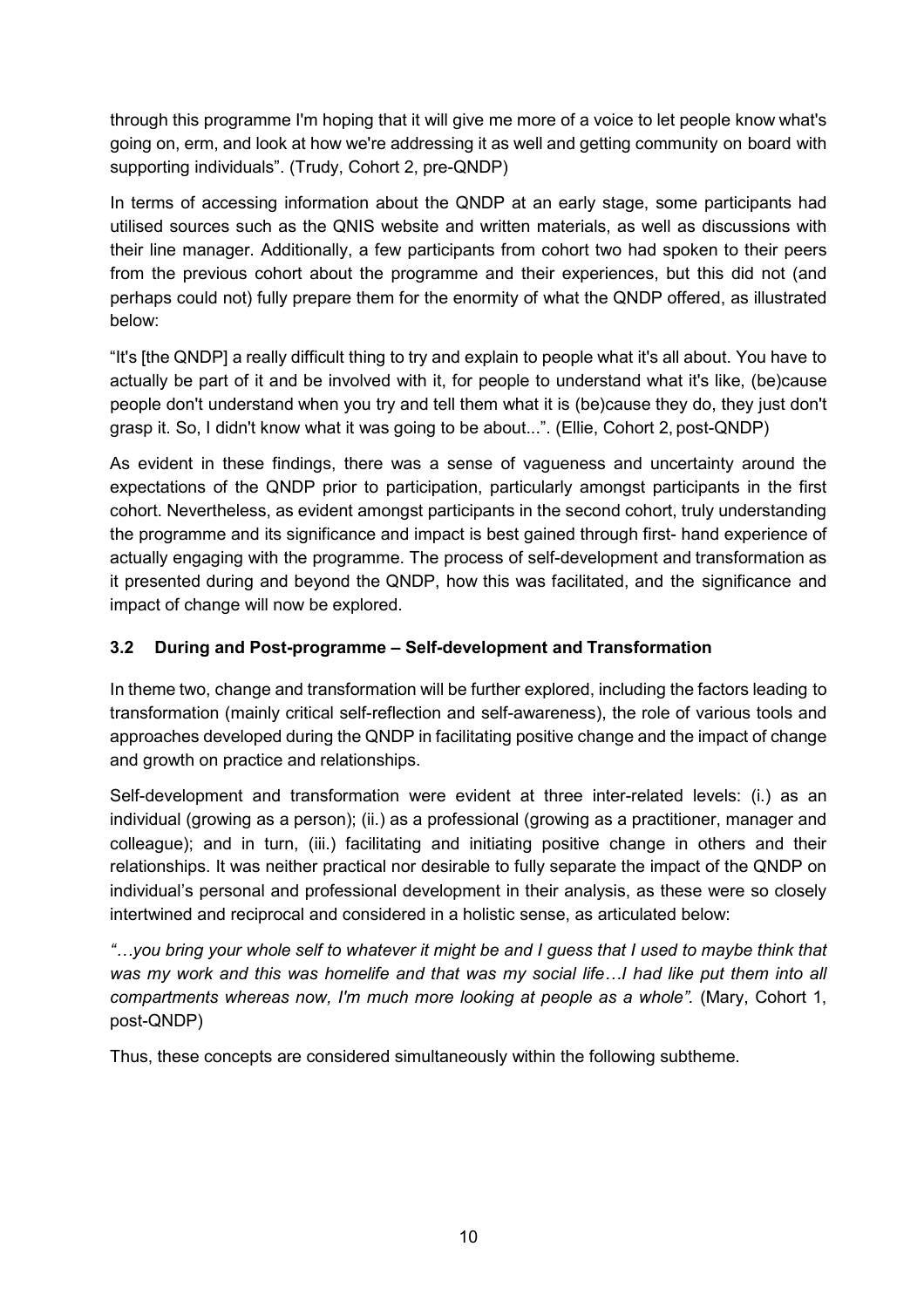## *3.2.1 The Nature of Change – Self-development and Transformation*

Self-development was expressed by participants in terms such as *'transformation' 'change', 'growth' and 'flourishing'*. In its simplest form, transformation indeed indicates the process of change, a process described by participants in this context as highly positive with them reflecting on their marked development over the course of the programme and beyond. These changes were discussed extensively by participants across both cohorts during the post- QNDP interviews and the later focus groups, as developing both during the programme and beyond. This process of change was marked by the use of language such as *'life changing'*, *'lifeaffirming'*, *'amazing'* and *'blown away'* which were commonly used to describe the effects of the QNDP. It is also important to highlight that this positive change was seeded during the selection process in being identified by their manager as a potential candidate for the prestigious QNDP, reflecting on their strengths and experience in both the written application and the selection day, then given a place on the programme. Cumulatively, whilst many expressed surprise at being selected, they later reflected on how this had boosted their self- confidence and self-belief.

Self-development and change were depicted by some participants as evolving gradually through a process of deep and ongoing self-reflection and in other cases, as resulting from 'epiphanies' or 'lightbulb moments' during which a new level of understanding was borne. The following statement illustrates this notion of more gradual development, and the key factors facilitating this – mainly space and time:

*"…it [the duration of the QNDP] really was time for really reflecting on my practice, how I operate, how I am as, you know, as a manager in a team and I thought it was, you know, it really, I suppose it kind of created a space for growth that I maybe thought I hadn't needed…".* (Shelley, Cohort 1, post-QNDP)

Further, the following statement illustrates an instance of a more sudden, yet particularly significant realisation, leading to a new way of being and working:

*"I used to carry a lot on my own shoulders at work, being a team leader and, one of the coaching sessions I had…it was one of those lightbulb moments and like, I guess now, a lot of things are shared more evenly. I don't carry that weight now and people at work have embraced that…more of a team pulling together because I've let go a little bit…"*.

### (Mary, Cohort 1, post-QNDP)

As evident in participant descriptions, '*change', 'growth'* and '*transformation'* unfolded in different ways, rates and times for different people. Additionally, there was much reflection on the processes and factors leading to this self-development, including critical self-reflection, growing self-awareness, belief and confidence, as well as some practical aspects such as time and space to enable this development process, as explored below.

### <span id="page-18-0"></span>*3.2.2 Critical self-reflection and exploration: growing as a person and a practitioner*

As expressed by the majority of participants across both cohorts, growth and development as both a person and a practitioner involved deep self-exploration and self-reflection, as articulated in the following account:

*"I think presencing, presencing and deep reflection, was very key for me…to begin to rethink*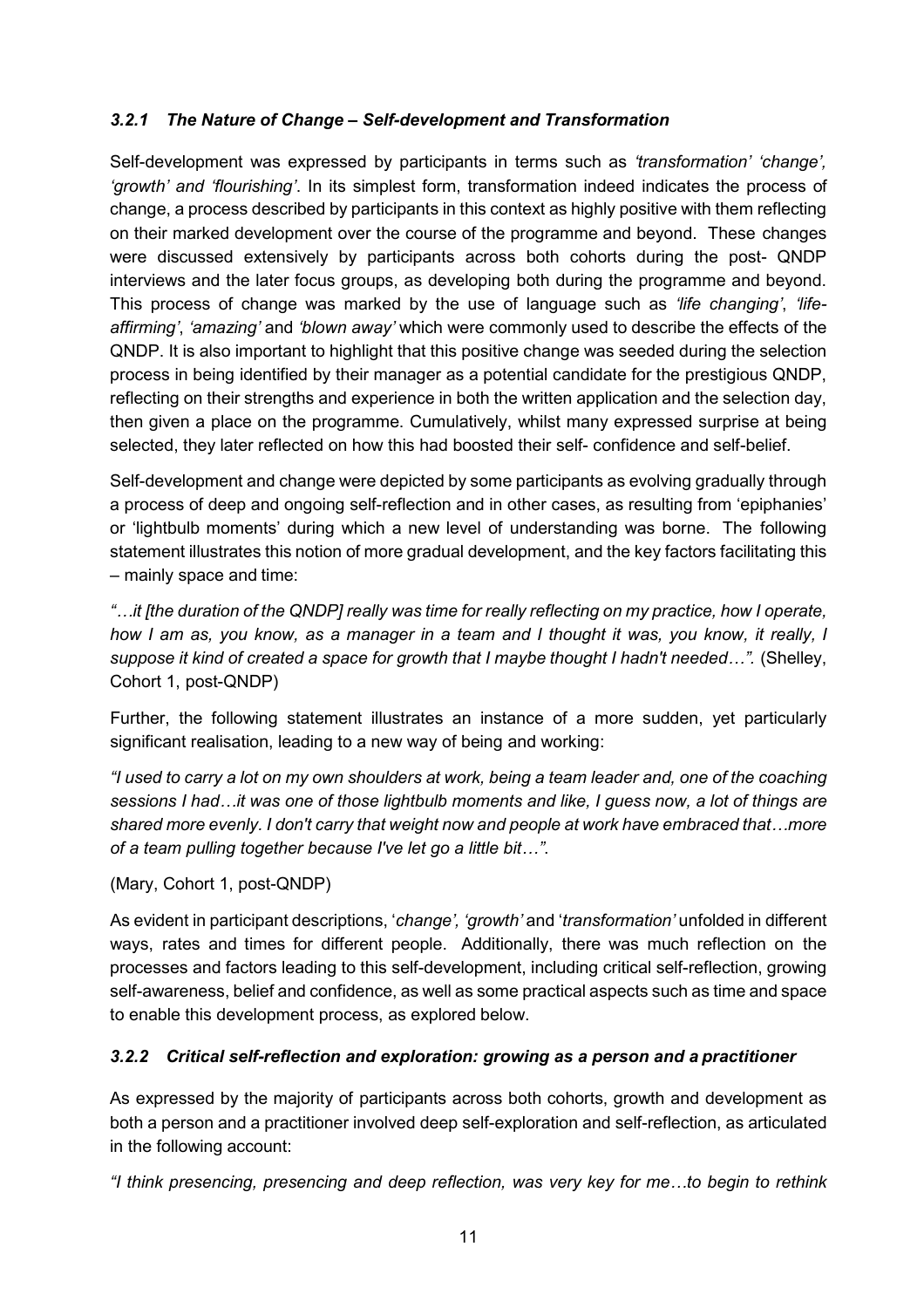who I am, to find who I am and to find the enthusiasm that I've always had but to, to reinvigorate it". (Penny, Cohort 2, 1 year later)

As a result, many participants described a new level of *'self-awareness'*, *'self-confidence'*, *'selfbelief'*, and a new sense of *'empowerment'*.

As part of this critical self-reflection, the majority of participants discussed revisiting and refocusing on person-centredness. This was a concept all were familiar with through previous training and as a feature of their daily professional practice, but had reconsidered and reprioritised as a result of the QNDP, in which all aspects of the programme were centred around this philosophy (from the very ethos to the delivery of all content). Some reflected a confidence that they had embraced person-centredness in their practice, yet later reassessed the real meaning of person-centredness and how this could be more meaningfully implemented in practice, as illustrated in the following:

*"I thought I probably worked in a person centred way and probably did but, actually…doing the course, probably was able to kind of improve that and…deepen my understanding of, not just how I do person centred care but…how I evidence in my work and also it's probably had an effect on the types of conversations that I have…with my colleagues…about service users".*  (Michael, Cohort 2, post-QNDP)

Moreover, the residential workshops were instrumental in terms of self-development and growth. These were viewed by participants as offering the blend of time, *'safe space'*, environment, ambience, excellent facilitation, support and connections with peers, to aid deep reflection and sow the seeds of self-development. Indeed, the careful and well-planned design, approach and selection of critical, creative methods (and what this created in terms of self- development and close relationships amongst participants) was regarded as so special and unique, it was very often referred to as *'Queenie Magic'* by both participants andfacilitators.

Whilst the residential stays were very well-received amongst participants in both cohorts, there were however, a few (3) from the second cohort that found the two-day residential following their initial 5-day stay at Balbirnie too short, stating that they would have valued more time with QNDP peers. For some, the actual environment and ambience of the second hotel was not as conducive to learning - compared to the tranquil, rural surroundings of Balbirnie, the second stay was in an inner-city hotel deemed *'too noisy'*.

<span id="page-19-0"></span>The participants described their self-development - in terms of their growing self-awareness and reflection and re-focusing on person-centredness - and the importance of the residential stays to this. As well as the physical space, the support received and connections made during the residentials, a range of tools, approaches and methods introduced during the first residential stay were key in developing critical self-awareness and reflection for all participants. These practical aids encouraged introspection and offered new and creative ways to develop and support them as people and practitioners, as will be expanded on in the following subtheme.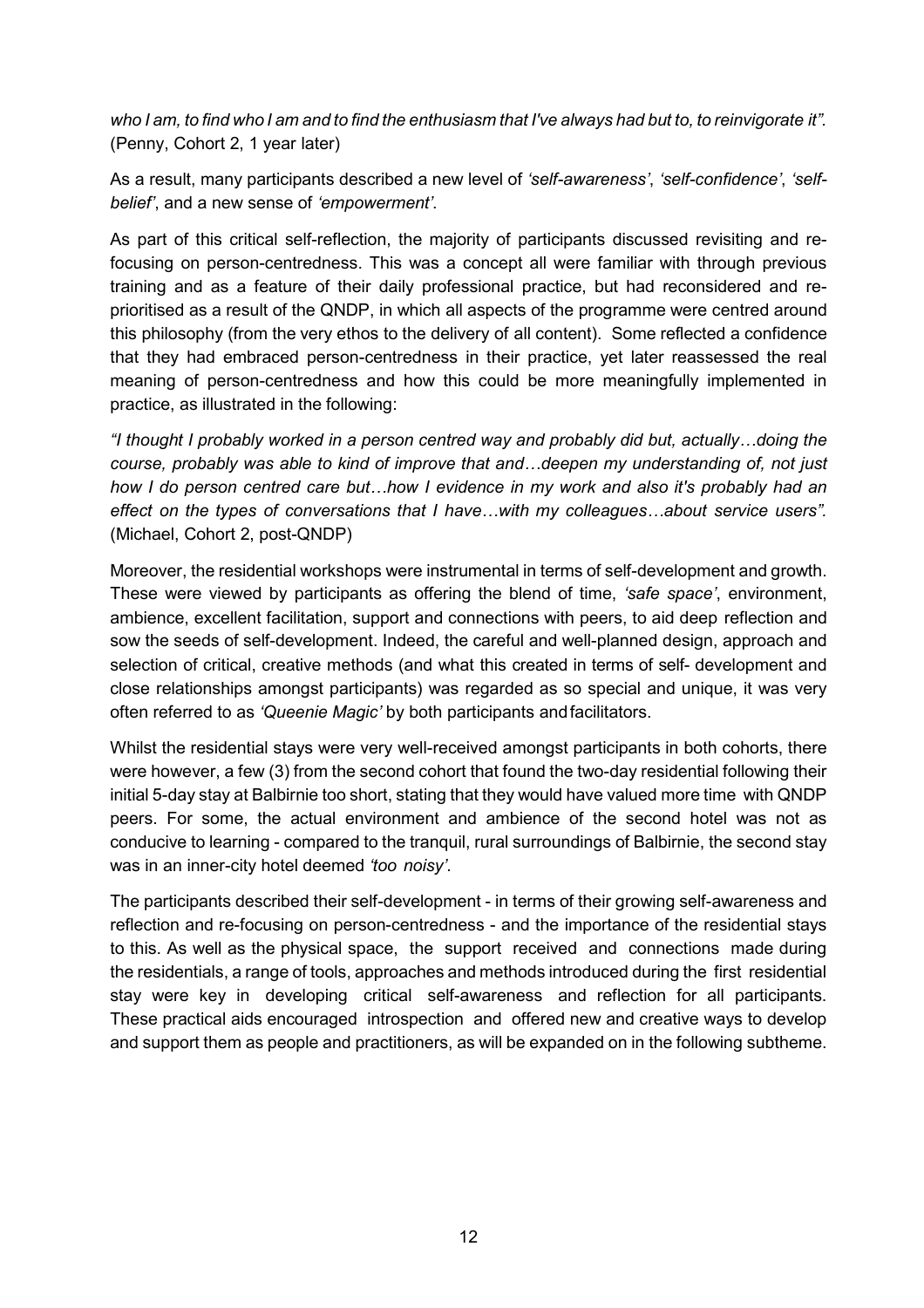### *3.2.3 New and creative tools and approaches to work and life*

The QNDP utilised an assortment of creative and novel approaches and tools, including one- toone coaching, mindfulness, action learning, storyboarding, evoke cards, art, as well as exercise, relaxation and general self-care, underpinned by critical and ongoing reflection and a personcentred philosophy.

These were introduced and explored during the QNDP and thereafter, served to provide a 'toolbox' of different methods and approaches for participants to utilise (and share with colleagues) in practice and in their personal lives. Essentially, these enabled them to approach elements of their work and life differently, to reflect and think critically '*outside the box'*, to problem-solve and develop resilience – recognised and appraised by both participants themselves, and in some cases, line managers. Participants experiences, perceptions and reflections of these methods and approaches are now reported.

#### *Coaching*

Of the learning tools and approaches utilised, coaching was most often discussed by participants. This was elaborated on by all participants and indeed was a completely new experience for all. For almost all participants, this was incredibly well-received, highly valued, and viewed as having clear benefits in both a personal and work capacity. Very often, participants expressed that they felt their coach was a good *'match'* and appreciated having someone *'neutral'* or *'non-judgemental'* to talk to. In terms of the benefits and outcomes, participants commonly stated that their coach helped them to consider issues *'differently'* or *'more abstractly'*, enabling them to reach a new level of understanding, solve problems or shed the weight of blame or responsibility for other people's problems. The following quote encapsulates some of these key elements:

*"…each time I felt everything was just getting all too much, I couldn't cope, couldn't carry on…I'd have my chat with my life coach and it would kind of get me back on track, get me back believing in myself, believing that actually…this isn't my doing but, I can work through this and solve problems and, you know, come out the other end…just, having that neutral person to speak to that was non-judgemental, that was looking for ways of making you think a little bit differently or look at things a little bit more abstractly and also just stopped me from being really hard on myself and blaming myself".* (Megan, Cohort 1, post-QNDP).

Nevertheless, a very small number of participants from cohort one, were more critical about their coaching experience, to varying extents. Whilst, one person initially failed to understand or see the value of coaching, their perspective changed markedly over time as a result of developing a positive relationship with their coach in which they felt enabled to explore them and their practice in a safe environment. Afurther participant found the usefulness of coaching varied depending on whether they actually had any particular issues to discuss. The final individual, however, found the entire coaching experience unhelpful, yet the reasons for this were difficult to articulate, as expressed below:

*"I'm not wanting to criticise the coach particularly, I don't think she did anything wrong, I just*  think, for me, at that point in time, it just, I didn't find it particularly useful, for whatever reason". (William, Cohort 1, post-QNDP)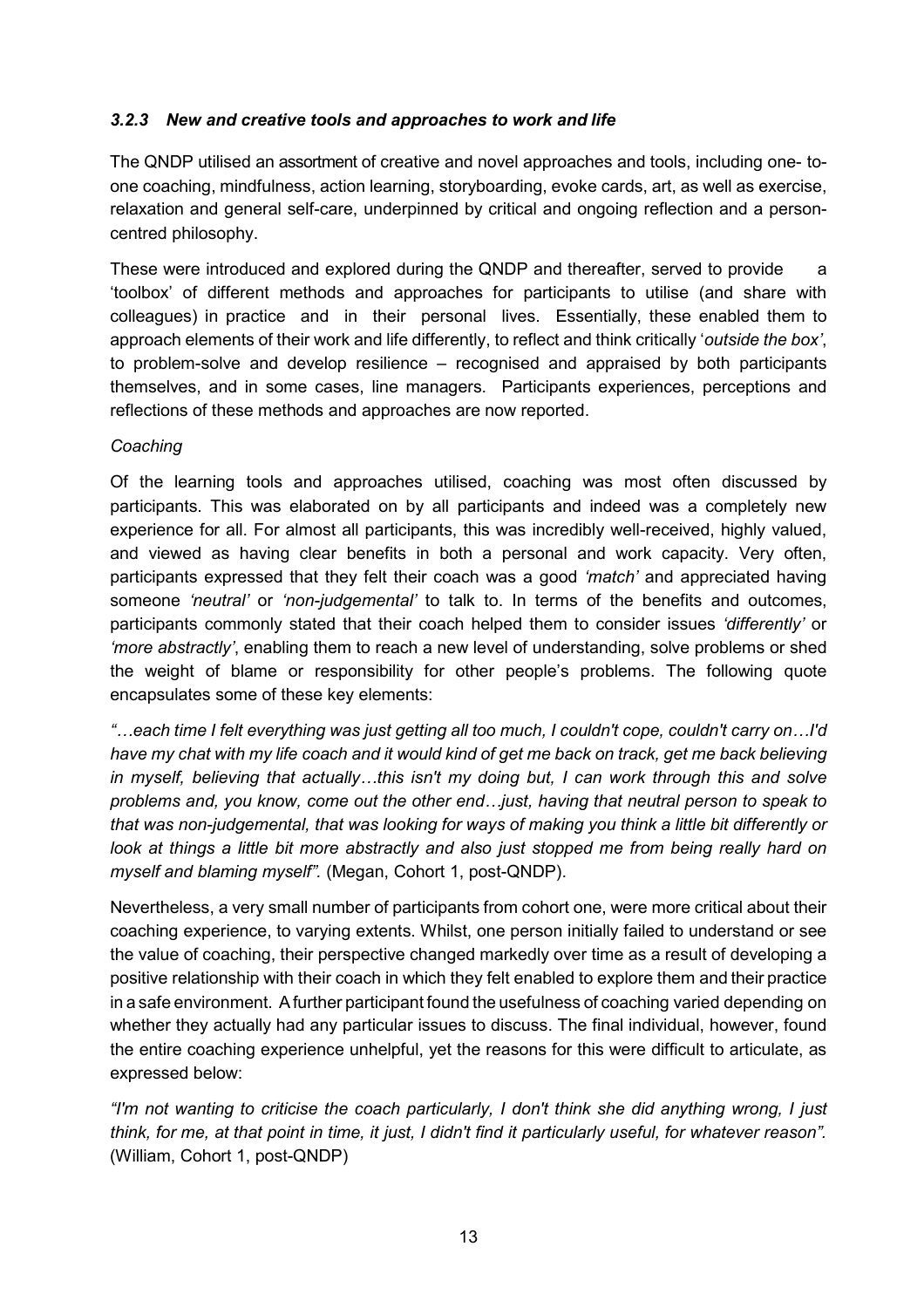This participant and one other, went on to suggest that prior to coaching, some preparatory work could be undertaken as part of the QNDP, to enable participants to get the best out of the experience.

### *Critique of other tools*

In addition to coaching, a small number of participants had initial reservations about particular tools and approaches introduced during the QNDP, feeling uncomfortable in trying-out more unorthodox methods such as art, acting or relaxation, as illustrated below:

*"…initially, I thought it was absolutely bonkers. Erm, erm, I hadn't done much relaxation or mindfulness, so that was a bit of a, a shock to the system. I was sitting thinking they were a bunch of tree huggers and what on earth am I doing there, but further into…it kind of made sense…I think because none of us knew each other and we were sitting round in a circle and*  we're doing relaxation and, it felt very uncomfortable and, I couldn't see the purpose of it". (Trudy, Cohort 2, post-QNDP)

A very small number of others participants were less positive about certain approaches or elements of the programme, namely a session on communication in cohort one (2 people), an action learning set activity in cohort two (1) and a case study activity in cohort one (1). In broad terms, the reasons cited related to the perceived irrelevance of these particular aspects, to their learning needs. For instance, one articulated that as they had *'done advanced communication skills'* training already, so this session on the QNDP was less useful for them and indeed, this session was discontinued following feedback from cohort one.

### *Sharing the Tools*

As well as utilising the tools themselves, several participants discussed sharing and exploring particular tools and approaches, particularly mindfulness and relaxation, as well as action learning with colleagues, service-users, and in a few cases, family members. In many cases, for instance, regular mindfulness practice had become implemented within their teams and wellreceived by colleagues, promoting time-out and *'self-care'*.

Further, in some cases sharing tools such as action learning was recognised as a means of empowering others to find solutions to their problems, as indicated in the examplebelow:

*"…I tend to butt in and give advice or tell them what to do, whereas I was allowing them I think through my action learning sets at, in the programme, that I now have that ability to question and you can see them coming up with the ideas".* (Isabel, Cohort 1, post-QNDP)

<span id="page-21-0"></span>As evident, there was much discussion amongst participants around the range of methods and tools introduced during the QNDP. As well as continuing to use these in their own personal and professional lives, the majority had shared at least some of the approaches with family, colleagues and service users to positive effect. The impact of this change and transformation on different relationships will now be explored.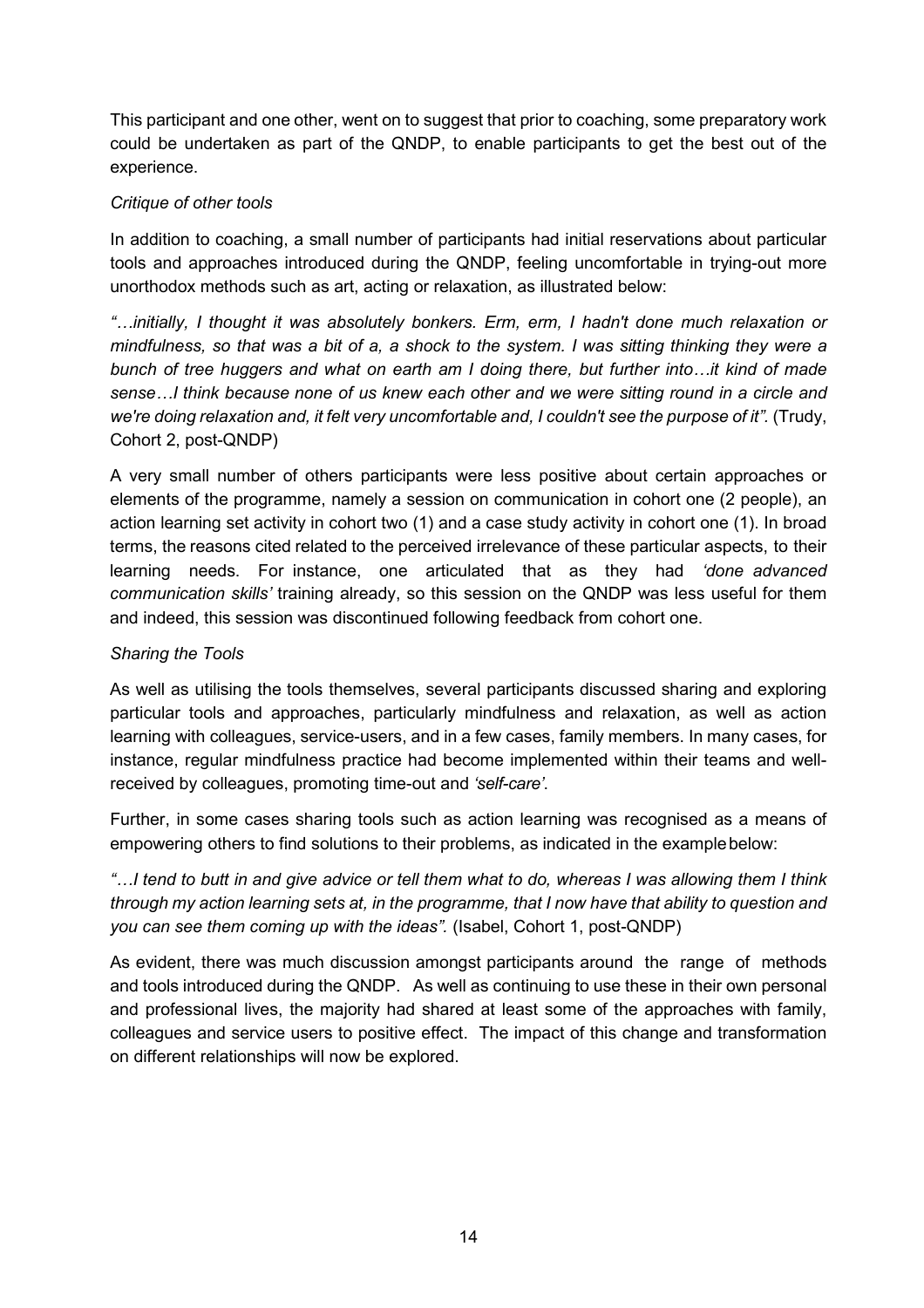## *3.2.4 Facilitating positive change in others and in relationships with colleagues, service users and family*

The positive impact that the QNDP had on both professional and personal relationships was very frequently discussed across participants. This was articulated in terms of both existing relationships with colleagues, service users and family, as well as new relationships with peers on the QNDP. Existing personal and professional relationships with colleagues and service users were described as being transformed through the development of enhanced listening and communication skills, being *'present'*, available and *'authentic'*, as well as utilising and sharing some of the key tools and approaches, in particular empowering others to find their own solutions to problems and challenges (as already described).

Further, new relationships developed amongst the QNs in each cohort were discussed and appraised positively by the majority of participants. These were characterised by profound, close and intense bonds that developed rapidly, a quality of relationship never before experienced by the majority of participants, as articulated in the following:

*"…that chemistry, which was almost immediate, which I have never experienced with a bunch of strangers before, erm, knew no one and suddenly, and it was sudden, it was this almost instant chemistry between us all…"*. (Marcus, Cohort 1, 1 year later)

These qualities embedded within these new relationships and the support that these offered, was seen as key to individual development and growth throughout the programme, as illustrated below:

*"…the intensity and strength of the friendships…has been absolutely instrumental in all of this. We had to trust one another, we had to be very open with one another but, that actually felt very easy to do because of the people you were with".* (Charlotte, Cohort 1, 1 yearlater)

Fundamental to these new relationships was the notion of 'risk and investment', in trusting and sharing with others, being brave and bold and exposing one's real self, as reflected in the following:

example was so respectful, no one was judging, I guess if I was to do it at home here with the " *kids they'd be laughing at me, do you know, and things but there was a certain respect for what we were doing and real, it was really meaningful and it was a different learning".* (Mary, Cohort 1, post-QNDP)

Generally, these close bonds were expected to endure over time, some referring to these relationships as *'life-long'*. The QNIS supported and facilitated the continuation of these relationships between residential stays and beyond completion of the QNDP, through encouraging participants to engage with each other through a mobile messaging application, *'Whatsapp'*, as well as official QNIS conferences and events. A few participants, however, queried whether they would last given the geographical distance between individuals and their resulting inability to meet-up face-to-face or on a regular basis.

As well as professional relationships, many of the participants also discussed the positive impacts of engaging with the QNDP on their personal relationships. This was described as *'connecting better'* with family members and friends due to a changed outlook and approach, being *'calmer', 'positive', 'happier'*, *'more motivated'* and a *'better listener'*, as commonly cited. In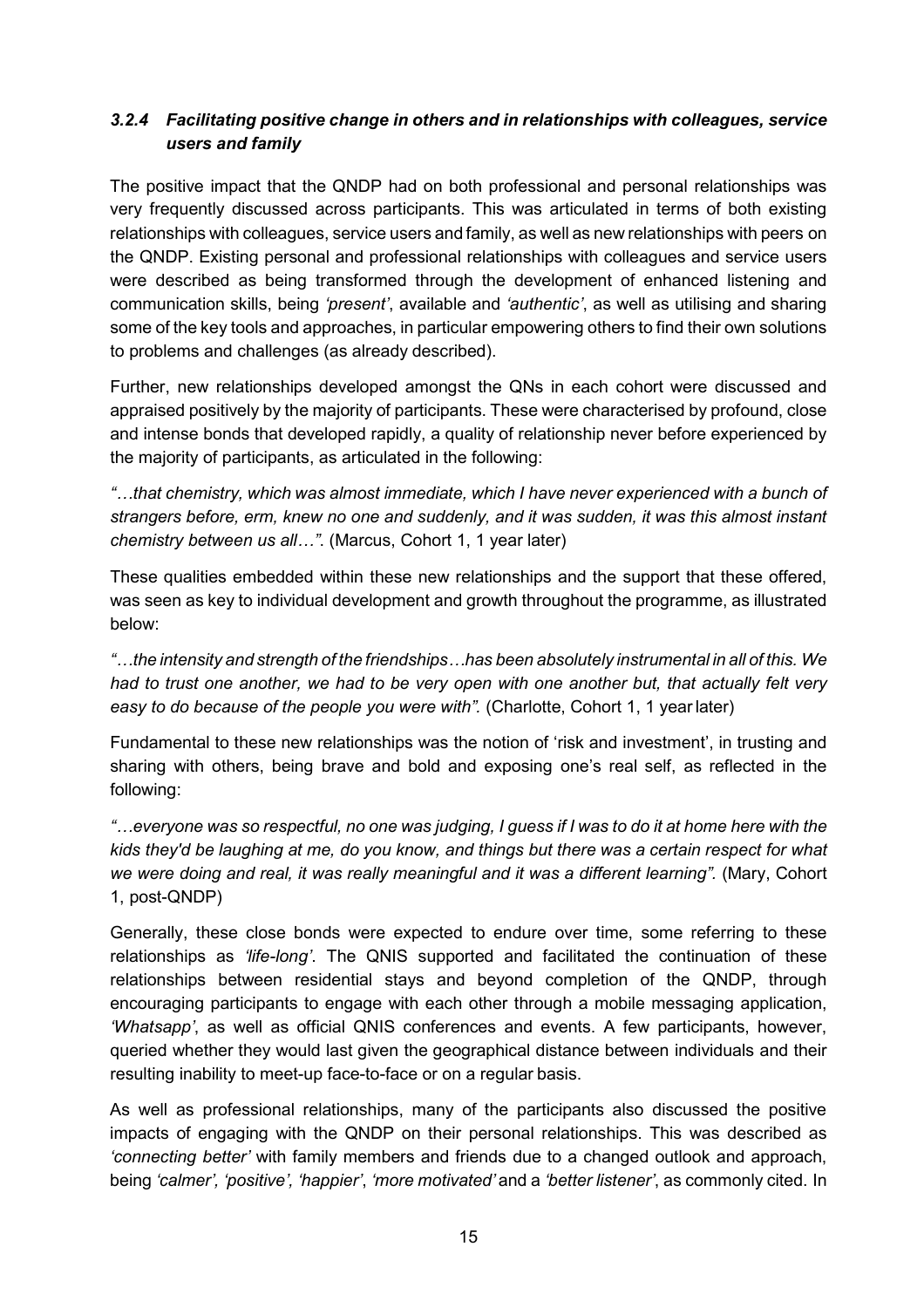some cases, family members had also observed these changes in the participant and the impact on their personal relationships. Some of these elements are illustrated in the following:

*"I think my family have benefitted from me doing the programme. I think I'm a different person for them, my husband said I'm much calmer, much more positive so...the ripples are huge".* (Kara, Cohort 2, post-QNDP)

As evident throughout this theme, self-development and transformation are at the very heart of the findings, with the concepts of change, growth and flourishing evident at the levels of the participant as a person, a professional and a social being across their home-life, work-life and relationships with others. Evidence suggests that the QNDP facilitated this development and transformation, through offering the right blend of conditions, approaches, tools and excellent facilitation. Self-development will be further explored in the following theme looking-at early indications of various embedded impacts of participating in the programme, in relation to the individual in their career development and satisfaction at work, as well as effects on those around them – mainly colleagues and service users. In a broader sense, impact will be considered in terms of service-provision and finally, the advancement of Queen's Nurses as a community of practice.

## <span id="page-23-0"></span>**3.3 The continuation of the journey of self-development – evidencing the impacts**

In theme 3, some early indications around sustained impacts of engaging with the QNDP will be presented. As already described in theme 2, this can be understood according to development and transformation of self, as both an individual and a professional. Key to this was having new-found or enhanced qualities, described by participants to include self-belief, selfconfidence, courage and risk-taking, as well as a range of practical skills and tools. These were translated into a range of observable outcomes across various areas, including career development post-QNDP, with the seeking-out of new roles, promotions and opportunities, developing and implementing new ways of working, as well as a renewed sense of enthusiasm for their role and career. Additionally, these positive personal changes had a knock-on effect on others – namely family, colleagues, service users and more broadly, service-provision.

The QNIS was highly regarded by participants, with the prestige and influence attached to being a Queen's Nurse. These various areas of impact are examined below. It must, however, be acknowledged that these were early indications of impact and that the effects of the QNDP were likely to further evolve over time. One participant acknowledged this, one-year post- completion of the QNDP, as *"I'm still a work in progress"*. (Shelley, Cohort 1, post-QNDP)

### <span id="page-23-1"></span>*3.3.1 Rejuvenation and Reinvigoration for Work*

Amongst all participants, there was an evident sense of re-invigoration or rejuvenation in terms of work. This was described as a renewed *'energy'*, *'motivation'*, sense of *'satisfaction'*, as well as *'enthusiasm'* or *'love'* for their job or in some cases, more broadly the nursing profession. This was underpinned by a growing self-awareness or self-belief about them and their contribution.

In illustration, the following participant described their work, prior to the QNDP, as merely going through the motions, but over the course of and following the programme had experienced a renewed sense of energy, drive and enthusiasm for their role, as below: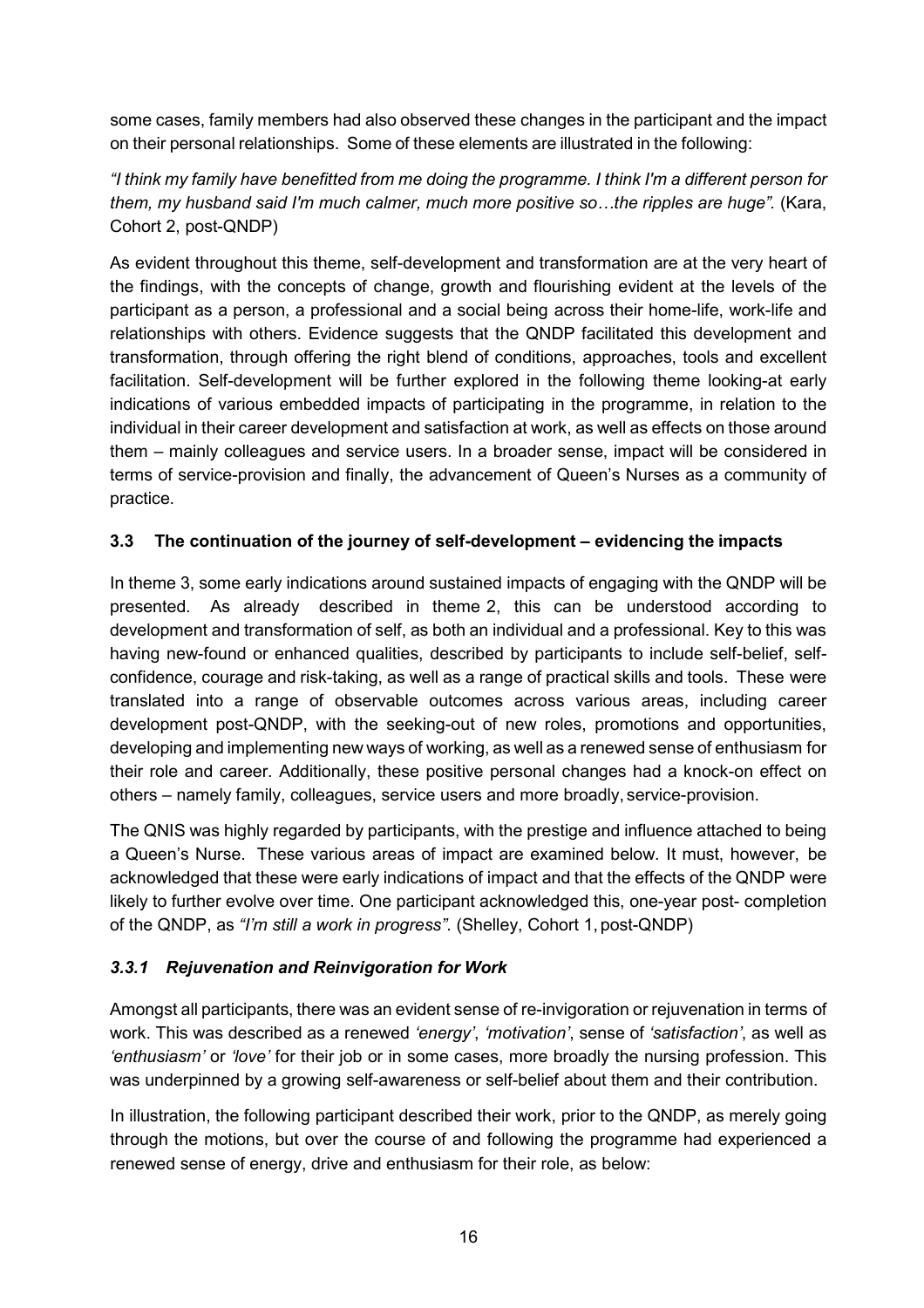*"I was doing my job and I was doing it well but, I wasn't exactly really enjoying it but, er, but certainly the magic that QNIS programme has given me has given me a whole new lease of life, it's energised me, it's got me motivated and firing about at a hundred miles an hour, in a hundred different directions… I really felt like I was being held down by nuts and bolts and day by day, exercise by exercise, and every little experience of QNIS, those little bolts were, were sort of unscrewed and released and all that kind of stuff that had been holding me (back) has gone"*. (John, Cohort 2, post-QNDP)

The value and importance of this renewed energy for work, was also recognised by some of the managers, both in relation to the individual themselves and the resulting impact on servicedelivery:

*"…she's now looking forward to the next ten years of her career, you know, which, I think before that she was probably not so much, you know. So, I do think it's, it's a real amazing way of, of supporting nurses just to, to, you know, erm, be, enjoy their role, as the role they're in better and therefore, they're going to do a better job for their patients".* (Alison, Manager)

The QNDP acted as a catalyst to various career developments, including new roles and promotions.

## <span id="page-24-0"></span>*3.3.2 Career Developments post-QNDP*

One very evident way in which this rejuvenation and reinvigoration for work was evident was in terms of career development post-QNDP. Several participants across both cohorts discussed career changes post-QNDP, which included promotion within their own workplace, new roles in other organisations and embarking on higher education programmes. Specifically, these included moves from clinical roles to new roles as team leaders, a teaching role in nurse education, a specialist nurse role and starting-up as an independent consultant. Another participant had embarked on a Masters' degree in 'leadership in nursing practice', despite having considered herself close to retirement prior to the QNDP.

All attributed these moves to the QNDP, specifically in term of having new-found *'drive'*, *'confidence'* and *'courage'* to instigate a move or "*take that jump off the edge of the cliff and go for it"* (Jilly, Cohort 2, post-QNDP). A number of participants also highlighted the role of their ability to now *"look at things differently",* (Jenny, Cohort 2, pre-QNDP) *"think outside the box"*, (Lucy, Cohort 1, 1 year later) or *'value own knowledge and skills'* (Kara, Cohort 2, post- QNDP). The following participant summarises several key elements:

*"…I suspect that actually the programme, it was an unexpected outcome but, I actually think that because it does build confidence and it probably gives you a wider vision and makes you think about things differently…it makes us more nomadic. I think we're actually able and willing to, to go further afield that we might've done otherwise, because of the programme".* (William, Cohort 1, 1 year later)

In addition to these elements, one participant also highlighted her new *'belief in leadership'*  resulting from the QNDP, in supporting her move to a new position as a team leader. Whilst the QNDP was not named specifically as a leadership programme, several participants had moved into leadership roles and the impact of the programme on developing leadership skills was recognised by both participants and line managers alike, with one manager commenting: *"I think that's [QNDP] had quite an impact on her leadership skills".* (Grace, Manager) Further, the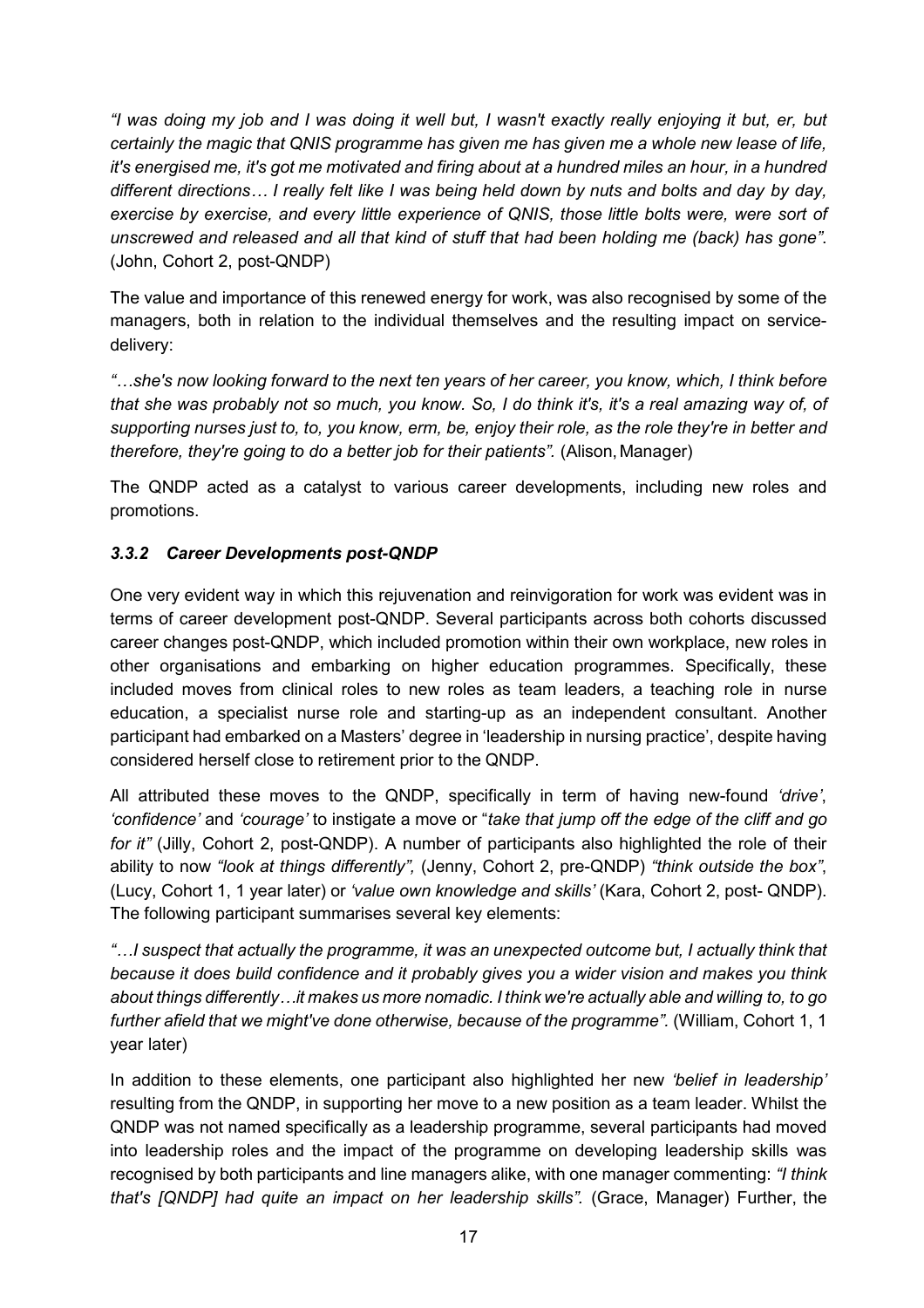facilitators also discussed the impact of the QNDP in developing leadership skills, enabling participants *"…to become excellent leaders…".* (Jimmy, Manager).

For one individual, her move from a clinical role to a teaching position in nurse education was instigated by her enthusiasm and drive to share her key learning from the QNDP, in particular to build confidence and self-belief in students and reinforce the importance and potential of community nursing, summarised as follows:

*"…giving people the confidence to know who they are and what they're able to achieve and what's possible for them…enthusing them about community nursing…helping them understand what they can achieve for their communities…nothing is really impossible and, helping them to find that voice so that they can, they can be really clear about what they want to achieve and what their vision is"*. (Charlotte, Cohort 1, 1 year later)

Nevertheless, as acknowledged by one manager below, career advancement post-QNDP may be constrained by a lack of existing opportunities in the organisation:

*"…they [employees] are looking for new roles [post-QNDP] because they're ready for new challenge and they've grown in confidence and things but, the issue for the boards is there's not always those opportunities available".* (Kelly, Manager)

Moreover, this reinvigoration and rejuvenation for work was also evidenced through implementing novel and improved ways of working, with clear benefits to service-delivery, as explored below.

## <span id="page-25-0"></span>*3.3.3 Implementing New Ways of Working – extension of 'project' work*

All participants reflected on implementing new ways of working, putting novel ideas into practice to address an aspect of their service-delivery. Many of these were centred on the practice-based assignment - termed 'project' by participants - undertaken as part of the QNDP, across both cohorts. These projects were appraised favourably by the vast majority of participants in enabling them to develop, drive forward and ultimately address or improve an area pertaining to delivery of their service. A few (3) individuals, however, found some aspects of the project less useful.

In two cases, this was due to an unrealistic time frame to complete the project which in turn, created additional pressures and in a one case, the original project idea was unsupported by management and thus, the participant had to select a different project topic area. For a further individual, whilst her project proved useful, she assessed this as less important than other elements of the QNDP, as illustrated in the following:

*"…the QNIS is so much more than, than about the project. It was more, for me, it was much more about the learning and reflection and self-development that took place on the course, rather than so much about the project, if that makes sense…"*. (Alexis, Cohort 2, post-QNDP)

The projects were based on an identified need or *'gap'*, as an area that required addressing to improve service-delivery. Whilst in some cases, these areas were identified prior to commencing the QNDP or some early work had already been undertaken, the instrumental role that the QNDP had in shaping and driving the development of the project was very apparent. Indeed, many participants reflected that their projects had *'evolved'* or *'morphed'*in response to their learning and thinking during the QNDP and in particular, through discussions with their coach, peers, course facilitators and colleagues, as illustrated in thefollowing: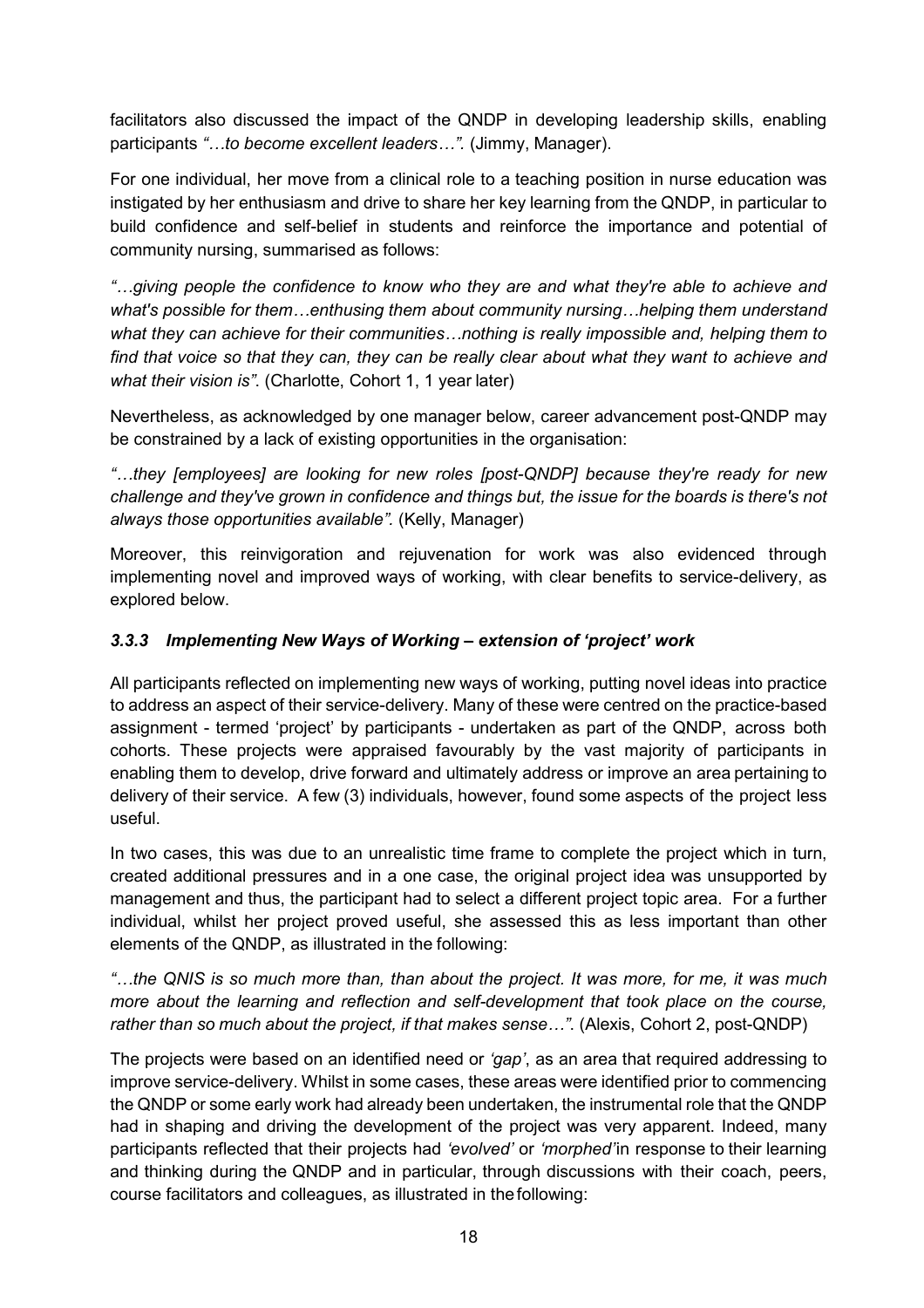*"I'd actually started it before the programme had actually really got going but, I made that into my project for the QNIS programme and it obviously made a really big difference to how I did it and how I approached it and what the outcomes were*". (William, Cohort 1, post-QNDP).

In many cases, work following on from the projects was ongoing or had developed into offshoots. In illustration, this included: extending training sessions on best practice around tissue viability to different professional groups and across geographical locations; adjusting clinic times to encourage the uptake of cervical screening amongst vulnerable young women; extending training sessions to police officers on appropriately managing offenders with mental health problems to a wider area and setting-up a 'triage' service to allow police access to specialist advice; extending a staff training programme on delivering a multi-sensory programme for dementia patients, to colleagues in other sectors and locations.

Some participants and managers reflected that having a timescale imposed to complete the project encouraged them to focus on, prioritise and drive forward this work, which they may not have otherwise done. Several managers also reflected that they expected to *'…see outcomes at the end of a project'*, in terms of service-delivery. This was evidenced in several ways, including positive feedback from staff and service users. In illustration, one manager reflected how a project around delivering multisensory input to dementia patients had positive effects on the service users and the wider staff team too:

*"So, it has a huge impact on the residents, it's got an impact on our staff in having another skill".*  (Matthew, Manager)

The success of their chosen project and the important contribution of this to their field of practice, was also evidenced through various publications and awards. One participant had published their project introducing a clinical supervision model for nurses in a nursing journal, another was preparing to publish her project work on the role of the advanced nurse practitioner in general practice and a further participant voiced some interest in developing her work for publication. A further participant had won an award for their project work from a national body for mental health nursing in Scotland.

As well as the development of new services and recognition of the positive impact of these, there were various other clear indicators of improved service-delivery post-QNDP. Mainly positive feedback from others on the impact of various changes, to team functioning and service-delivery, as will now be examined.

## <span id="page-26-0"></span>*3.3.4 Other Positive Impacts of the QNDP – reflections on team functioning and service delivery*

These included positive responses from participants and managers, as well as their reflections on colleague feedback. Firstly, in terms of initiating positive change in others, a number of managers reflected on improved team functioning, referring to participants as being more motivated and showing *'more sophisticated'* and *'constructive'* engagement with their teams and a greater *'willingness to support other people'* than previously. Participants themselves reflected on positive feedback from colleagues about improved morale and a *'changing culture'* within their team, as illustrated below:

*"everyone was feeling quite devalued and that but, the spirit in the team is just amazing again…there's things that I did on the Queen's Nursing course has inspired the girls and it's pulled us all forward a bit"*. (Sharon, Cohort 1, post-QNDP)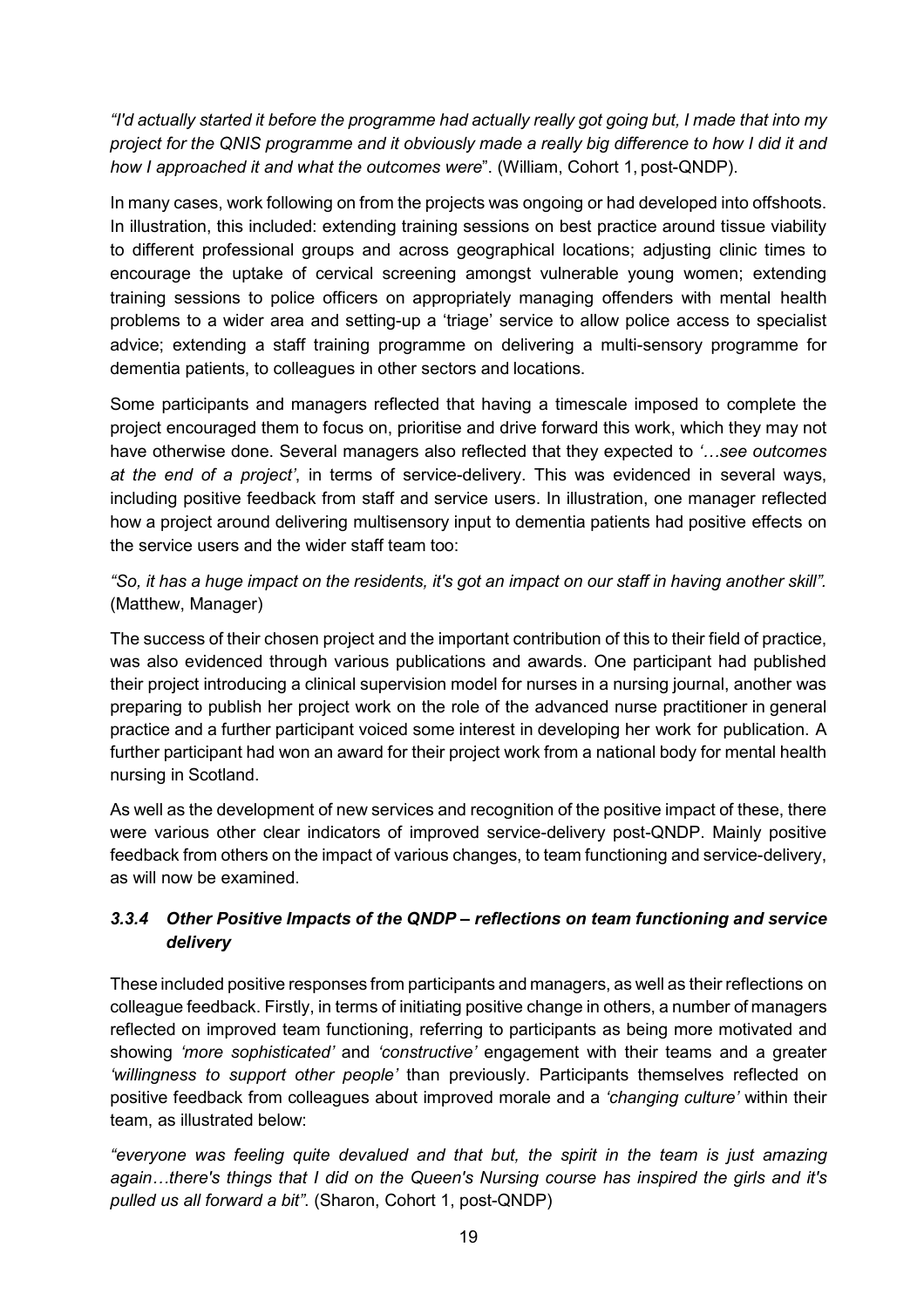The importance of these team-level improvements to service-delivery was recognised, as articulated by one participant:

"…if you have a well, established team and the morale is good, you were always going toget a better service for the patient…". (Ruby, Cohort 2, post-QNDP)

Participants linked this change in the team outlook and functioning to their efforts to promote a culture of open-ness and honesty, enabling colleagues to 'say how [they] feel about work', 'understanding' and 'nurturing' others and striving to inspire those around them to push forward and do their best. This was underpinned by good communication, attempts to reduce pressure and stress on colleagues and sharing the tools practised during the QNDP with those around them. Indeed, the impact of the QNDP on the wider team was so fundamental, one participant referred to this as "not my journey, but our journey". (Susan, Cohort 1, post-QNDP)

Further, many managers also discussed the impact of more discreet indications of improvement to service-delivery. This included their observations around the participant's new mindset and in particular being 'able to take a much wider view on things', as well as a growing self-confidence and resilience, linked to an improved ability to develop creative solutions to problems, challenge other professionals to promote the needs of service users and 'network with other fellow community professionals' and outside agencies.

In illustration, a manager reflected on an incident demonstrating the link between the individual's new resilience and improved ability to challenge as having a positive impact on service-delivery, as follows:

"when things don't quite go the way she hopes they'll go, she sees the potential of, oh, that's actually going to give me the opportunity to do X, Y and Z now, and if that had gone straight forwardly, I wouldn't have been able to do that…there was one situation where…she went to see a family and the family were keen for her and [a voluntary agency] to be involved…another two doctors said 'oh no, we don't think it is the right thing' and she initially was quite worried about that…but she went and spoke to these two doctors…she was able to help them understand better what we did and, and they said, actually, I think we've got other children that I think we could refer to you so, from that point of view, I was able to see that the service was benefitting from the, the changes in [her] through the development programme". (Alison, Manager)

Similarly, several participants also spoke about having both new-found confidence and courage to 'speak up' and challenge others around aspects of care-provision, to strive to make improvements and deliver the best service, as illustrated below:

"…before I might've just muttered under my breath about, not done anything about but, now I'm actually saying…why is that being asked of us, or what's this for or, I think we could maybe do this a little bit differently whereas before I might've just accepted that we've been asked to do x so we'll just do x whereas now, I'm a bit more challenging but, in a positive way". (Charlotte, Cohort 1, 1 year later)

Whilst reflections on the impact of these changes on service-delivery are evident from the perspective of the programme participants and their managers, with some discussion of feedback from colleagues, there is very limited service user feedback on their experience and observations around their care. In part, this is because many participants were team leaders and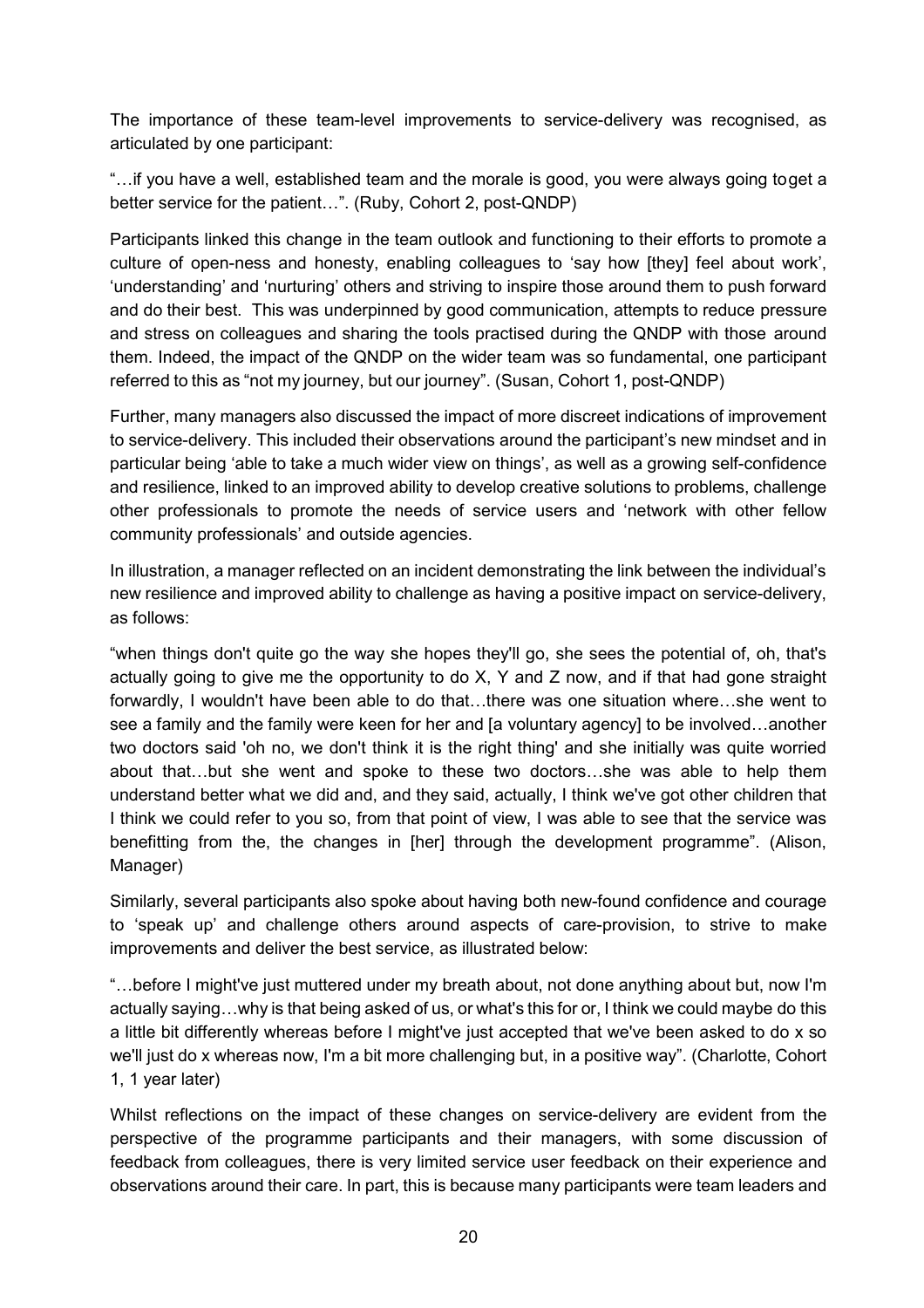line-managers with limited patient-facing roles. A few of the participants managers commented in broad terms that participation in the QNDP had positive impacts on service users, but detail around this was sketchy. One participant did, however, reflect on the findings of an independent service evaluation that had been conducted post-QNDP, after various changes to the service had been implemented. This included very positive service user feedback as described below:

"she [independent assessor] said how the feedback from the clients was…how much they valued [the service] and the respectful relationships that the nurses have with them and that's been a real vehicle for change for them…". (Shelley, Cohort 1, post-QNDP)

This participant was, however, cautious about attributing this solely to the impacts of the QNDP.

The final area of impact, as described below, relates to the lasting influence of the QNIS and in particular, development of a community of practice with aspirations of creating a social movement of Queen's Nurses, to positively promote and undertake community nursing in a new and creative way with maximum benefit for communities.

## <span id="page-28-0"></span>*3.3.5 Pride, Prestige and the Influence of the QNIS – a community of practice with the potential to move towards developing a social movement*

There was a definite sense of pride and prestige attached to the QNIS and becoming a Queen's Nurse, as recognised by both participants and their managers. Some participants articulated this as initially not feeling *'worthy of being a Queen's Nurse',* yet the title ultimately gave them a sense of greater credibility and status in their professional role, as illustrated below:

*"…because you're seen to be a Queen's Nurse that [and] you can use that. Shine…and it's,*  wearing my badge, which I do frequently. It just gives me that wee bit of courage to take things a *wee bit further".* (Isabel, Cohort 1, 1 year later)

There was also recognition of the prestige and influence attached to this title, this *'very strong brand name',* by others including managers, colleagues, service users and the wider community. This was evidenced through, for example, the publication of the profiles of several Queen's Nurses in local or national press or social media attracting much attention, as illustrated in the following:

*…particularly with [him] having been the first mental health nurse, there was extensive coverage of that within the…area plus, there was some national coverage and we actively pursed that for him and, for us, to be honest".* (Kenneth, Manager)

As well as the Queen's Nurse title, the QNIS further emphasised this sense of prestige and 'belonging' to the QNIS, by commissioning an exclusive QNIS tartan and pin badge, as well as hosting a prestigious awards ceremony for participants on completion of the QNDP.

Further, there was discussion and enthusiasm amongst both participants and facilitators around utilising this influence to develop a community of practice with aspirations of creating a *'social movement'* of Queen's Nurses, '*to create waves, positive waves'*, (John, Cohort 2, post-QNDP) as means of developing and promoting community nursing, *to "…speak up for the most marginalised".* (Shelley, Cohort 1, 1 year later)

This was described akin to the original Queen's Nurses, as generating a growing band of *'change makers'* who can make meaningful difference within communities, equipped with *"…the skills and the confidence to think differently…the self-assurance to be able to bring an objectivity*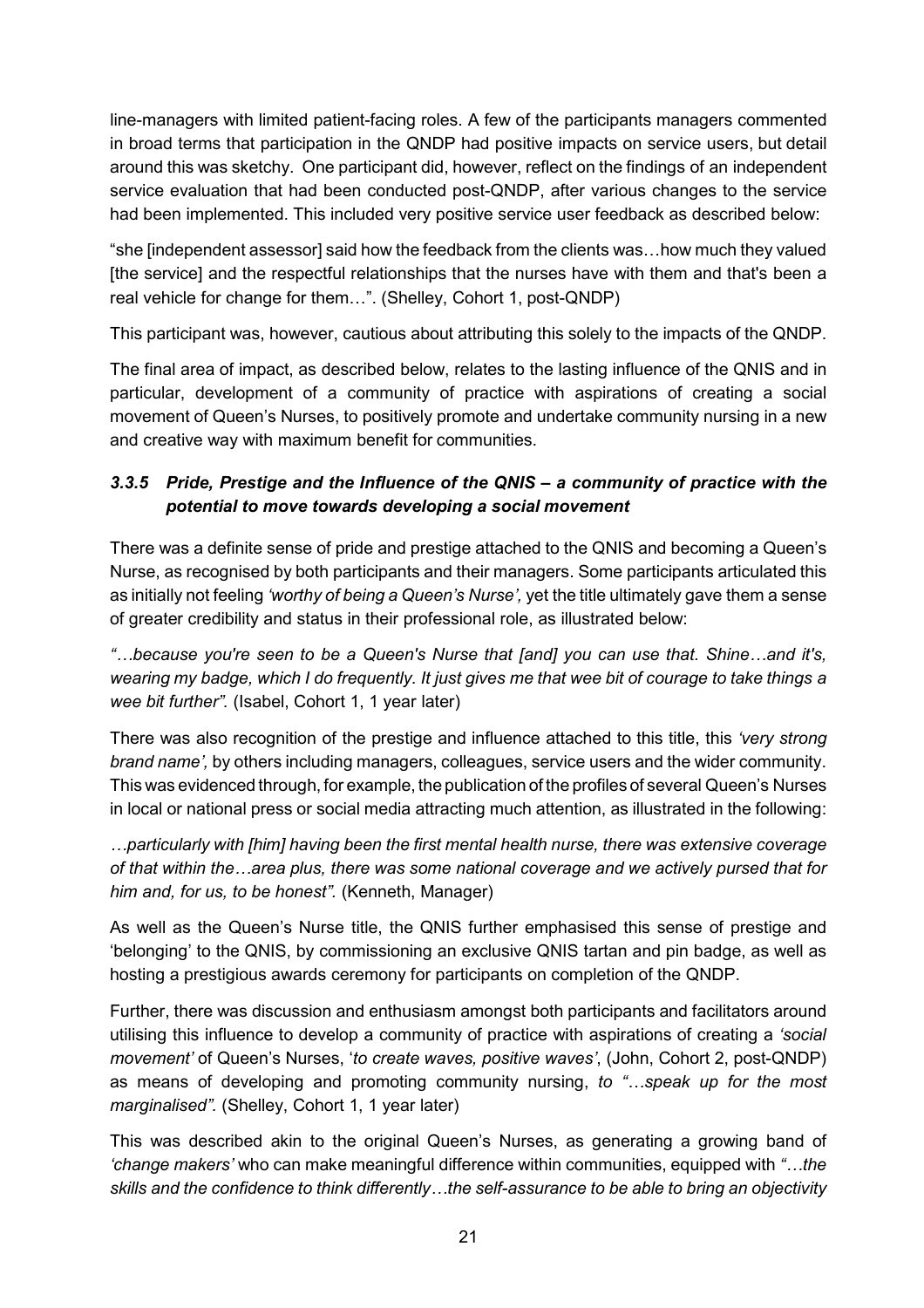*to what they do but, also to be able to see the bigger picture".* (Marianne, QNDP- facilitator)

A few managers, however, were reluctant to label this a 'social movement' so early in its infancy, referring instead to this as a *'social network'* with definite potential, as illustrated below:

*"it is still pretty small numbers at the moment so, obviously, we would want to see that ripple effect from these individuals but, it's too early to say they're a social movement but, one should aspire".* (Nicola, Manager)

<span id="page-29-0"></span>As evident throughout, the embedded impacts of the QNDP were wide-ranging. Rejuvenation and reinvigoration at work was widespread, variously expressed in terms of a renewed sense of self-fulfilment, promotions, new roles, a desire to continue work despite previous consideration of retirement and embedding new, creative and improved ways of working. Whilst there were clear benefits for the individuals themselves, the positive impacts were perceived by the participants and their managers to extend to colleagues and service users too. The prestige and recognition attached to the QNIS by the individual themselves, as well as their colleagues, manager and the wider public served to reinforce a sense of pride in being selected for, engaging with the programme and then achieving the QNDP award. This was carried through to their engagement at work and a desire to contribute to the development of a community of practice or even a social movement of Queen's Nurses, striving towards doing the very best within and for their communities.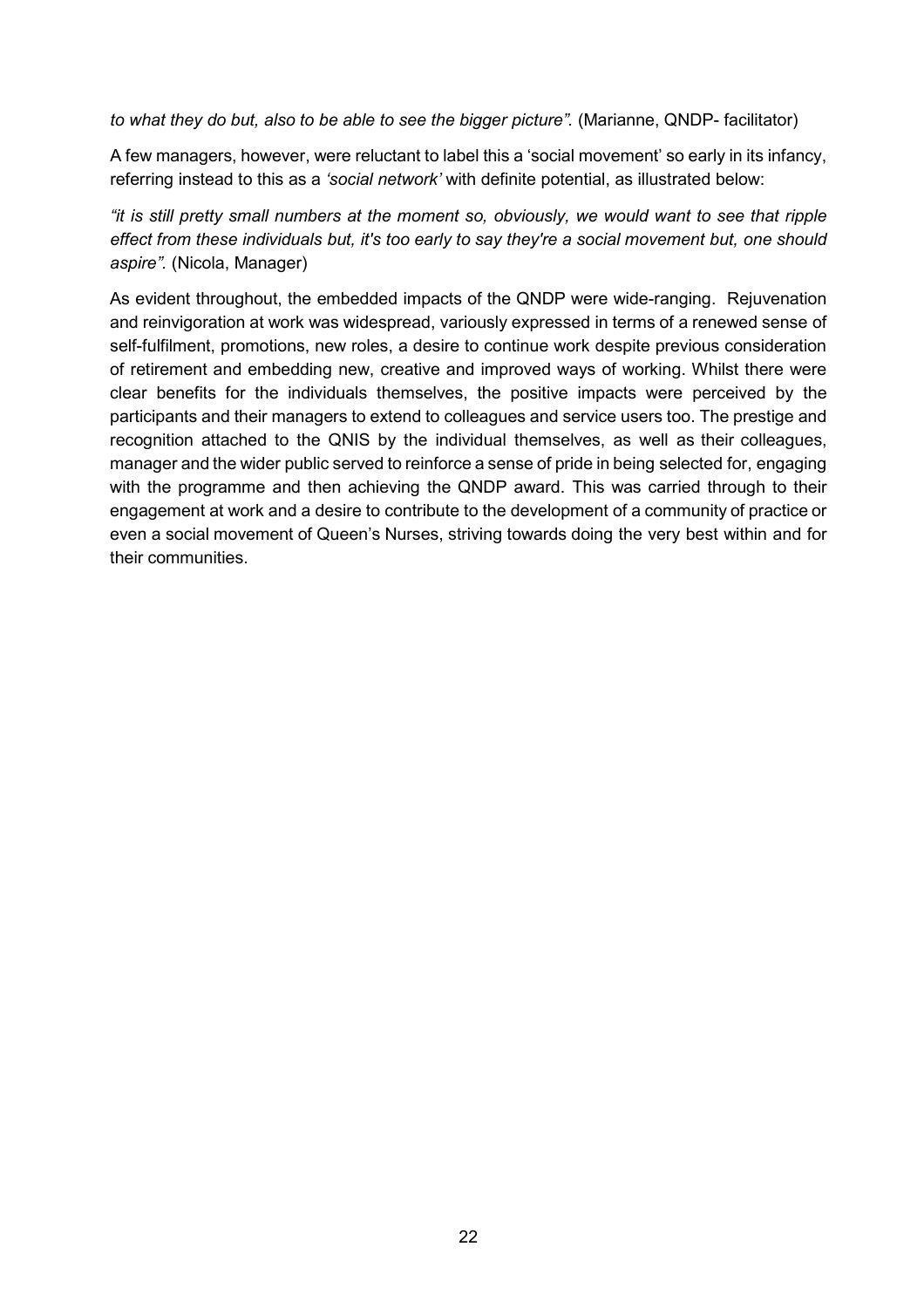# **4 Discussion**

This study evaluated implementation of QNDP for cohorts one and two by examining all programme participant perspectives and experiences over time and the perspectives and views of their managers and the facilitators who designed and delivered the programme. Our findings show all participants found the programme took them on a journey of self-discovery and transformation which impacted on their professional and personal lives and resulted in them building a close bond with the other Queen's nurses in their cohort. These changes and relationships were perceived by the QNDP participants to be life-long. A community of practice has been created within and across the cohorts which has the potential to become a social movement as intended by QNIS (Wenger, 1998). Therefore, the programme can be seen as achieving its aim of connecting individuals and equipping QNDP participants with a range of new skills. An attractive theoretical lens to examine this programme is Normalisation Process Theory (NPT), which has four constructs to help explain a dynamic process of social action. We will now describe NPT, these constructs and discuss the findings of this evaluation in more detail through this theoretical lens.

The NPT construct of *coherence* refers to participants understanding of QNDP. All Queen's nurses from cohorts one and two of the programme perceived the QNDP to be unlike any of the other training and development courses they have previously engaged with in terms of its learning, residentials, duration, creative approaches and investment. The programme transformed them personally and professionally bolstering their confidence and belief in their own capabilities, and reinvigorating their passion for their job and a desire to drive change. The programme provided space on the residentials for collective and individual sense-making of the learnings of the course, by providing time and space for hearing other people's stories and individual practices, such as mindful walks, mindful movement, and meditation. These processes helped the participants come to understand and appreciate the values and learning the QNDP was trying to instil.

*Cognitive participation* relates to the cognitive receptiveness and engagement to the QNDP overall, and to different components within it. The QNDP used a smorgasbord of creative, engaging and novel approaches and tools. Participants varied in their initial openness and receptiveness to these practices and in their preferences. Furthermore, participants varied in the time they took to buy into these more creative practices and the learning of the programme. As the programme was longitudinal participants had time to try different techniques during the week long residential and at home and work, between stays, to find what fitted best for them and in their professional and personal contexts.

There were components which did not engage all participants, such as mindfulness or coaching but for others these were fundamental to their journey of transformation. However, the programme was specifically designed to introduce participants to a range of practices and acknowledged that people are different. This allowed participants to select those practices which they found most personally fitting. Early in their enrolment some participants questioned whether they were 'worthy' of being on the programme but through engagement all participants grew in confidence and courage. By their graduation as a Queens Nurse there was high legitimacy of the programme, where, although not all components resonated with them, they viewed the whole course to be life changing, personally and professionally. The participants concluded the course had changed their perspective and way of thinking which they perceived to be life-long.

*Collective action* is about what the Queen's nurses did to enact their discoveries or learning from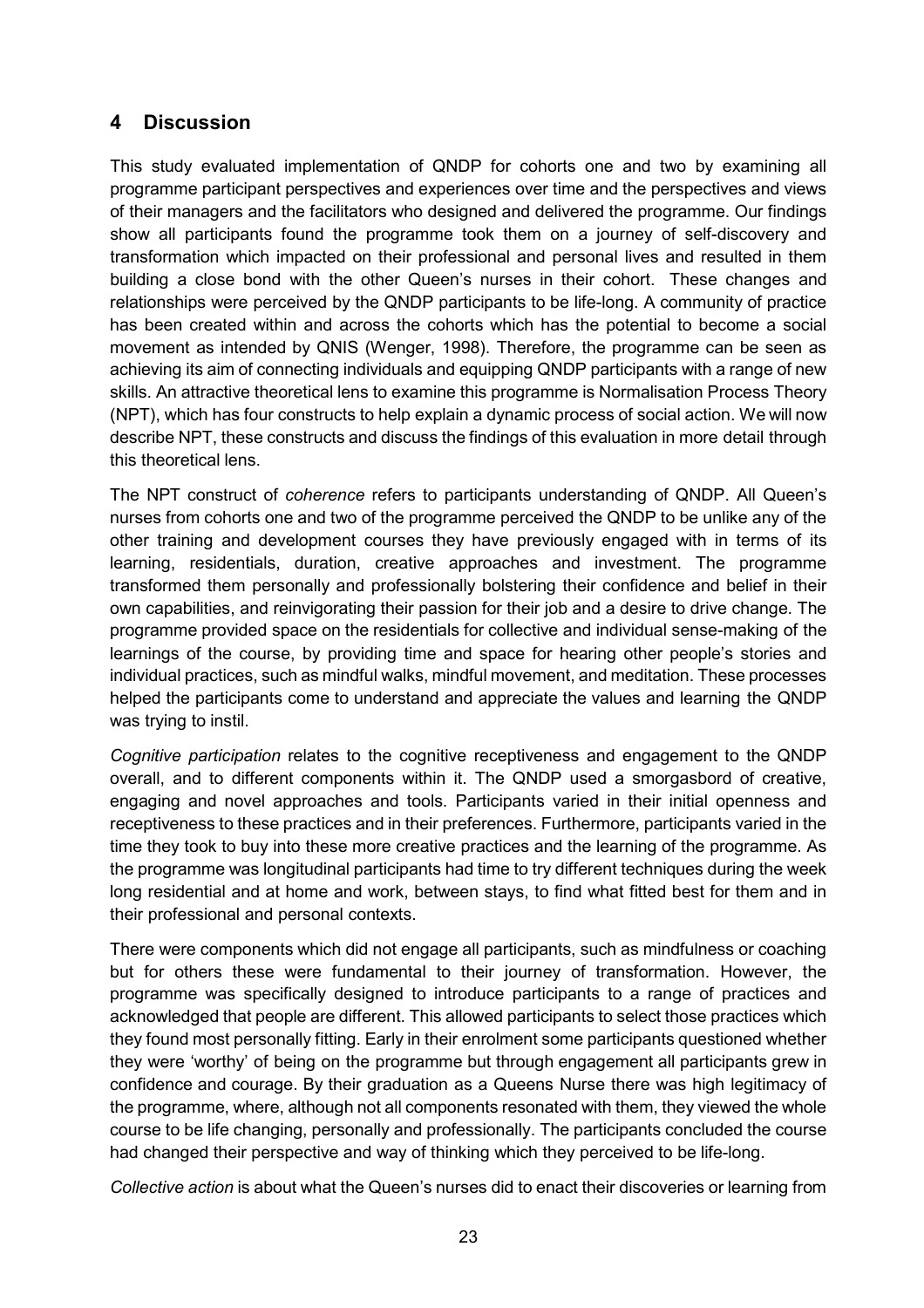QNDP. It transformed their thinking, enabling them to look at problems and situations differently and making them more resilient in the face of challenge, and transformed their existing personal and professional relationships with colleagues, service users, friends and family through their enhanced listening and communication skills, where they were *'present'*, available and *'authentic'* in their engagement. This reflects an enhanced understanding of person-centred culture. In addition, these actions connect with the intertwined narratives of presencing and openness core to the core elements of Theory U thinking imparted on participants by facilitators. Whilst Theory U was used by the facilitators to inform their approach to the design and delivery of the programme, including a specific workshop introducing this, it is noteworthy that none of the participants made explicit reference to Theory U. Many, however, described experiencing elements fundamental to this approach, such as *'seeing with fresh eyes'* and *'presencing'*, and thus clearly expressed the impact on them and their practice.

For some the most valuable learning was in 'letting go of control' by not taking responsibility for everything and enabling and empowering their team members and, in some cases, service users to find their own solutions to problems and challenges. The QNs also formed new relationships with QNDP participants, where they were being brave and bold and exposing one's real self. Furthermore, through this confidence and courage they learned how to speak up and speak out in challenging conversations. All participants had a renewed sense of energy, drive and enthusiasm for their role and were actively driving change, many through their QNDP 'project work' or improvements in service delivery, and where some applied for promotion or a new job or role.

*Reflective monitoring* is about how QNDP participants reflected on their learning, their journey and the changes they were making. The participants reflections were informal, they did not engage in any formal evaluation or reflection of their activities, however, this informal reflection was both individual and communal, where they reflected on their learning and changes on their own and with the other participants of QNDP, their colleagues, friends and family. All participants perceived a changing culture, in particular at work, where the changes they were bringing had been positively received, improving openness and honesty between their team members and nurturing and inspiring change, reducing stress and pressure and enabling change. Furthermore, the new relationships with other QNs, where they were trusting and sharing, being brave and bold and exposing one's real self, was perceived as both a risk and investment. As participants grew they were able to take a wider or different view on things

and/or perceiving the programme had inspired them and given them the confidence to take a leap of faith and try new opportunities as well as refining and modifying existing work practices or even aspects of home life. The findings from the manager interviews also reinforce these changes, in particular their observed changes in team functioning. Limitations to the achievements of the new Queen's nurses were due structural factors rather than theQNs.

Overall, NPT has enabled us to highlight the work that participants engaged with during their journey of transformation as a result of the QNDP. The participants perceptions of this work and learning was that as it was personal, changing their thinking and identity and therefore perceived to be sustained for the rest of their professional life and beyond. The programme also equipped them with skills and tools they were able to share with colleagues, friends and family. Furthermore, through QNDP they became part of a community of practice with strong bonds which enabled them to confidently share problems and challenges, reinforce their learnings and new thinking, and engage them in a potential lifelong journey of transformation. As a result, the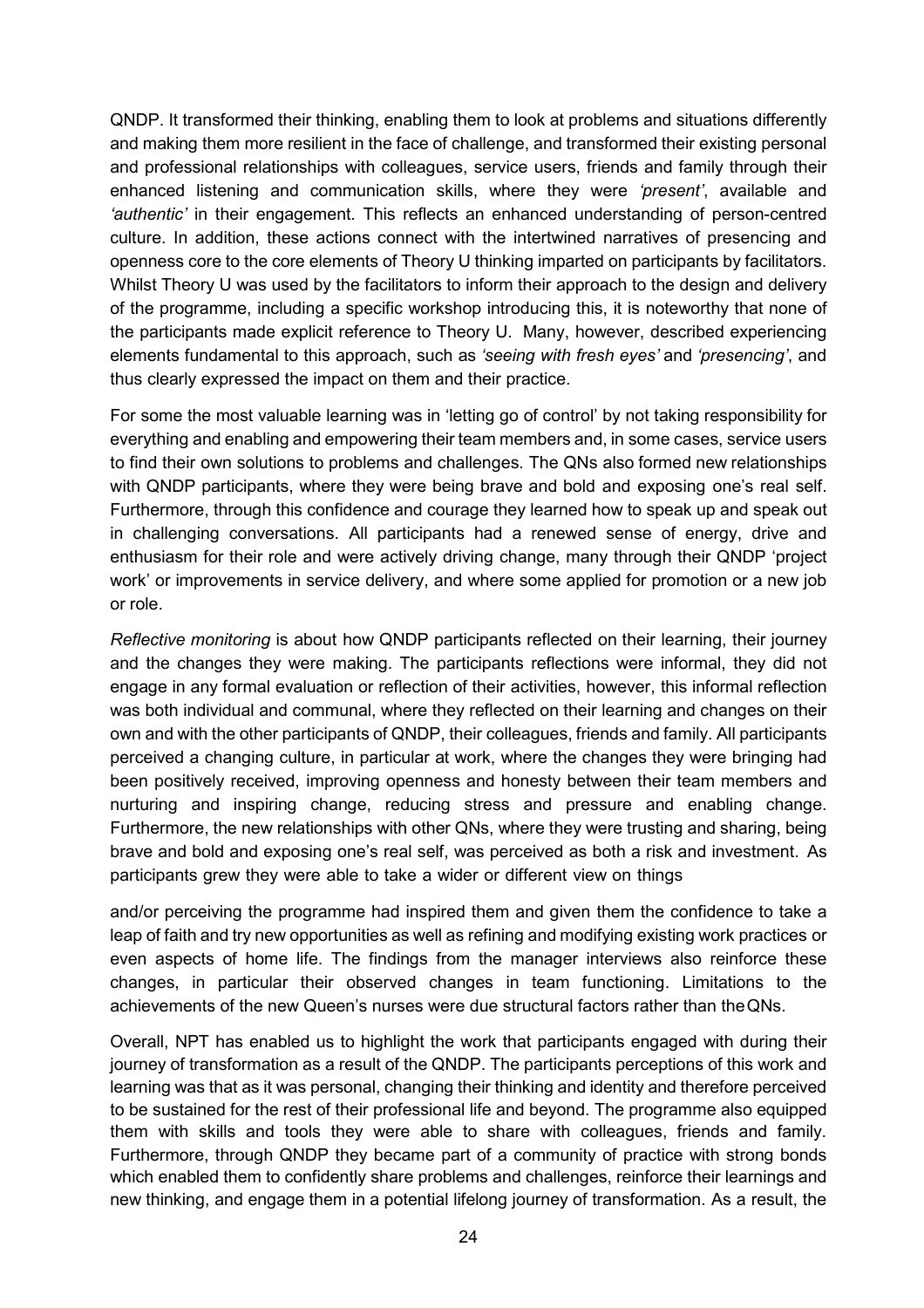programme was perceived to be greater than the sum of its parts.

An important part of concluding an evaluation is to embed the programme in the wider literature. The QNDP is not explicitly badged as a leadership programme, although throughout these interviews' participants alluded to leadership and many were in leadership roles. From a community nursing perspective, little has been written about leadership. Relevant to this evaluation is the qualitative case study research by Cameron et al (2012). This study explored how leadership was perceived in community nursing teams (public health and long-term conditions focus), translated into the working practices of team leaders and how leadership operated in community nursing teams. The authors describe a 'quasi-family' model of leadership where personal relationships and support amongst team members were important. Although no clear fit to any existing leadership model emerged, more experienced nurses in the higher-grade bandings demonstrated practices which were akin to transformational leadership.

The theory of transformational leadership (Burns 1978) espouses that transformational leaders are able to work to change the system, solve challenges and maximise their team's performance. They do so through inspiring, motivating, encouraging and supporting others with clear goals and high expectations. QNDP participants reported elements of transformational leadership in their efforts to improve team working and inspire others. However, they also reported elements of leadership more akin to democratic leadership which encourages team members to communicate their thoughts, feelings and ideas to inform decision making (Pullen, 2016). In this approach (which may also be described as participative leadership), communication is viewed as two way and participants described using some of the creative approaches they learned such as mindfulness and action learning sets in teambuilding.

The concept of 'team' in community nursing is complex and ill-defined. Nurses in the community are likely to work alone with people, groups and communities. QNDP participants represented a hugely diverse population who worked in a range of contexts covering physical and mental health across the lifespan and settings carrying varying levels of responsibility from being newly qualified to those who were very experienced and in senior clinical and manager positions. Consequently, it is unlikely one theory or approach will help explain the impact of the QNDP on leadership. However, considering the attributes of transformational or democratic leaders links can be made with key elements of the excellence profile (Table 1) which sets out expectations of QNs in inspiring others and bringing them alongside to make things better for people, groups and communities.

The findings of this evaluation and the QNDP are likely to be transferable to other health and social care professionals as the QNDP transformed the individuals and was a personal 'person centred' intervention rather than the more traditional professional behaviour change interventions to address specific clinical problems and the implementation of evidence-based practice (Wieringa, 2017; Michie et al, 2021). Others programmes, such as the Florence Nightingale Foundation Leadership Development Programme, are similar to the QNDP and demonstrate transferability to a range of health and social care roles and contexts. Therefore, it is also likely the evaluation findings and QNDP are transferable beyond the Scottish context as our findings show there was not anything Scotland or community nursing specific to the success of the programme.

### <span id="page-32-0"></span>**4.1 Trustworthiness, strengths and limitations of this evaluation**

Prior to concluding this report, it is important to consider the strengths and limitations of this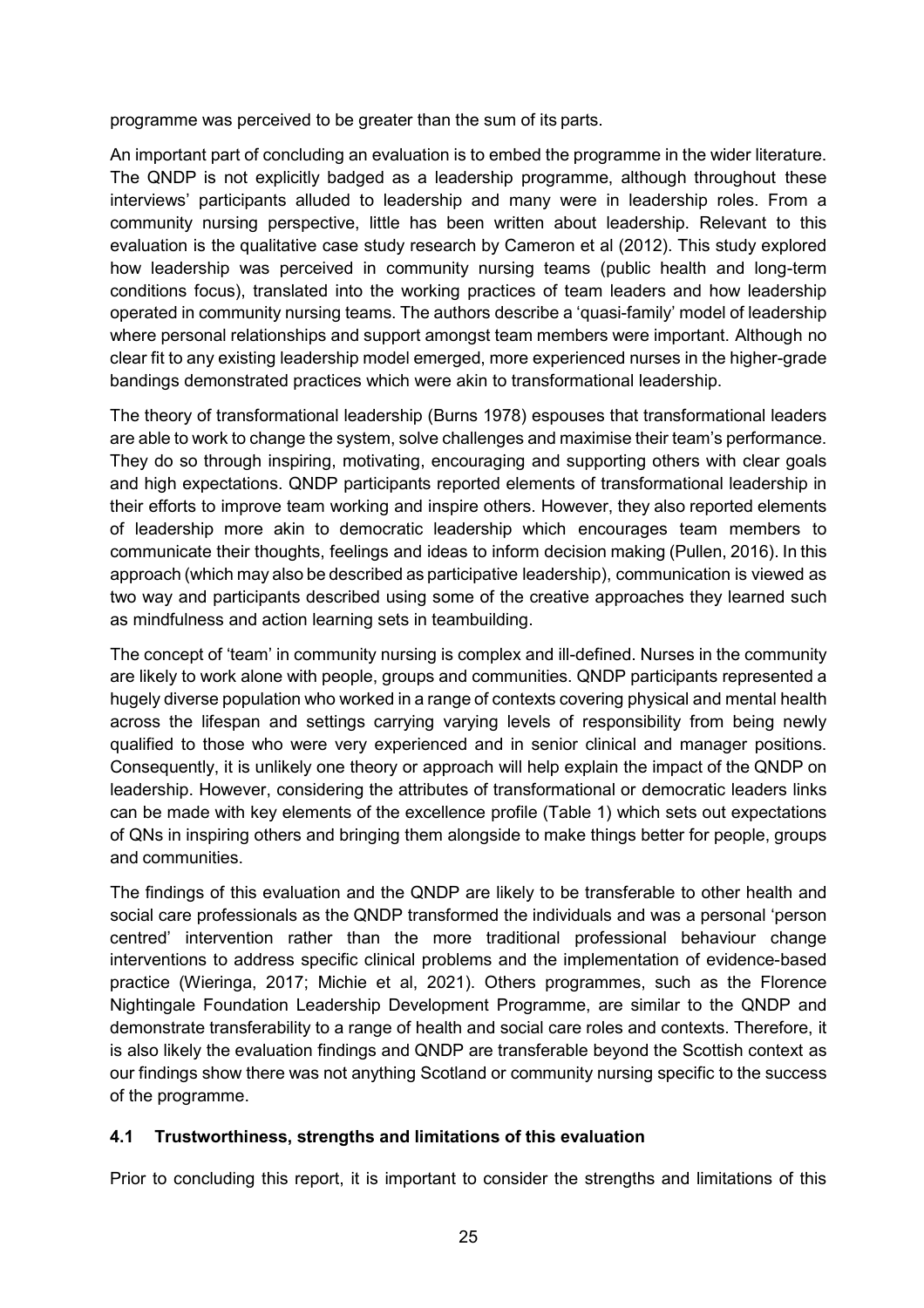longitudinal qualitative evaluation and the overall trustworthiness of these findings. The exploration of the QNDP was challenging given its core aim to take participants, with diverse backgrounds and experience of community nursing, on a journey of transformation. From the outset, we strived to capture this journey as it unfolded interviewing all participants at key time points and other key stakeholders generating a large and comprehensive dataset. However, we did not capture the voices of service users or the colleagues of the QNDP participants (apart from some participants line managers). Going forward, we recommend uncovering the wider impacts of the QNDP as an important area for further exploration.

<span id="page-33-0"></span>Our evaluation team combined expertise in community nursing, social work, evaluation and qualitative research, medical sociology and psychology. We conducted a rigorous and detailed analysis of the dataset over several rounds of coding, theming and discussing the emerging findings. Key to ensuring the trustworthiness of these findings was searching for relevant, contrasting and corroborating evidence across this data set and to ensure the presentation of quotes was not selective. NPT was used as a theoretical lens to highlight and understand the work involved in participation in the QNDP and implementing their learning and understanding from their journey of transformation. The use of verbatim quotes throughout this report allows the reader to judge the interpretation presented in this evaluation.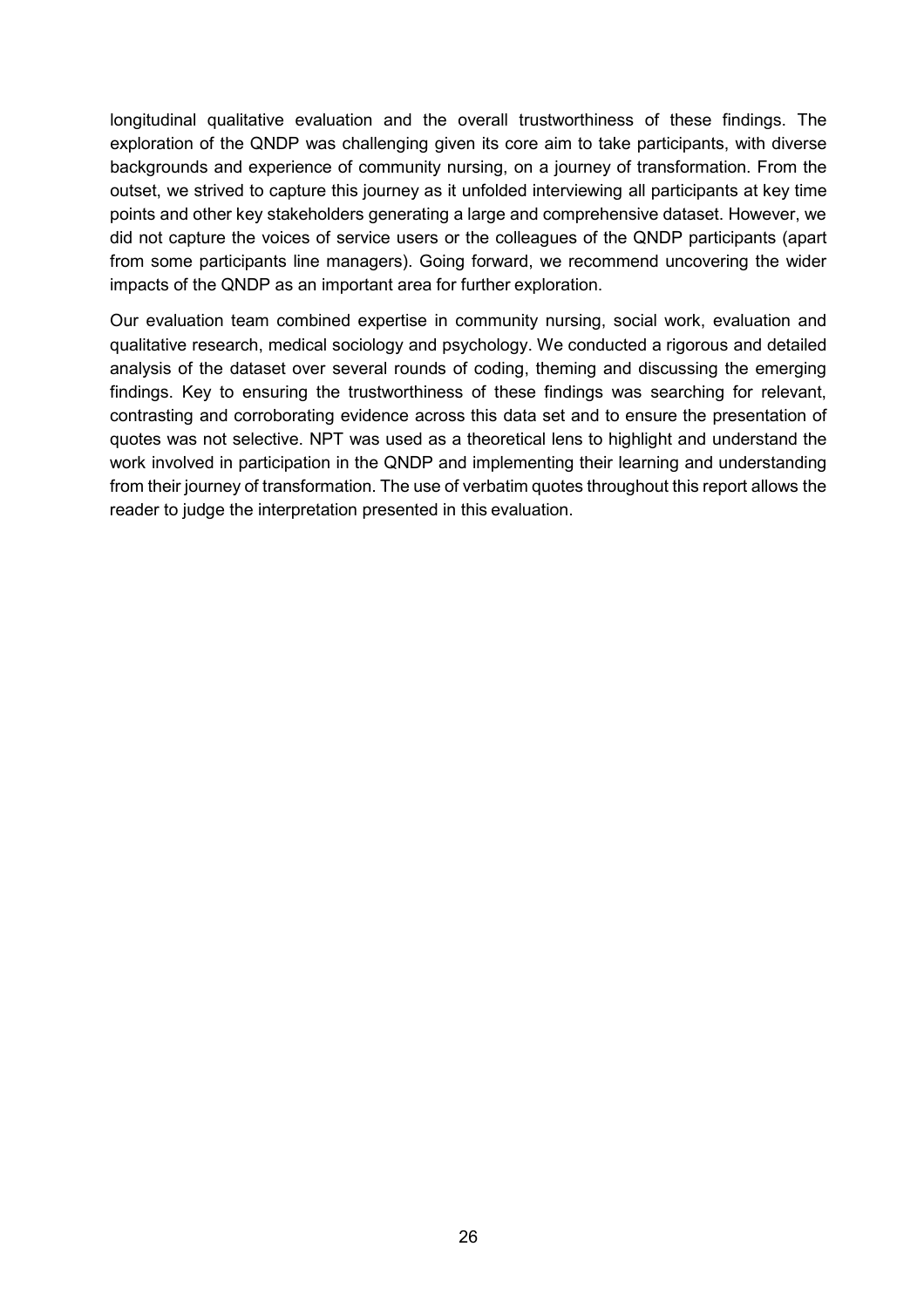# **5 Conclusions**

As evident, engaging with the QNDP led to an unexpected 'journey of self-discovery and transformation' for the participants. Each individual journey varied in terms of starting point, route and destination, yet all involved notable self-development, growth and positive change, which transcended both their personal and professional lives as community nurses, colleagues, 'leaders', service providers, networkers, family members and friends.

Essentially, this journey revitalised individuals, enabling them to see through a new lens, reposition themselves and embody new (person-centred) ways of being and doing. Participants increased their skills in reflection, understanding of person-centeredness, approaches to listening, communication and working with others as well as problem-solving, whilst developing their self-confidence, esteem and resilience. In turn, they became more self- aware, efficient, effective, enthusiastic, motivated, self-fulfilled, authentic versions of themselves, better able to look after their own wellbeing, whilst more effectively engaging with, supporting and empowering those around them.

Whilst the intentional blend of novel, creative tools and approaches introduced in the programme served to facilitate self-development, the context of the QNDP was also of fundamental importance to this journey of self-discovery and transformation. Being and feeling valued was integral to this, achieved through: being nominated and selected to undertake the QNDP; the investment of the programme in them (in terms of the environment, time and space and facilitation); a sense of pride, prestige, recognition and 'belonging' to the QNIS; and the connections shared with and between the Queen's Nurses.

The impact of the programme and the changes introduced were perceived to be sustainable beyond completion of the QNDP, with the personal and professional transformation facilitated by the programme viewed as 'life-long'. In terms of this, the experience of being and becoming a Queen's Nurse led many to report a rejuvenated sense of energy and empowerment in relation to their work. This encouraged some to stay longer in employment and not take intended earlier retirement, seek and embrace new roles and challenges and develop new creative ways of working. Upon completion of the programme, Queen's Nurses became more proactive and were recognised both within and outside nursing as inspiring leaders, allowing them to share their experiences and new skills with others.

Their identity as a Queen's Nurse was important and reinforced by the sense of investment in them - the residential elements of the QNDP, the prestigious awards ceremony and badge of honour/pride, as well as an ongoing commitment by the QNIS to keep participants together. Thus, the impact of the programme was reported to extend beyond participants to influence many within their personal and professional networks, and at the very heart of their communities.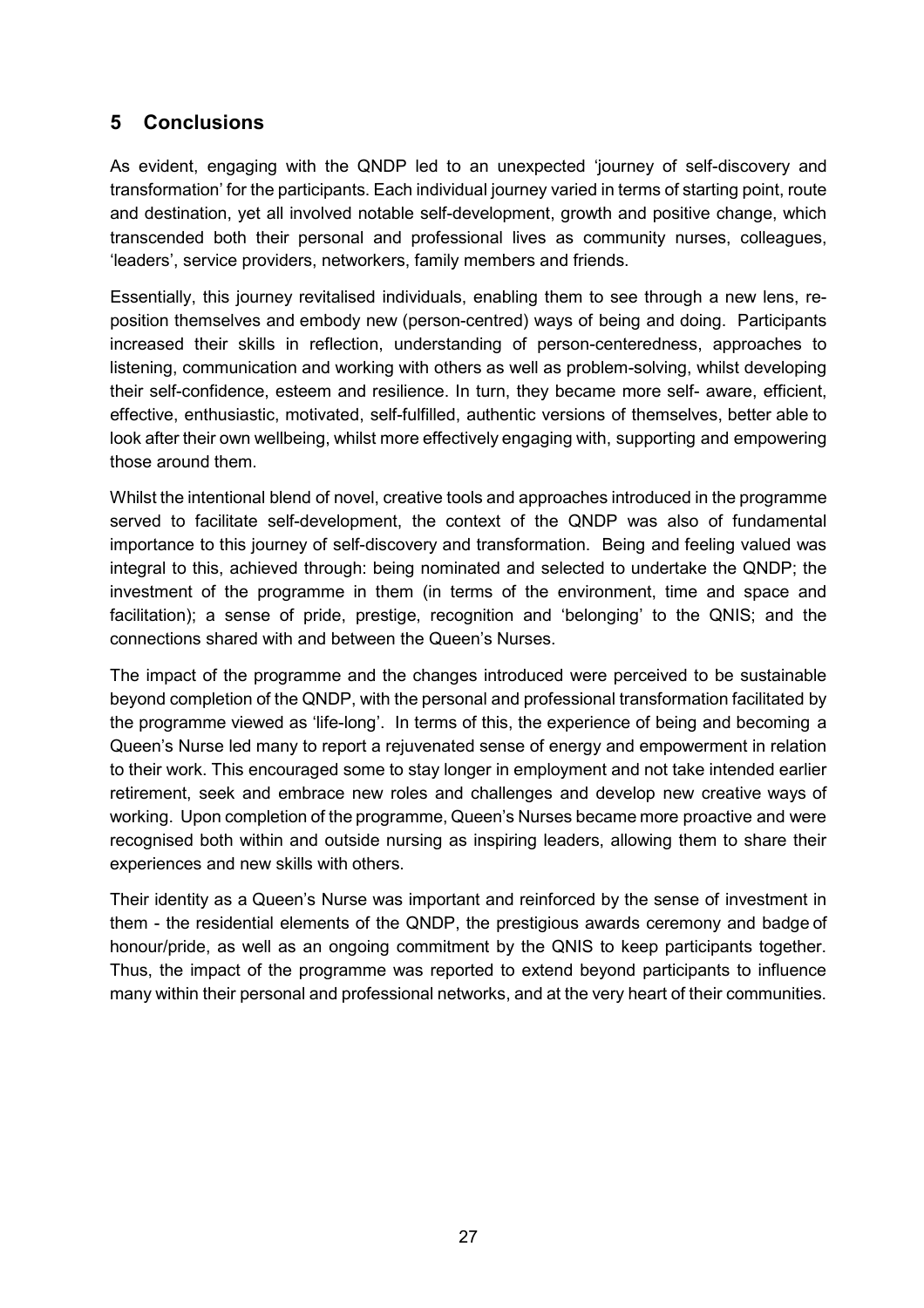# <span id="page-35-0"></span>**Appendix**

**1. Detailed description of the structure and components of the QNDP as delivered to cohorts one and two**

This section provides more detailed information about the structure of the QNDP; the aims, goals and selection process, and covers the residential workshops participants attended, and some of the methods of teaching and learning used.

## *The QNDP*

The QNDP represented a new transformational development programme designed for delivery to community nurses in Scotland since 2017. The aim of the QNDP was to connect individuals who share a passion for delivering high-quality nursing throughout Scotland's communities. By providing a safe space for learning and development, the QNDP aimed to equip nurses with confidence, understanding, and empathy, and aimed to carefully develop and foster relevant skills and support opportunities for nurses so they can grow to be the best they can be in their professional role, and provide future inspiration and support to others.

### *Selection process*

The QNDP selection process aimed to capture a diverse sample of nursing and midwifery roles, and a diverse geographic spread of these roles. To achieve this, participants were selected from each of the fourteen Scottish Health Boards. Employers were encouraged to nominate candidates to the QNDP from diverse roles and specialisms. Candidates of different ages, and candidates with diverse roles in physical and mental health across the lifespan were also factored in the selection process. Additionally, some QNDP places were reserved to allow participants from the independent and third sector representation.

The first stage of application involved candidates being nominated by their employers, or  $-$  in some cases – self-nominating. Following nomination, candidates were invited to complete a written application. The application process asked candidates to describe their journey to date under the headings of the excellence profile. Applicants were then shortlisted, and these candidates were invited to attend one of three regional selection events. These events were structured to focus on small group discussions and multiple mini-interviews. Final selection decisions were made by a panel of community nursing leaders. Selection to attend the QNDP was based on candidate performance at the regional events, and requirements for geographical spread and diversity of roles.

### *QNDP structure and delivery*

The QNDP programme was primarily delivered through a set of three community workshops, each representing a residential stay of different length. The first residential stay lasted five days. This was followed by two shorter weekend residential stays each lasting two days. The sections below explain the content of these residential stays and the QNDP delivery process in more detail.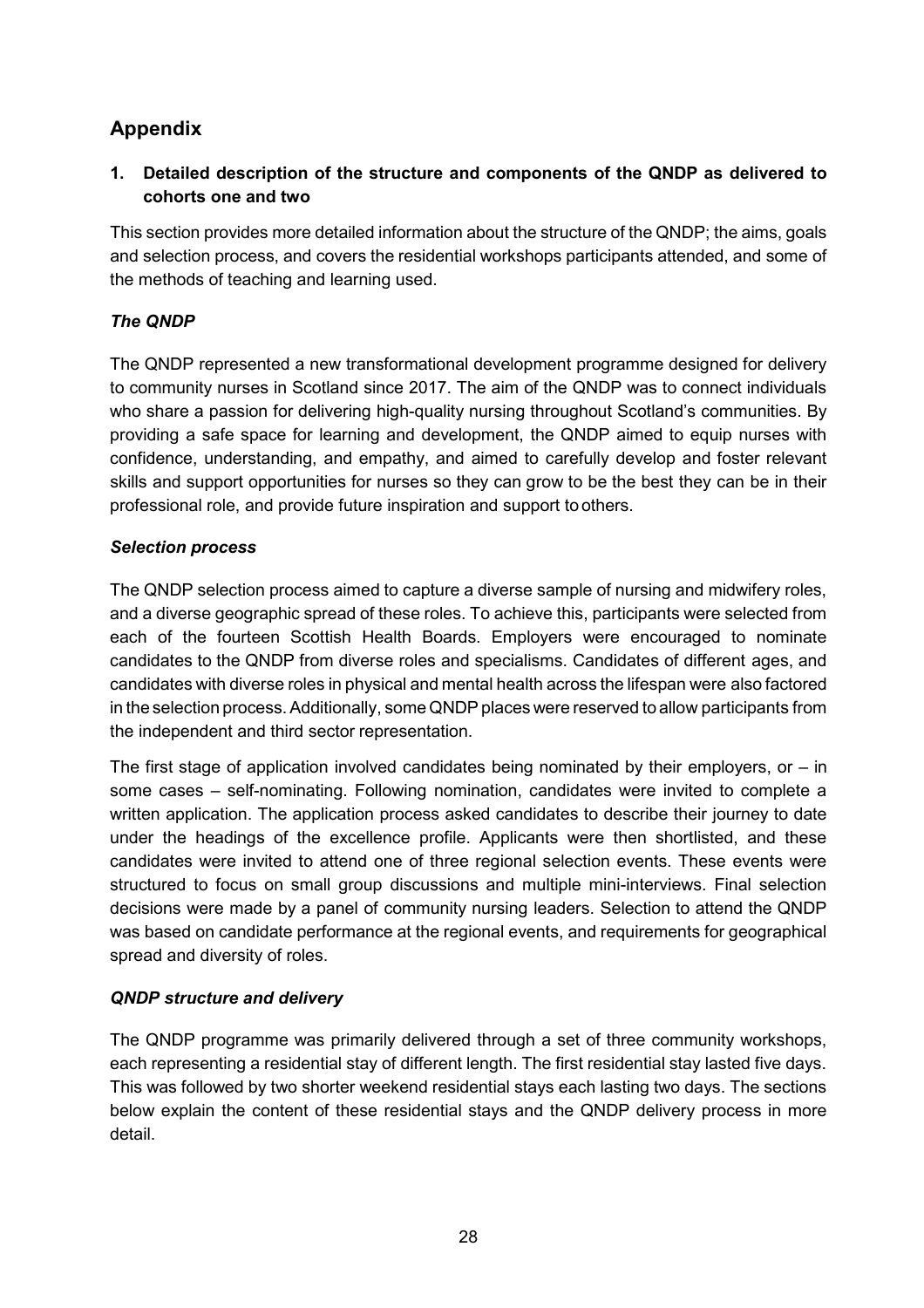#### *Residential workshops*

-

The residential workshops took place in a country house hotel. The first residential lasted five days. Upon arrival at the residential, participants were met with a welcome from course facilitators and given a chance to meet other participants. The aim of this introduction was to connect participants and foster a psychologically safe space where participants may let their guard down, be comfortable in revealing their true self, and relax and converse with others.

Each day in the five-day residential began with a focussed practice such as mindfulness or Capacitar Tai Chi (Stone, 1996). Participants were encouraged to engage with all practices and to prioritise the ones they connected with most, and which may be most beneficial to their own wellness routines. Mornings at the residential workshops were spent in 'masterclasses'. These involved expert speakers from a range of disciplines sharing their knowledge and experiences of professional nursing, and a range of other practices involving leadership, empowerment and positive change. Masterclasses were structured as participative events and contained activities to encourage attendees to be present in the learning environment and to absorb new knowledge. Participants were also asked to engage with creative art or poetry, and to create a mandala<sup>[3](#page-36-0)</sup> (Titchen & McCormack, 2020). The use of such strategies has been documented to enhance participative learning and personal connection to newly acquired contextual knowledge (Lim et al., 2020; Spagnol et al., 2018). As participants were asked to absorb a significant amount of new knowledge during this time, opportunities for relaxation, fresh-air and exercise were built-in to the timetable. The image below provides an example of a mandala.

<span id="page-36-0"></span><sup>&</sup>lt;sup>3</sup> Refers to a geometric, and symbolic pattern, sometimes with spiritual or meditative connotations.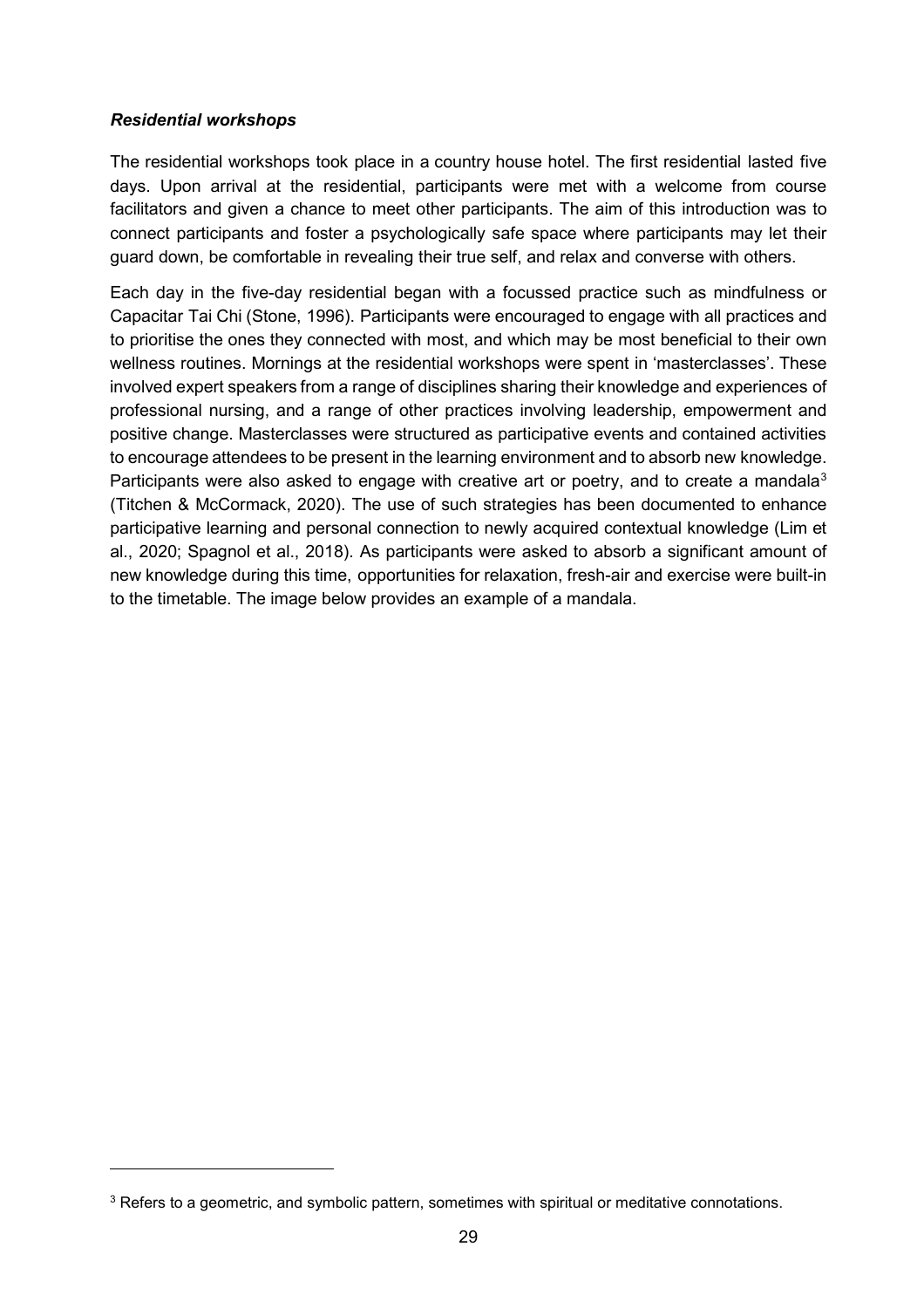#### *Example of a mandala display*

-



Note: image taken from the U.lab Scotland online blog (U.lab Scotland, 2020)

Each of the residential workshop lunchtimes were structured to promote new connections in new spaces. For example, participants were actively encouraged to share their personal and professional experiences with others, and to reflect on the course content and structure, and to share these thoughts with their peers through discussions.

Afternoon learning sessions during the five-day residential comprised of active learning events that linked participants into small groups of six to eight, based on pairing participants from similar geographic practice locations together. Open dialogue, active listening and participatory conversations were encouraged using several established groupconversational methods, such as Dewing's moments of movement<sup>[4](#page-37-0)</sup> (Dewing, 2010; McCormack et al., 2008). Circle conversations (Winter, 2008), Social Presencing Theatre (Peschl and Fundneider, 2014), and the use of Action Learning cards (McGill & Beaty, 2001).

Evening sessions were an informal fireside conversation, with a variety of speakers from different backgrounds and experience including public service, legal, and a range of diverse leadership and nursing roles. Participants were invited to ask questions and to discuss topics raised over dinner. At each course, participants rotated around the tables to ensure they had an opportunity to interact with all present.

<span id="page-37-0"></span><sup>4</sup> Moments of movement refers to the development of an active learning context where participants and facilitators work together.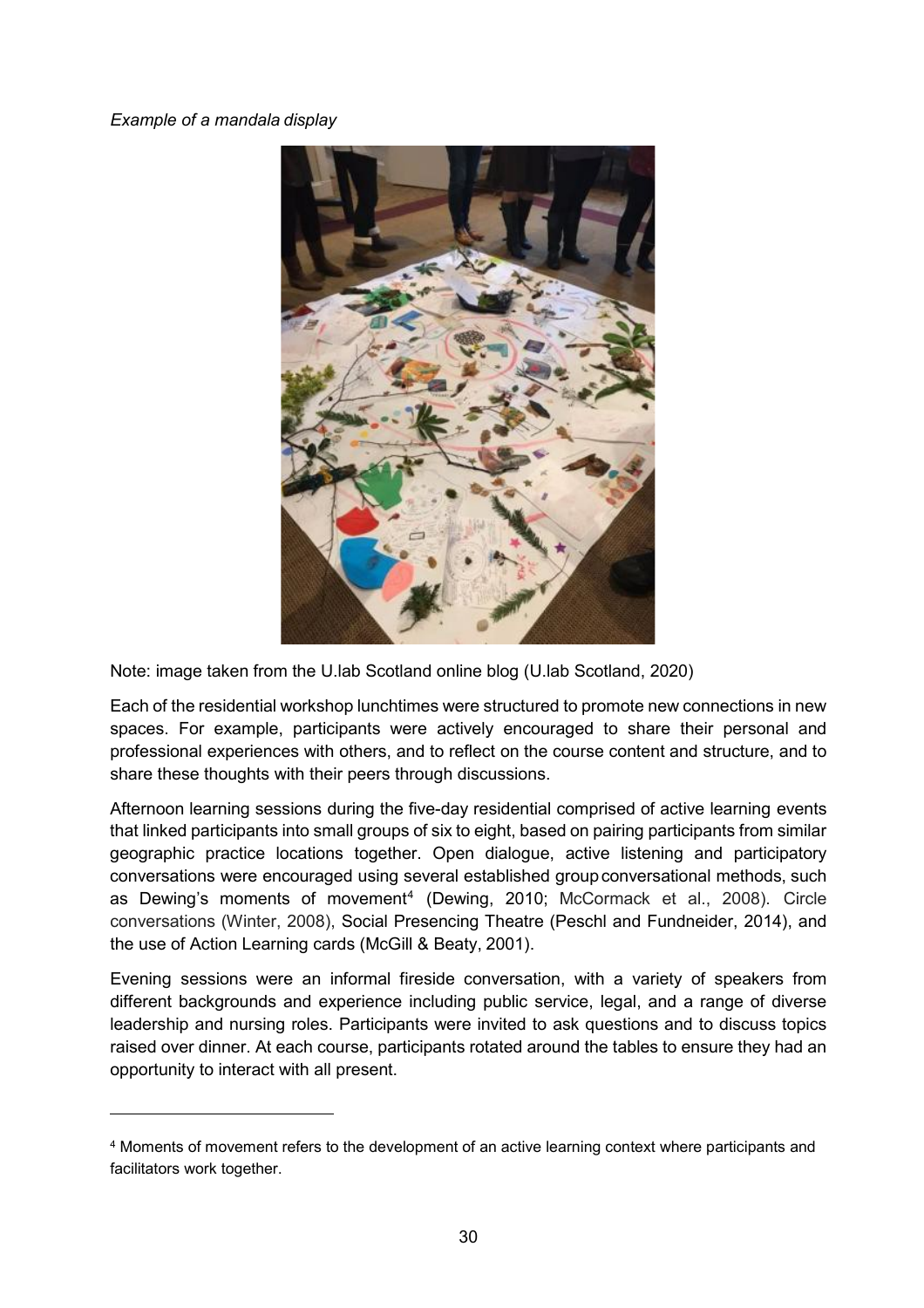#### *Second residential workshop*

The second residential workshop was a weekend event. At this residential, participants were encouraged primarily to think about, and develop a narrative for their professional and personal journey since the first residential. Participants took part in a range of reflective practices to develop a storyboard of their personal-professional leadership journey. They were encouraged to think reflexively about how far they have come, and where their journey could take them.

#### *Third residential workshop*

The third and final residential weekend workshop placed emphasis on participants *finding their voice* and comprised masterclasses on media skills, storytelling, and the practice of using the breath to promote relaxation, coping, and stress relief. The final day encompassed a closing ritual. This was positioned as allowing participants the opportunity to communicate what the programme had personally meant to them and to allow time for participants to give thanks to fellow attendees.

#### *Ongoing coaching, support and communication*

Between the initial five-day, and further two weekend residential workshops, participants had access to independent co-active coaching (Kimsey-House et al., 2018). This comprised of seven sessions over six months. Independent coaches met with participants - at times agreed between participants and coaches - via phone or online 'face-to-face' meetings - to discuss participants' thoughts, feelings, and motivations. Participants were asked to identify individual goals, and coaches discussed these with participants.

Throughout participants' journey, peer support, knowledge sharing and active learning from fellow participants was strongly encouraged. The course aimed to facilitate mutual respect, support and the fostering of trust – interlinking with the core principles of person-centred thinking. Closed WhatsApp and Facebook groups were active for all course participants, and participation and engagement in these were encouraged. Such platforms aimed to represent an open, and collaborative discussion forum for all QNDP participants.

#### *Final submissions*

QNDP participants concluded their journey with a final submission. For cohort one, this was defined as a final project focussing on a specific issue each participant wanted to address. For cohort two, this project was framed as a broader confirmation of existing knowledge, and explored how any existing knowledge had been complemented or reframed by learnings from the course. Participants were encouraged to present their project in a format of their choosing.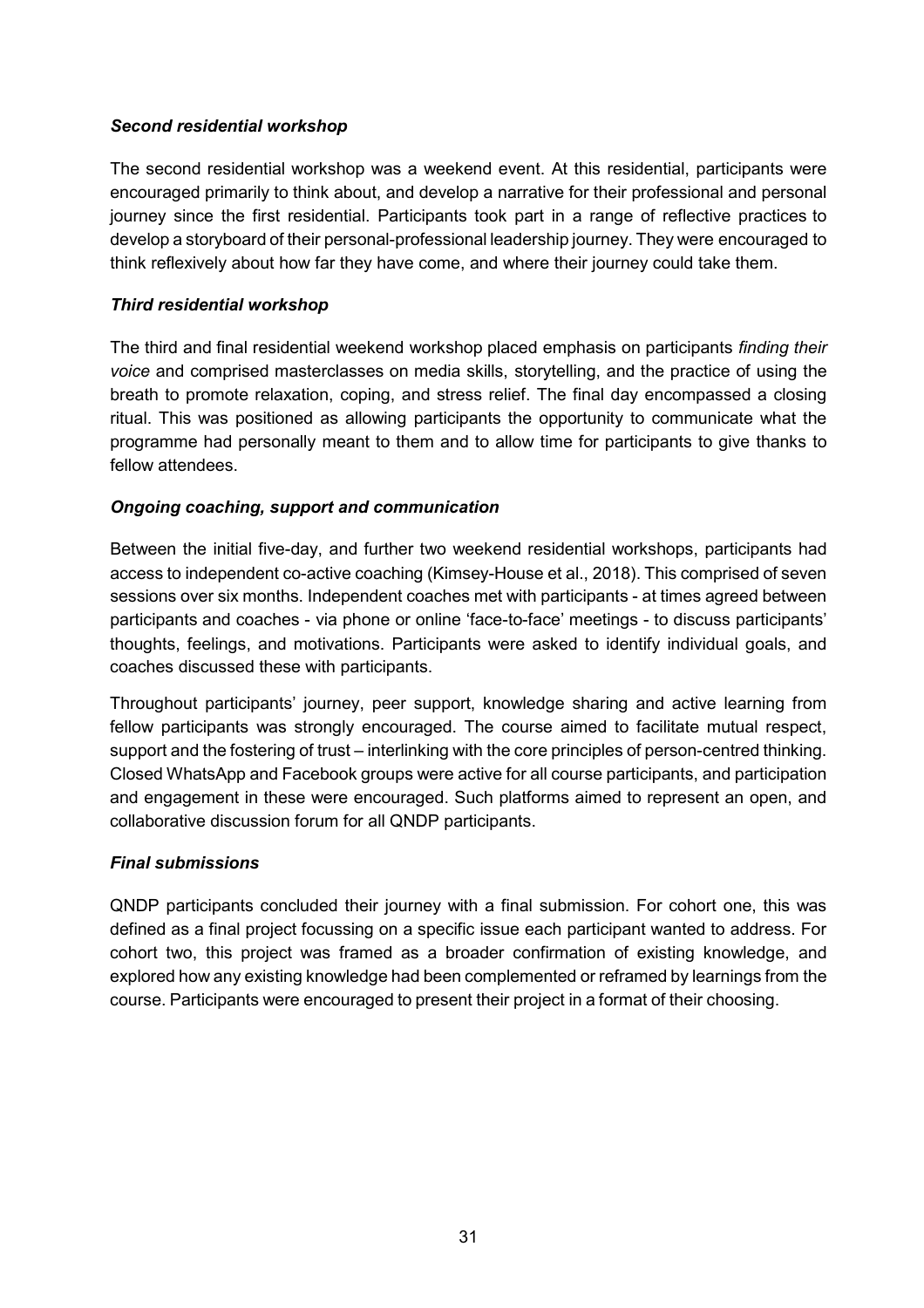#### **2. Concept map:**

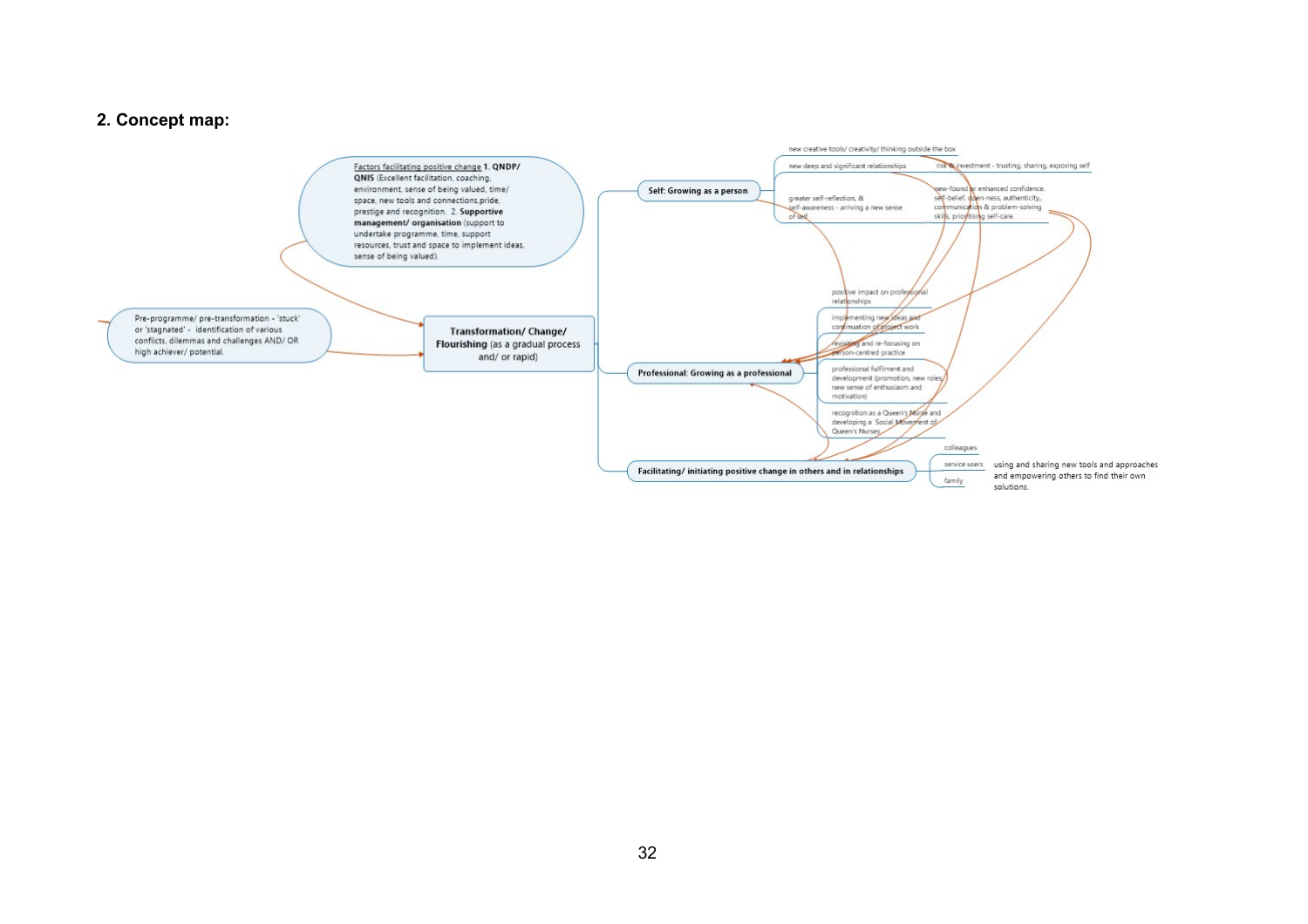# <span id="page-40-0"></span>**References**

Boomer, C. & McCormack, B. (2010). Creating the conditions for growth: a collaborative practice development programme for clinical nurse leaders, *Journal of NursingManagement*. *18* (6), 633- 644.

Burns, J.M. (1978) *Leadership*. New York: Harper & Row

Cameron, S., Harbison J., Lambert V. & Dickson C. (2012) Exploring leadership in community nursing teams. *Journal of Advanced Nursing* 68(7), 1469–1481. doi: 10.1111/j.1365- 2648.2011.05869.x

Cable, C. (2018). The Queen's Nurse Excellence Profile: A framework for expert practice in our communities, *International Practice Development Journal*, *8* (1).

Clarke, V., Braun, V., & Hayfield, N. (2015). Thematic analysis. *Qualitative psychology: A practical guide to research methods*, 222-248.

Dewing, J. (2010). Moments of movement: active learning and practice development. *Nurse education in practice*, *10*(1), 22-26.

Florence Nightingale Fellowship. (2020) *Leadership Development Opportunities*. Retrieved December 9, 2020, from [https://florence-nightingale-foundation.org.uk/wp](https://florence-nightingale-foundation.org.uk/wp-content/uploads/2019/06/20190618-FNF-Leadership-Development-Opportunities-Brochure-FINAL.pdf)[content/uploads/2019/06/20190618-FNF-Leadership-Development-Opportunities-Brochure-](https://florence-nightingale-foundation.org.uk/wp-content/uploads/2019/06/20190618-FNF-Leadership-Development-Opportunities-Brochure-FINAL.pdf)[FINAL.pdf](https://florence-nightingale-foundation.org.uk/wp-content/uploads/2019/06/20190618-FNF-Leadership-Development-Opportunities-Brochure-FINAL.pdf)

Ford, P., Wynne, M., Rice, M., & Grogan, C. (2008). A partnership approach to leadership development for Directors of Nursing in Older People's services in Ireland – articulating the impact, *Journal of Nursing Management, 16*(2), 159-166.

Kimsey-House, H., Kimsey-House, K., Sandahl, P., & Whitworth, L. (2018). *Co-Active Coaching: The proven framework for transformative conversations at work and in life*. Hachette UK.

Laird, E., McCance, T., McCormack, B., & Gribben, B. (2015). Patients' experiences of inhospital care when nursing staff were engaged in a practice development programme to promote person-centredness: a narrative analysis study, *International Journal of Nursing Studies*. *52*, 1454- 1462.

Lim, S., Kim, Y., & Kim, K. (2020). A Study on Puzzle Game-based Learning Content for Understanding Mandala. *International Journal of Advanced Culture Technology*, *8*(2), 34-41.

Lynch, B,M., McCance, T., McCormack, B., & Brown, D. (2018). The development of the person‐ centred situational leadership framework: revealing the being of person‐centredness in nursing homes, *Journal of Clinical Nursing*, *27*(1-2), 427-440, doi: 10.1111/jocn.13949

McCance, T., Gribben, B., McCormack, B., & Laird, E.A. (2013). Promoting person-centred practice within acute care: the impact of culture and context on a facilitated practice development programme, *International Practice Development Journal*, 3(1).

McCance, T., & McCormack, B. (2017). The person-centred practice framework. *Person‐ centred practice in nursing and health care. Theory and practice*, 36-64.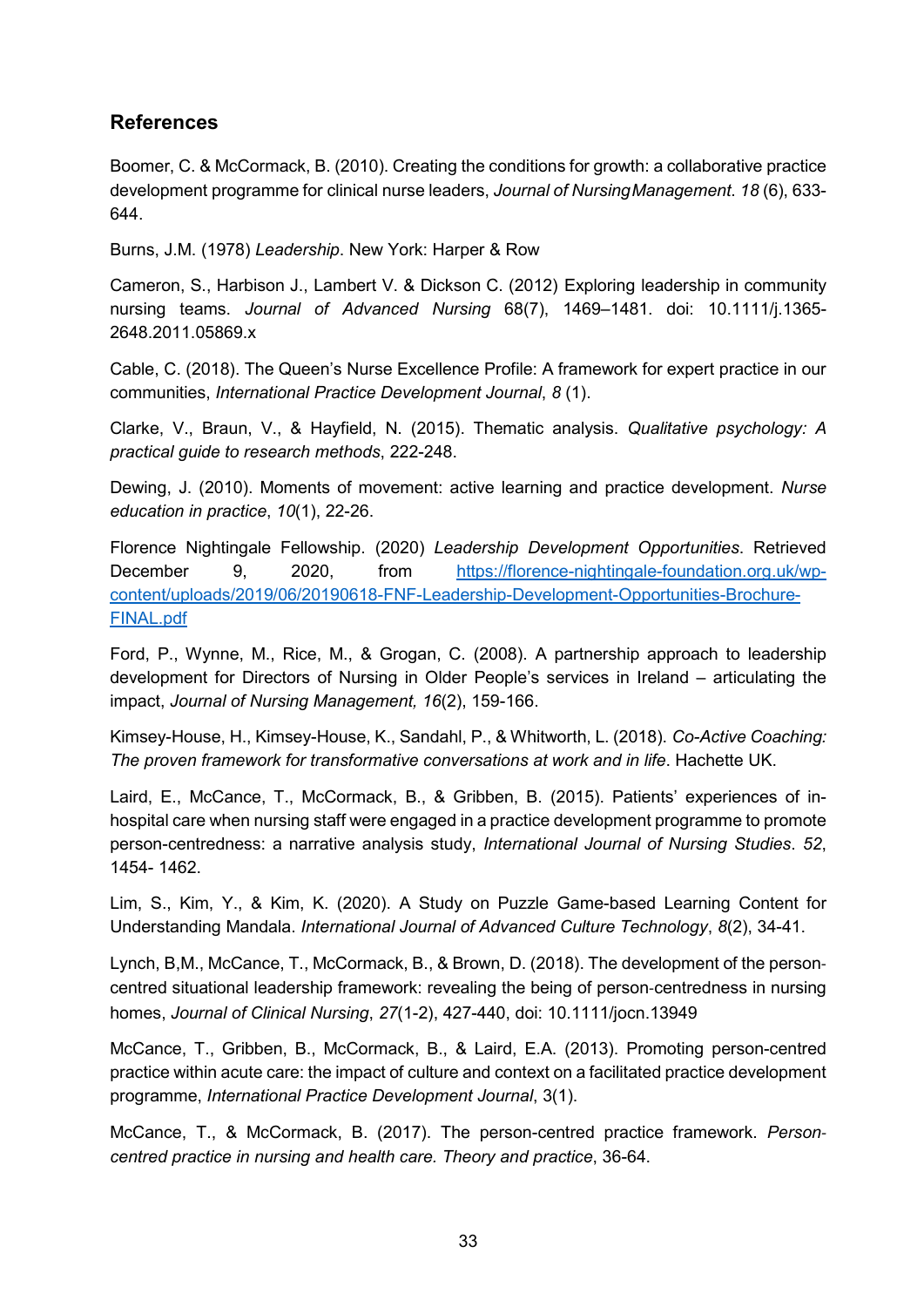McCormack, B., & McCance, T. V. (2006). Development of a framework for person‐centred nursing. *Journal of advanced nursing*, *56*(5), 472-479.

McCormack, B., & McCance, T. (2017). United Kingdom: The Person-centred Nursing Model. In *Conceptual Models of Nursing: Global Perspectives*. Anspear.

McCormack, B., McCance, T., Slater, P., McCormick, J., McArdle, C., & Dewing, J. (2008). 10. Person-Centred Outcomes and Cultural Change. *International practice development in nursing and healthcare*, 189.

McGill, I., & Beaty, L. (2001). *Action Learning: a guide for professional, management & educational development*. Psychology Press.

Michie, S, Johnston M, Rothman AJ, De Bruin M, Kelly MP, Carey RN, et al. Developing an evidence-based online method of linking behaviour change techniques and theoretical mechanisms of action: a multiple methods study. Health Serv Deliv Res 2021;9(1)

Murphy, N. (2016). A leadership and management development programme for a physiotherapy department, *Physiotherapy*, *102*(1), doi:org/10.1016/j.physio.2016.10.280

Peschl, M. F., & Fundneider, T. (2014). Theory U and emergent innovation: Presencing as a method of bringing forth profoundly new knowledge and realities. In *Perspectives on Theory U: Insights from the field* (pp. 207-233). IGI Global.

Price, B. (2006). Exploring person-centred care. *Nursing Standard*, *20*(50).

Pullen Jr, R. L. (2016). Leadership in nursing practice. *Nursing made Incredibly Easy*, *14*(3), 26- 31.

Ross, H., Tod, A. M., & Clarke, A. (2015). Understanding and achieving person‐centred care: the nurse perspective. *Journal of clinical nursing*, *24*(9-10), 1223-1233.

Santana, M. J., Manalili, K., Jolley, R. J., Zelinsky, S., Quan, H., & Lu, M. (2018). How to practice person‐centred care: A conceptual framework. *Health Expectations*, *21*(2), 429-440.

Spagnol, G. S., Ling, L. H., & Min, L. L. (2018). Mandalas of Emotions as Add-on Therapy for Self-Healing and Resolution of Internal Conflicts in Cancer Treatment. In *The Patient-Doctor Dynamics* (pp. 39-49). Brill Rodopi.

Stone, Justin. (1996) *Tai Chi Chih!: Joy Thru Movement.* Good Karma Pub.

Scharmer, C. O. (2009). *Theory U: Learning from the future as it emerges*. Berrett-Koehler Publishers.

Titchen, A., & McCormack, B. (2020) Dancing the mandalas of critical creativity. *Angie Titchen*, 15.

Tucci, G. (2001). *The theory and practice of the mandala*. Courier Corporation.

U.Lab Scotland (2020) *Theory U in practice.* Accessed from: <https://ulabscot.com/2018/07/11/theory-u-in-practice/>

Wenger, E. (1998). Communities of practice: Learning as a social system. *Systems thinker*, *9*(5), 2-3.